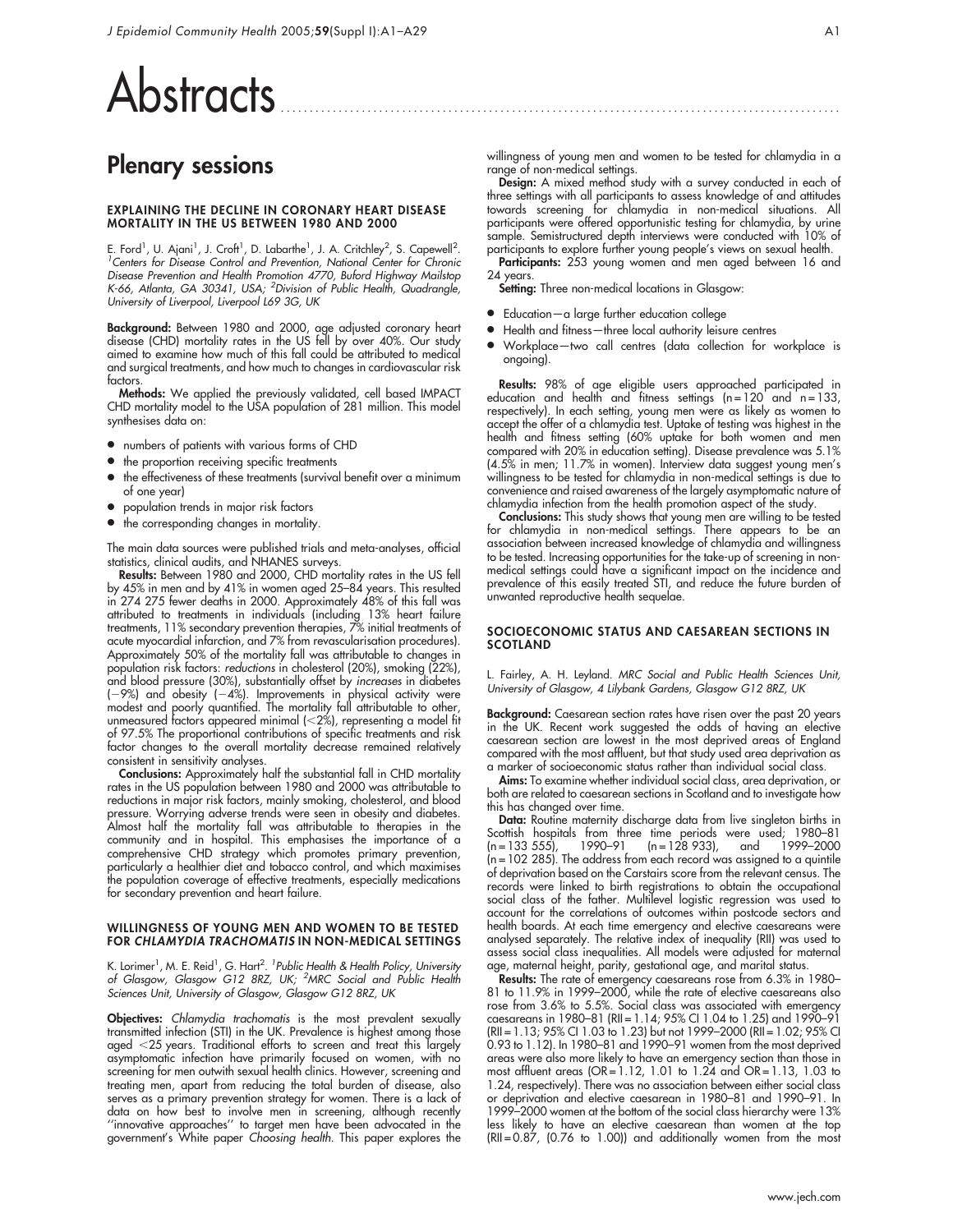deprived quintile had decreased odds of having an elective caesarean (OR = 0.86, 0.75 to 0.99). Further stratification by previous sections showed different patterns of association for both emergency and elective caesareans. For all models there was substantial unexplained variation between health boards.

Conclusions: Both individual social class and area deprivation are independently associated with caesarean sections in Scotland. Inequalities have disappeared for emergency sections whilst appearing for elective sections.

# Parallel session A

### **Cancer**

#### RECENT TRENDS IN BREAST CANCER SURVIVAL IN NORTH **CHESHIRE**

G. Bracegirdle<sup>1</sup>, D. Baker<sup>2</sup>. <sup>1</sup>National Primary Care Research and Development Centre, The University of Manchester, Williamson Building, Oxford Road, Manchester, UK; <sup>2</sup>Institute of Public Health Research and Policy, University of Salford, Humphrey Booth House, Salford, UK

Objective: To examine the association between breast cancer and deprivation in two areas of northwest England.

Design: Longitudinal data from 1990 to 2002 of incidence and mortality from breast cancer were constructed from cancer registry and public health mortality datasets. The DETR index of multiple deprivation was used to determine ward based deprivation scores.

Setting (a) Two areas in the northwest of England: Halton (more deprived area) and Warrington (more affluent area); and (b) wards were aggregated into three deprivation groups—affluent, neither, deprived—across the two areas.

Participants: Women who have been diagnosed with breast cancer from 1990 to 2002.

Main Outcome Measure: One and five year survival rates.

Results: There was an increase of approximately 10% in one year survival from 1990-99; the largest increase was seen in the oldest age group (75+) with a 24% increase in one year survival. Overall there was a 25% increase in five year survival from 39% in 1990 to 64% in 1997, again the oldest age group had the largest increase from 7% to 41% surviving at least five years. Grade 1 cancers show the greatest increase in the five year survival rate from 56% in 1990 to 90% in 1997. Kaplan-Meier survival curves show no significant difference in survival times by area or deprivation groups. Cox regressions showed that the variables of significance in relation to survival were age and diagnosis year, type of cancer, mode of presentation and size, grade, and stage of cancer.

Conclusion: The results indicate that area of residence and deprivation group do not have a large impact on survival from breast cancer. It appears that the variables of greatest consequence are the cancer variables such as grade, size, stage, and mode of presentation, which show significant differences between individuals in relation to survival and were not in this study associated with deprivation.

#### CHILDHOOD LEUKAEMIAS AND CNS TUMOURS: CORRELATION OF INTERNATIONAL INCIDENCE RATES

S. J. Hepworth, R. G. Feltbower, P. A. Mckinney. Paediatric Epidemiology Group, Centre for Epidemiology and Biostatistics, University of Leeds, UK

Background: An increasing number of studies have linked the occurrence of childhood cancer with infectious origins. For example, childhood leukaemia has a strong infectious aetiology and recent evidence has emerged suggesting infections may be linked to other cancers such as central nervous system (CNS) tumours. If both diagnostic groups are associated with infections, one might expect their respective incidence rates to be correlated.

**Aims:** We aimed to investigate the correlation between international incidence rates of childhood leukaemia and CNS tumours focusing on sub-types that are hypothesised to have an infectious aetiology and to determine if any correlation found can be explained by national demographic factors.

Methods: An ecological analysis was carried out using data from 29 countries covered fully or in part by population based cancer registries. World standardised incidence rates for leukaemia, CNS tumours, and their subtypes for children aged 0–14 years and routinely available demographic indicators such as gross domestic product, life expectancy, and infant mortality were obtained. Pearson's correlation coefficient was calculated to quantify any associations.

Results: A non-significant positive correlation was found between the rates of all leukaemias and all CNS tumours ( $r = 0.25$ ,  $p = 0.20$ ), when examining subtypes a highly significant positive correlation was found between rates of acute lymphoblastic leukaemias (ALL) and astrocytoma  $(r = 0.56, p = 0.002)$ , both of these subtypes have been previously linked to an environmental cause. When considering wealth related factors the incidence rate of all CNS tumours was positively associated with GDP per capita (r=0.70, p $<$ 0.001) whereas for all leukaemias it was not statistically significant ( $r = 0.34$ ,  $p = 0.08$ ).

Conclusions: National incidence rates of childhood leukaemias and astrocytomas are highly correlated and further investigation is needed to try and determine whether they share a common, underlying infectious or environmental cause. Childhood CNS tumour incidence rates were positively correlated with GDP per capita, some of this correlation may be explained by differences in the availability of modern diagnostic tools to identify brain tumours.

#### TRENDS IN THE INCIDENCE OF CUTANEOUS MALIGNANT MELANOMA IN THE NORTHERN AND YORKSHIRE REGION OF ENGLAND, 1998–2002

A. Downing<sup>1,2</sup>, D. Forman<sup>2,3</sup>. <sup>1</sup>Cancer Medicine Research Division, CRUK<br>Clinical Centre, Leeds, UK; <sup>2</sup>Centre for Epidemiology & Biostatistics,<br>University of Leeds, UK; <sup>3</sup>Northern and Yorkshire Cancer Registry and Information Service, Arthington House, Cookridge Hospital, Leeds LS16  $6$ QB,  $IJK$ 

Background: Cutaneous malignant melanoma dramatically increased in incidence in the UK from the 1970s to the 1990s. Recent reports from Australia and Northern Europe suggest similar increases in these countries have slowed, especially in the younger age groups, reflecting an impact of educational strategies to reduce detrimental sunlight exposure. This study aims to investigate the incidence of malignant melanoma in the Northern and Yorkshire region between 1998 and 2002 to look for changes overall and in relation to stage at diagnosis that may indicate similar effects in England.

Data and Methods: All patients newly diagnosed with in situ or invasive cutaneous malignant melanoma between 1998 and 2002 were identified from the Northern and Yorkshire Cancer Registry and Information Service database (4816 cases: 1152 in situ and 3664 invasive) and an extract obtained. The data were analysed to look at prognostic factors, such as age, sex, body site, and stage (Breslow thickness).

Results: The age standardised rate of melanoma increased from 11.4 per 100 000 in 1998 to 15.2 in 2002. The rise was greater in females (12.1 to 16.9 per 100 000) than in males (10.7 to 13.5 per 100 000). Rates remained highest in the over 75s (43.6 and 46.6 per 100 000 in 2002 in males and females, respectively). However, the greatest increase was seen in females aged 15–44, rising from 8.9 per 100 000 in 1998 to 14.3 in 2002. The most common site in females was the lower limb and in males it was the trunk, this being observed in all years. For invasive melanoma, the rate increased from 8.3 per 100 000 in 1998 to 11.8 in 2002, while for in situ tumours the rate increased from 3.1 to 3.3. The age standardised rate of thin tumours (,1.5 mm) increased from 4.9 per 100 000 in 1998 to 7.7 in 2002. Intermediate tumours (1.5–4.0 mm) increased from 1.8 to 2.3 per 100 000 and thick tumours (>4.0 mm) from 0.9 to 1.0 per 100 000.

Conclusions: The overall incidence of melanoma has continued to rise sharply in the Northern and Yorkshire region. However, the main increase has been in early stage thin tumours, possibly indicating a trend towards earlier diagnosis. Rates increased most in young females, the group most likely to present early with less advanced tumours. Further work is underway to extend these observations to 2003 and investigate the extent to which they can be explained by the opening of melanoma screening centres in some areas.

#### RISK OF RELAPSE AND ASSOCIATED PROGNOSTIC FACTORS IN LONG TERM SURVIVORS OF CHILDHOOD CANCER IN YORKSHIRE, UK

R. G. Feltbower<sup>1</sup>, I. J. Lewis<sup>2</sup>, S. E. Kinsey<sup>2</sup>, S. Picton<sup>2</sup>, M. Richards<sup>2</sup>, A. W.<br>Glaser<sup>2</sup>, P. A. Mckinney<sup>1</sup>. 'Paediatric Epidemiology Group, Centre for Epidemiology and Biostatistics, University of Leeds, Leeds LS2 9LN, UK; <sup>2</sup>Paediatric Oncology & Haematology, Leeds Teaching Hospitals NHS Trust, Leeds LS9 7TF, UK

Aims: Despite the improvement in survival from childhood cancer over the past 30 years, few studies have addressed the impact from relapsed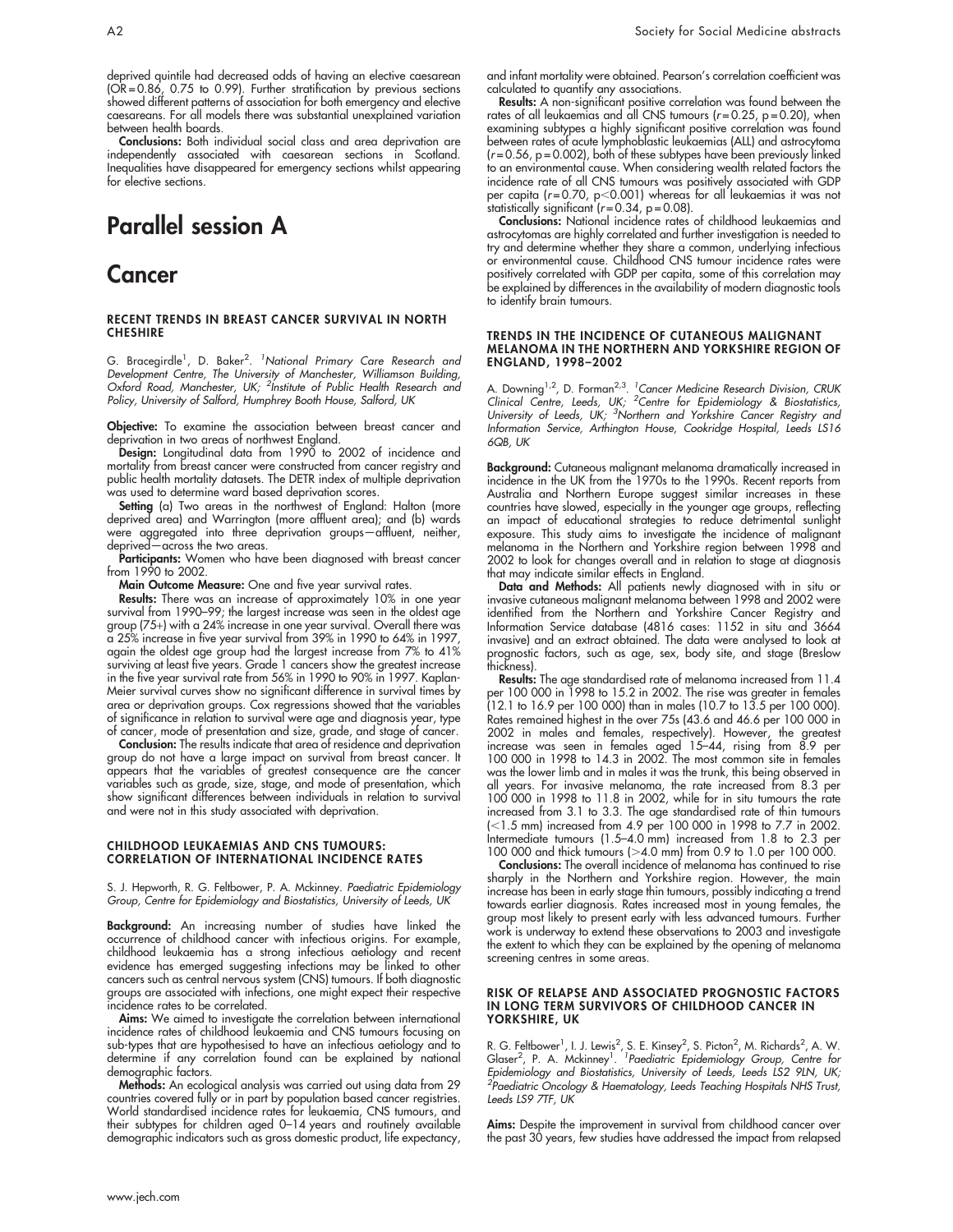disease following treatment. We aimed firstly to examine the likelihood of relapse across different haematological diagnostic groups and secondly to describe the association between certain prognostic factors and risk of relapse.

Methods: Children (0–1 years) with leukaemia and lymphoma were ascertained from a population based register covering the former Yorkshire Region Health Authority and diagnosed from 1974–2001. Patients were divided into the following subtypes: acute lymphoblastic leukaemia (ALL), acute myeloid leukaemia (AML), Hodgkin's disease (HD), and non-Hodgkin lymphoma (NHL). Children were actively followed up every two years and any relapse episode recorded; cross checks with national clinical trial databases were performed to optimise ascertainment rates of relapse. Logistic regression was used to test for the association between relapse (yes/no) and age, sex, period of diagnosis, deprivation, ethnic group (Asian or not), and entry into a clinical trial.

Results: 1129 children were identified of whom 320 (28%) relapsed at least once. Those with leukaemia were more likely to relapse (32%) than children with lymphoma (19%). Subgroup analysis revealed that the proportion relapsing ranged from 33% and 30% for ALL and AML, to 15% and 22% for HD and NHL, respectively. Females were less likely to relapse than males for all cancers except HD, although this difference was only significant for ALL (odds ratio 0.68; 95% CI 0.47 to 0.99). Children with leukaemia and NHL were significantly less likely to relapse if diagnosed during the 1980s and 1990s compared with the 1970s; no significant differences in patterns of relapse over time were seen for HD. Older children aged 5–14 year olds were more likely to relapse than 0–4 year olds overall. Relapse was significantly less likely to occur for patients diagnosed with leukaemia from more deprived areas (p trend = 0.037), although this was most marked for AML (p trend = 0.004). No association was observed with deprivation for lymphomas. Entry onto a trial significantly reduced the risk of relapse for all diagnostic groups apart from NHL. No significant differences in relapse were evident by ethnic group.

Conclusion: Despite the increased likelihood of relapse for leukaemia over other haematological cancers, the overall risk has fallen significantly over time and through entry into a clinical trial. The observation that children from more affluent areas with leukaemia, especially AML, were more likely than others to relapse warrants further investigation.

#### ADHERENCE TO TAMOXIFEN AND RECURRENCE OF AND MORTALITY FROM BREAST CANCER

C. McCowan<sup>1</sup>, T. P. Fahey<sup>1</sup>, P. T. Donnan<sup>1</sup>, A. M. Thompson<sup>2</sup>, J. A. Dewar<sup>2</sup>, M. Crilly<sup>3</sup>. <sup>1</sup> Division of Community Health Sciences, University of Dundee, Dundee, UK; <sup>2</sup>Department of Surgery and Molecular Oncology, Ninewells Hospital and Medical School, Dundee, UK; <sup>3</sup>Department of Public Health, University of Aberdeen, Aberdeen, UK

Objective: To investigate whether women in the community prescribed tamoxifen as an adjuvant therapy for breast cancer are adherent to their medication and subsequently whether adherence influences survival and recurrence rates.

Design: Cohort study using a record linkage database.

Subjects and Setting: All women hospitalised for breast cancer for the first time, registered with the Cancer Registry or receiving tamoxifen between 1993 and 2002 in Tayside, Scotland, UK.

**Methods:** The study population was identitied trom the dispensed prescribing, hospital admissions, and Cancer Registry databases. Any other records relating to the identified population were also extracted from the prescribing and admissions database along with records of death from the General Registrars Office and Carstairs score and index of deprivation from the Health Board datasets. All records were anonymised and passed to the research team for linkage and analysis. Duration of tamoxifen therapy was calculated from the first and last encashed prescriptions, while adherence was calculated as the coverage provided by those prescriptions divided by the duration. Comorbidity used the Charlson index calculated from hospital admission records supplemented by additional prescribing information.

Main Outcome Measures: Percentage of population using tamoxifen, and the percentage with poor adherence. Survival analysis investigated the effect of adherence and duration of therapy on recurrence of breast cancer and all cause mortality. Covariates used were age, social deprivation, comorbidity, and staging of disease at presentation.

**Results:** 3669 patients were included in the study, 2594 (71%) used tamoxifen on a regular basis. There were 653 (25%) tamoxifen users classed as having poor adherence of less than 80% of recommended dose. Tamoxifen users had hazard ratios of 0.626 (95% CI 0.540 to 0.725) and 0.425 (0.376 to 0.481) compared with non-users for recurrence of breast cancer and all cause mortality. For every additional 10% of adherence a patient decreased their hazard of recurrence and all cause mortality by 0.962 (0.928 to 0.998) and 0.957 (0.926 to 0.988) respectively while every extra year of tamoxifen therapy reduced the hazard by 0.756 (0.730 to 0.782) and 0.647 (0.624 to 0.670) after adjusting for other covariates.

Conclusions: Tamoxifen can reduce the recurrence of breast cancer and also improve survival. Tamoxifen use for ≥5 years is more beneficial than shorter periods of time. Approximately one quarter of patients have poor adherence which may have negative effects on outcomes.

### Lifecourse I

#### SOCIOECONOMIC LIFECOURSE INFLUENCES ON WOMEN'S SMOKING BEHAVIOUR IN EARLY ADULTHOOD

H. Graham<sup>1</sup>, B. Francis<sup>2</sup>, H. Inskip<sup>3</sup>, J. Harman<sup>2</sup>, and the SWS study team<sup>3</sup>.<br>Unstitute for Health Research Lancaster University Lancaster UK: <sup>2</sup>Centre for Institute for Health Research, Lancaster University, Lancaster, UK; <sup>2</sup> Centre for Applied Statistics, Lancaster University, Lancaster, UK; <sup>3</sup>Southampton Women's Survey, MRC Epidemiology Resource Centre, Southampton General Hospital, Southampton, UK

Background: There is evidence that socioeconomic circumstances across life influence the risk of adult smoking, with the socioeconomic lifecourse conceptualised as the trajectory running from parental socioeconomic position (SEP), through education, to own occupation/SEP. However, women's socioeconomic circumstances are also influenced by their domestic trajectories and, particularly, by early/deferred entry into motherhood and partnership status.

Aim: To incorporate women's domestic trajectories into an analysis of the socioeconomic lifecourse influences on their smoking status in early adulthood.

Methods: Women aged 25–34 years were identified from the contemporary and representative Southampton Women's Survey (n = 8437). Self-reported data provided measures of smoking status, socioeconomic and parenthood histories, and partnership status. Logistic regression was used to predict current smoking  $(\geq 1)$  cigarette per day) and, for women who had ever smoked, to predict quitting, in models which included childhood SEP, education, adult SEP, parenthood trajectories, partnership status, and age.

Results: 29% were current smokers and 36% of ever smokers were exsmokers. Parenthood histories and partnership status contributed significantly to smoking risk. For women who became mothers in their teenage years, the odds of smoking were higher (OR 1.7, 95% CI 1.4 to 2.1) and the odds of quitting were lower (OR 0.8, 95% CI 0.6 to 1.0) than for childless women. Women who became mothers at/after age 25 were less likely to smoke and more likely to quit than either of these groups. For both outcomes, the inclusion of domestic trajectories only slightly modified the effects of childhood SEP, current SEP and education, with the latter remaining a particularly powerful predictor. The odds of smoking for women leaving full time education at or before16 were 3.4 (95% CI 2.7 to 4.1) times higher than for women staying in education beyond age 21; their odds of quitting were more than halved, (OR 0.4, 95% CI 0.3 to 0.5). Women living without a partner were more likely to smoke than cohabiting women (OR 1.2, 95% CI 1.0 to 1.4), particularly if they were lone parents; also they were less likely to quit smoking (OR 0.6, 95% CI 0.5 to 0.8).

Conclusions: Both the conventionally measured socioeconomic lifecourse and the domestic lifecourse contributed separately to the risk of smoking and, for smokers, to the odds of quitting. This suggests that women's domestic careers constitute an important pathway of influence on their smoking behaviour in early adulthood. Our study underlines the need for a broader concept of the socioeconomic lifecourse to inform research and policy on this key dimension of women's health behaviour.

#### LIFECOURSE INFLUENCE OF RESIDENTIAL AREA ON **MORTALITY**

O. Naess<sup>1</sup>, B. Claussen<sup>1</sup>, G. Davey Smith<sup>2</sup>, A. Leyland<sup>3</sup>. *<sup>1</sup>Institute of General* Practice and Community Medicine, Oslo, Norway; <sup>2</sup>Department of Social Medicine, University of Bristol, Bristol, UK; <sup>3</sup>MRC Social and Public Health Sciences Unit, University of Glasgow, Glasgow, UK

Background: Studies relating area of residence with mortality has a long history in public health research. Most studies are cross sectional or with short follow up. It is a problem that few studies have looked at area effects through individuals' lifecourse. Unlike for situations in which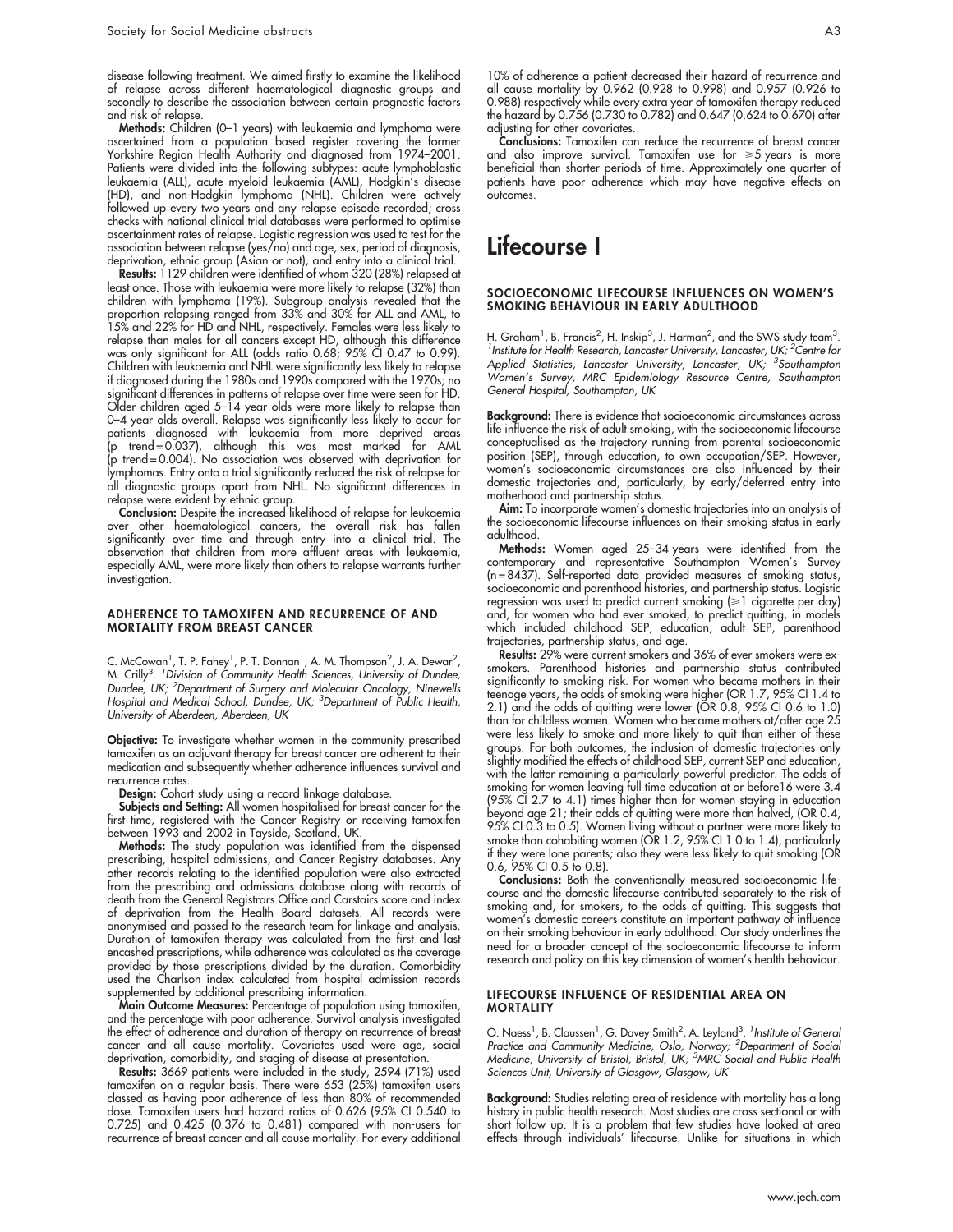population health is determined by infectious diseases with a short induction time, most chronic diseases in high income countries probably develop over many years. It is thus likely that if there is a genuine effect of area of residence on mortality risk, one would expect that this effect could be demonstrated longitudinally.

Objective: In this study we wanted to follow the residential history of a cohort and investigate the relative importance of the area they lived in at different time points through their lifecourse.

**Subjects and methods:** Data were obtained by linking the censuses from 1960, 1970, 1980, and 1990 with the death register. Deaths were from 1990–98. The study population was based on all male inhabitants living in Oslo in 1990 aged 30–69 years who had lived in Oslo through the period 1960–90 (49 736 with complete data). Area definition was based on area codes in 1960 (electoral wards). Similar area coding was given to areas at the other time points so that number of areas at any time was 68. A cross classified multilevel logistic regression model was run. That enabled us to partition and estimate area level variance at each time point.

**Results:** The overall finding appears to be that in the youngest age group (30–39 years), area of residence close to the time of death is most important. In this age group, where men lived in 1990 explained 50% of the total variation in mortality. For the other time points in the same age group this was 16% in 1980, 13% in 1970, and 22% in 1960. In the oldest age group these proportions were similar at all time points, ranging from 12% in 1960 to 26% in 1990.

Conclusion: Results from this study suggest that area of residence through the lifecourse is an important determinant of health inequalities and that this association is not explained by health related selective migration prior to death.

#### MILK INTAKE IN CHILDHOOD PROGRAMMES IGF-I LEVELS IN ADULTHOOD: 65 YEAR FOLLOW UP OF THE BOYD ORR **COHORT**

R. M. Martin<sup>1</sup>, J. Holly<sup>2</sup>, N. Middleton<sup>1</sup>, G. Davey Smith<sup>1</sup>, D. Gunnell<sup>1</sup>.<br><sup>1</sup>Department of Social Medicine & <sup>2</sup>Department of Surgery, University of Bristol, Bristol, UK

Background: Raised insulin-like growth factor-I (IGF-I) levels are associated with increased cancer risk. Nutrition plays an important role in regulating IGF-I, with cross sectional studies in both child and adulthood showing positive associations of energy, protein, and milk intake with IGF. It is possible that adulthood IGF-I levels are ''programmed'' by early nutrition and such programming could account for observed associations of childhood diet and height with cancer. In a randomised milk supplementation intervention in early life, supplementation was inversely associated with IGF-I levels in young adulthood, but the evidence linking childhood diet with the IGF axis in later life is limited. We investigated the relation of diet in childhood with IGF levels in adulthood.

Design: Historical cohort based on a 65 year follow up in 2002–03 of 728 (679 with complete data) participants in the Carnegie (Boyd Orr) survey of diet and health in pre-war Britain, 1937–39.

Outcome Measures: IGF-I and IGF binding protein-3 (IGFBP-3). Regression coefficients are the change in IGF levels per 1 standard deviation increase childhood levels of nutrient and food intake with adjustment for age, sex, energy (using the residual method), social class in childhood, factors in adulthood (smoking, alcohol, exercise, BMI), and adjustment of IGF-I for IGFBP-3 and vice versa.

Results: There was little evidence that energy intake in childhood was associated with IGF-I (regression coefficient: 0.93; 95% CI –1.83 to 3.70) or IGFBP-3 (1.77; 271.45 to 74.98) levels in late adulthood. There was evidence that intake of milk and milk products in childhood was inversely associated with IGF-I ( $-2.54$ ;  $-5.12$  to 0.05; p = 0.05), even after further adjustment for dairy product intake in adulthood (–3.28; –6.57 to 0.01; p=0.05). IGF-I levels in adulthood were also positively associated with intake of vegetables in childhood (3.60; 0.90 to 6.30; p = 0.009). IGF-I levels were not associated with childhood intake of protein, carbohydrates, fat, saturated fat, polyunsaturated fat, animal fat, vegetable fat, meat, or fruit.

Conclusions: These results support an emerging literature suggesting that milk intake in childhood may programme the IGF axis in later life. This study and others suggest the hypothesis that increased milk intake in childhood causes a long term resetting of the pituitary, resulting in lower IGF-I levels in later life. The positive association of childhood vegetable intake with adult IGF-I was unexpected, and requires replication. Knowledge of childhood dietary influences on the IGF axis could have potentially important implications for primary cancer prevention interventions started in early life.

#### THE ACCUMULATIVE EFFECTS OF SOCIAL CLASS ON INFLAMMATORY MARKERS: EVIDENCE FROM 1958 BRITISH BIRTH COHORT

F. Tabassum<sup>1</sup>, M. Kumari<sup>1</sup>, C. Power<sup>2</sup>. <sup>1</sup>Department of Epidemiology and<br>Public Health, UCL, London, UK; <sup>2</sup>Centre for Paediatric Health and Biostatistics, Institute of Child Health, London, UK

Background: To investigate the effects of accumulation of advantage and disadvantage, assessed by social class throughout the lifecourse, on inflammatory cardiovascular risk factors.

Design: The 1958 birth cohort is a longitudinal study of people living in Britain who were born in one week in March 1958. Since then there have been six waves of follow up. Using father's and own occupation, categorised using the Registrar's general classification collapsed into four groups, social class was determined at three stages of respondents' lives: at birth, social class in 1981, and mid-life social class at 42 years. A cumulative indicator score of social class (CIS) was calculated which ranged from values of 0 (always in social class I&II) to 9 (always in class IV&V).

**Subjects:** 8795 men and women were included in the analyses.

**Main Outcome Measures:** The inflammatory markers, C-reactive protein (CRP), fibrinogen (FIB), and von Willebrand Factor (vWF) were examined at age  $44/45$  years. The relation between inflammatory markers and CIS was explored using analysis of variance and linear regression models.

**Results:** A graded relation was observed between the accumulative impact of social class over the lifecourse and the inflammatory markers CRP and FIB. For example, women with a CIS of 9 had higher levels of CRP (beta coefficient 2.39, 95% CI 1.66 to 3.42) compared with women with a CIS of 0 and men with a CIS of 9 had higher levels of FIB (1.06, 95% CI 0.10 to 1.13) compared with men with a CIS of 0. The relation between vWF and CIS was not linear. When stratified by social class in mid-life, the effects of cumulative social class on inflammatory markers were found to hold, although they did not remain linear. For example, following stratification by social class at 42 years, highest social class in mid-life and low social class at birth or at 23 years was associated with increased levels of CRP (1.58 mg/l higher in men with CIS of 6 compared with the average CRP in men with CIS of 0) and FIB (1.06 g/l higher in women with CIS of 5 compared with the average FIB in women with CIS of 0).

Conclusions: There is an accumulative impact of socioeconomic factors on CRP and fibrinogen over the lifecourse. Hence, considering the socioeconomic position at only one point in time cannot capture completely lifecourse effects on inflammatory cardiovascular risk factors.

#### CHILDHOOD ADIPOSITY IS ASSOCIATED WITH INSULIN-LIKE GROWTH FACTOR IN ADULTHOOD

I. Bray, R. M. Martin, J. Holly, N. Middleton, G. Davey-Smith, D. Gunnell. Department of Social Medicine, University of Bristol, Canynge Hall, Whiteladies Road, Bristol BS8 2PR, UK

Objective: Leg length in childhood and insulin-like growth factor (IGF)-I levels in adulthood are both positively associated with the later development of cancer, but inversely associated with coronary heart disease (CHD) risk. We examined the relation between anthropometry in childhood and IGF levels in adulthood to investigate whether associations of leg length with future cancer and CHD risk may be mediated by the IGF axis.

**Design:** Historical cohort based on the Carnegie (Boyd Orr) Survey of Diet and Health in Pre-War Britain, 1937–39. Childhood anthropometric measurements (height, leg length, and weight) were taken on 2997 children in England and Scotland between the ages of 2 and 14 years. Adulthood IGF measurements, taken in 2002–03, were available for 429 of these subjects.

Main Outcome Measures: IGF-I, IGF binding protein (BP)-3, the molar ratio of these variables, and IGFBP-2. Regression coefficients are the change in IGF levels per 1 standard deviation increase in the childhood anthropometry variables with adjustment for age, sex, clinic versus postal blood sample, social class in childhood and adulthood, lifestyle factors (smoking, alcohol, exercise), and BMI in adulthood.

**Results:** We found that BMI in childhood was inversely associated with IGFBP-3 in adulthood (regression coefficient: –91.05; 95% CI –189.48 to 7.39) and that trunk length was positively associated with IGFBP-3 in adulthood  $(87.28; -8.08)$  to 182.64). There was weaker evidence of similar associations between IGF-I and childhood BMI ( $-3.47; -7.56$  to 0.62) and trunk length  $(3.28, -0.81$  to  $7.38)$ . There was no evidence of an association between either height or leg length in childhood and adulthood IGF-I but trunk length was weakly positively associated with IGF-I (3.28; –0.81 to 7.38). We found strong evidence of a positive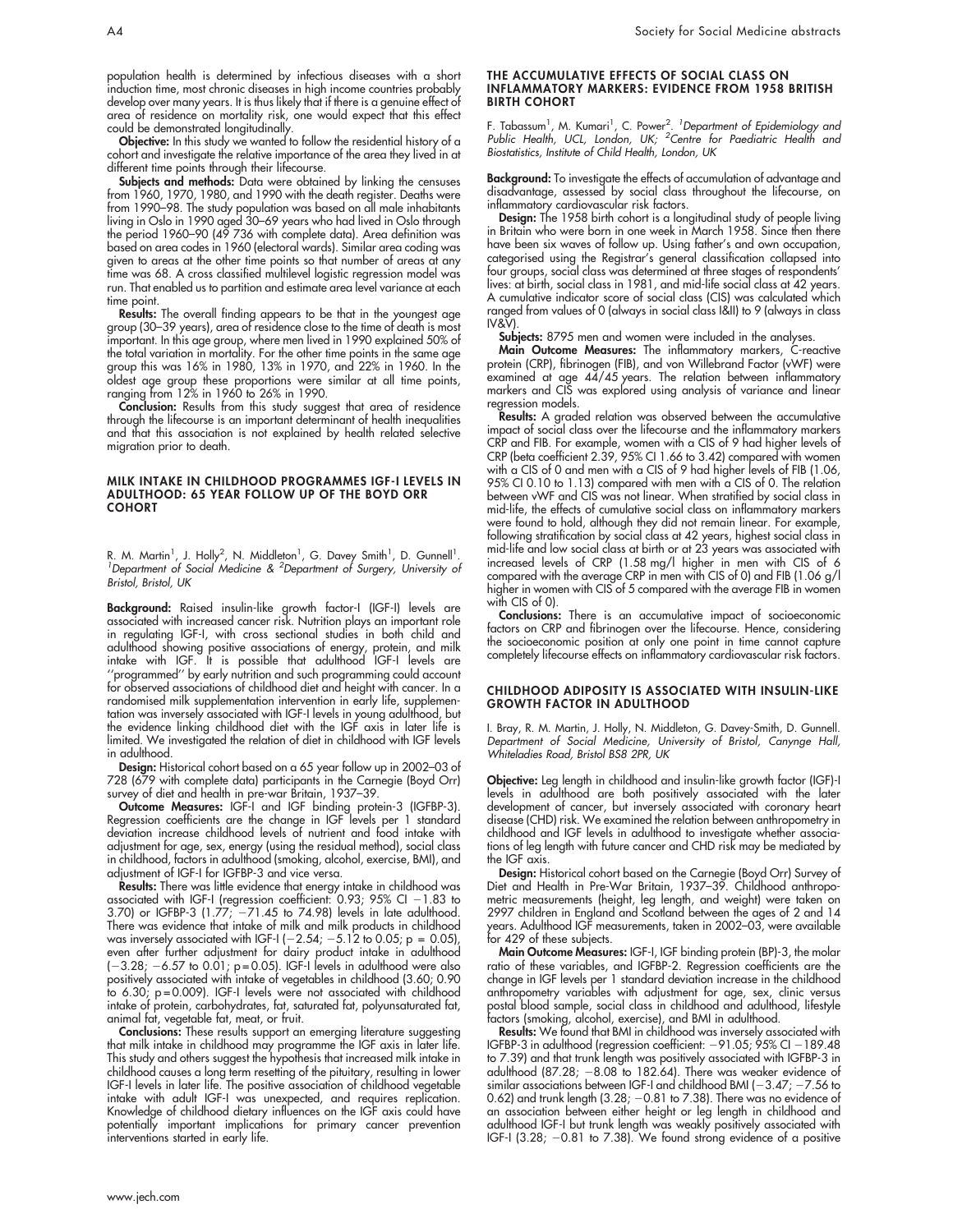association between childhood BMI and IGFBP-2 (7.5%; 2.8% to 12.3%) and some evidence of a positive association between height and IGFBP- $2$  (3.6%;  $-0.6\%$  to 8.0%). There was also no evidence of a relation between any of the anthropometric variables considered and the molar ratio IGF-I/IGFBP-3.

Conclusion: The data suggest that BMI and trunk length in childhood are associated with IGF levels in adulthood indicating that childhood adiposity may have a long term influence on the IGF axis. These results do not support the hypothesis that the associations of leg length in childhood with cancer and CHD in adulthood are mediated by IGF-I or IGFBP-3. The unexpected associations between childhood anthropometry and IGFBP-2 could indicate that height and BMI in childhood are linked with insulin resistance in later life.

# Access, utilisation, and inequalities I

#### IS THE HEALTH OF THE LONG TERM UNEMPLOYED BETTER OR WORSE IN HIGH UNEMPLOYMENT AREAS?

M. Whitehead<sup>1</sup>, F. Drever<sup>1</sup>, T. Doran<sup>2</sup>. <sup>1</sup>Department of Public Health, University of Liverpool, Liverpool, UK; <sup>2</sup>National Primary Care Research and Development Centre, University of Manchester, Manchester, UK

Objective: To compare the self-rated general health of the long term unemployed between regions of Great Britain.

Design and Setting: Cross sectional study using data from the 2001 census and claimant count statistics in Great Britain.

Participants: Adults aged between 25 and 64 in Great Britain and enumerated in the 2001 Census ( $n = 25.6$  million).

Main Outcomes: European age standardised rates of self-rated general health, by sex, social class, long term unemployment, and region.

Results: Although the East, South East, and South West regions of England generally had low rates of poor self-rated health, the long term unemployed in these regions fared badly in health terms (for example: male rates of poor self-rated health of 126, 176, and 191/1000 respectively, compared with 119/1000 for Great Britain as a whole). Conversely, in the North East and North West regions of England, Scotland, and Wales—areas of high unemployment and generally poor health—the long term unemployed fared relatively well in health terms. For example, long term unemployed women in Scotland and the North East had statistically significant lower rates of poor self-rated health than women in routine occupations in these regions (RR for Scotland = 0.86 (95% CI 0.79 to 0.94); RR for North East = 0.84 (CI 0.73 to 0.96)).

Conclusion: In some circumstances, the health of the long term unemployed was better in high unemployment regions and, conversely, worse where the local labour market was traditionally stronger. This points to the need to take more account of the geographic and socioeconomic context in which long term unemployment is experienced.

#### EMPLOYMENT AFTER HOSPITALISATION FOR A CHRONIC ILLNESS IN SWEDEN: VARIATIONS BY GENDER, SOCIAL CLASS, AND DIAGNOSIS

P. Holland<sup>1</sup>, I. Möller<sup>2</sup>, B. Burström<sup>2</sup>, M. Whitehead<sup>1</sup>. *<sup>1</sup> Division of Public* Health, University of Liverpool, Liverpool, UK; <sup>2</sup>Division of Social Medicine, Karolinska Institutet, Stockholm, Sweden

**Background:** Reducing inequalities in health is increasingly a priority of national public health strategies. Although research has shown that adverse social circumstances create inequalities in health, little is known about the impact of chronic illness on socioeconomic circumstances. Ill health itself may lead to poverty and other health risks, leading to more severe illness and disability for poorer groups, exacerbating existing social inequalities in health.

Objectives: To establish (1) how employment rates are affected by the diagnosis of a chronic illness; (2) whether the likelihood of leaving the labour market varies by gender and social group; and (3) whether certain chronic illnesses are more damaging to livelihoods than others.

Design: Secondary analysis of longitudinal hospital inpatient data, linked to information on employment status and social class from the Longitudinal Population Register on Education, Income and Work in Sweden, for the period 1994–2001.

Subjects: All men and women of working age, resident in Stockholm County and admitted to hospital in 1996 with ischaemic heart disease (IHD)  $(n = 1290)$ , a musculoskeletal disorder  $(n = 2185)$ , a neurosis ( $n = 1700$ ), or a psychosis ( $n = 733$ ). The general population of the County were the reference group.

Outcome Measures: Annual age standardised employment rates and odds of leaving the labour market between hospitalisation and 2001, by diagnosis and socioeconomic group.

Results: Between 1996–2001, employment rates increased among the general population of Stockholm, yet declined annually among people diagnosed with a chronic illness. Women and manual workers with chronic illness had lower employment rates than their male and nonmanual peers. People diagnosed with a mental illness were more disadvantaged in employment terms than those diagnosed with IHD or a musculoskeletal condition, especially manual workers. Among those initially employed at baseline, people with a chronic illness left the labour market at a greater rate compared with the general population. By 2001, the adjusted odds of leaving the labour market were 3.4 (95% CI 2.9 to 3.9) for people diagnosed with a musculoskeletal disorder, 4.0 (95% CI 3.2 to 4.8) for people with IHD, 4.3 (95% CI 3.5 to 5.4) for people with a neurosis, and 7.1 (95% CI 5.1 to 9.9) for people with a psychosis.

Conclusions: People diagnosed with a chronic illness, especially women and manual workers, are vulnerable to losing their employment. Manual workers with a mental illness carried the highest risk of being out of the labour market. Welfare policies must focus on protecting the employment of people with mental illnesses and other chronic conditions, especially those employed in manual occupations.

#### PREDICTORS OF POOR MENTAL HEALTH AT AREA LEVEL IN IRELAND: A MULTILEVEL ANALYSIS OF DEPRIVATION AND SOCIAL CAPITAL INDICATORS

N. Fitz-Simon<sup>1</sup>, F. Shiely<sup>1</sup>, D. Corradino<sup>1</sup>, S. Friel<sup>2</sup>, C. Kelleher<sup>1</sup> N. Fitz-Simon', F. Shiely', D. Corradino', S. Friel<sup>2</sup>, C. Kelleher'.<br><sup>1</sup>Department of Public Health Medicine and Epidemiology, University College, Dublin, Ireland, <sup>2</sup>Centre for Health Promotion Studies, National University of Ireland, Galway, Ireland

Objective: To examine the variability in self-reported mental health problems at area level in Ireland and to assess the relative influence, if any, of sociodemographic and social capital indicators.

Design: Multilevel cross sectional analysis of the 2002 National Survey of Lifestyle Attitudes and Nutrition (SLAN).

Setting: 328 district electoral divisions (DEDs) across the Republic of Ireland.

Participants: 5992 adults over 18 years selected at random within DEDs from the electoral register were asked to complete a standardised previously validated postal questionnaire.

Main Outcome Measures: Self-reported mental ill health in the previous month.

Results: 25% of respondents reported problems with mental health in the previous month. There was significant variability in the risk of reporting problems with mental health at DED level (variance 0.123, SE 0.034). Controlling for individual level social and demographic variables, which all had a significant effect on the risk of reporting poor mental health (age, sex, income level, education, means tested general medical services eligibility, employment status, level of social support, membership of clubs and organisations, smoking status, and interactions between these variables) did not affect the variability at DED level (variance 0.131, SE 0.050). People living in rural areas were less likely to report mental illness and were more likely to report high levels of trust, which independently reduced the risk of reporting poor mental health. Inclusion of individual level trust, and the DED level variable indicating urban or rural location, significantly reduced the variability at DED level (variance 0.046, SE 0.043). The cross level interaction between DED location and trust was not significant, indicating their effects are additive.

Conclusions: Although there is area level variation in self-reported mental ill health not accounted for by individual level characteristics, this is largely explained by differences in urban and rural areas and patterns of trust in particular appear to be related to location. These findings provide further support for previous evidence that indicators of social capital may reflect well preserved community networks and support but are not necessarily related to material or social disadvantage. These findings have relevance for the international debate on the directionality of the relation between social capital and disadvantage.

#### THE RELATION BETWEEN LIMITING LONG TERM ILLNESS AND MORTALITY IN ENGLAND AND WALES: A 12 YEAR FOLLOW UP STUDY OF THE ONS LONGITUDINAL STUDY

M. Rosato, D. O'Reilly. Department of Epidemiology and Public Health, Queens University Belfast, Belfast, UK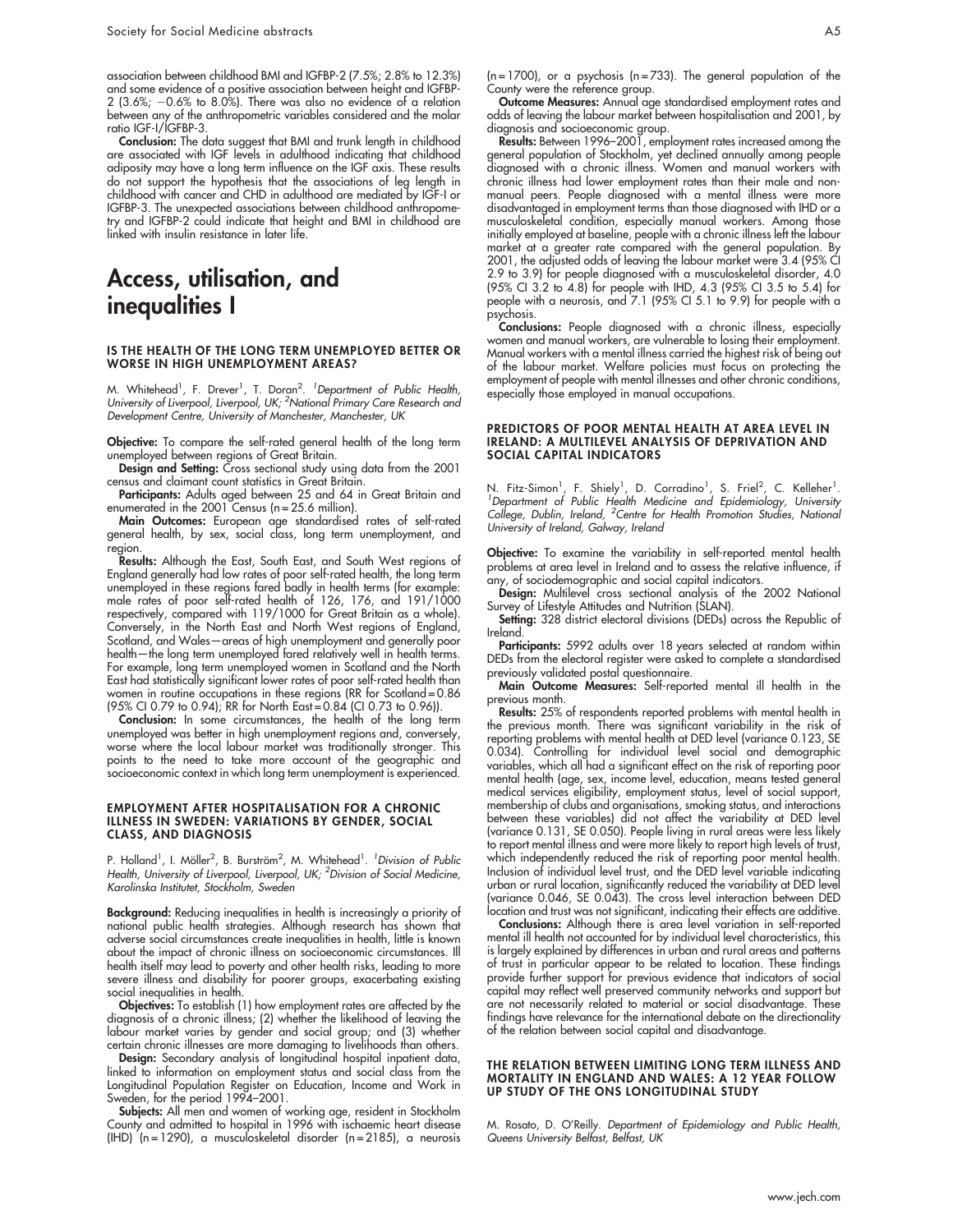Objectives: A question on limiting long term illness (LLTI) was included in the UK 1991 census and it has been extensively used to assess need and in the construction of resource allocation formulae. However, questions remain about the subjectivity of the responses. In this analysis we address the relation between LLTI and all-cause mortality and their relation over time; the relation between LLTI and selected cause-specific mortality over time; and finally, how these relations are modified by inclusion of demographic factors such as age, sex, ethnicity, and region of residence, socioeconomic circumstances (SES) both at an individual and area level.

Design: Longitudinal analysis: a 12 year follow up study of the Office for National Statistics Longitudinal Study (ONS-LS) 1991 cohort.

Subjects: 424 531 members of the ONS-LS enumerated at the 1991 census, aged 16 and over.

Main Outcome Measure: Mortality between 1991 and 2002

Results: Cross sectional analysis of the cohort at 1991 confirms the SES gradients in LLTI reported elsewhere, though levels in deprived areas were still high even after controlling for household deprivation levels. Even after adjustment for other factors, LLTI levels were significantly higher in Wales than in other parts of the UK.

There were 65 157 deaths in the 12 years of follow up. After adjustment for demographic and socioeconomic factors, men reporting an LLTI at the 1991 census showed a threefold mortality risk in the four years following the census (3.00, 95% CI 2.80 to 3.22). For women over the same period the risk was higher (3.68, 95% CI 3.33 to 4.11). In both men and women the excess risk associated with LLTI attenuated in later time periods, and the hazards ratios for the 12 year follow up were 1.99 (95% CI 1.92 to 2.07) and 2.18 (95% CI 2.06 to 2.30) respectively. LLTI was closely associated with respiratory and cardiac mortality and less so with mortality from external causes: for females the respective hazard ratios were 2.40 (CI 2.12 to 2.72), 3.36 (CI 2.87 to 3.93), and 2.15 (CI 1.47 to 3.15). Male results showed similar patterns. Significant interactions between age and LLTI were found suggesting that the relationship between LLTI and mortality was attenuated with age group. A similar relation was found with deprivation levels, at both household and area level, and also among people living in Wales.

Conclusions: These data would suggest that significant care should to be taken when using LLTI to assess need or to allocate resources.

#### SOCIODEMOGRAPHIC DIFFERENCES IN THE PROVISION OF HEALTHCARE SERVICES IN INDIVIDUALS WITH KNEE PAIN

V. J. Cavendish<sup>1</sup>, J. Sandhu<sup>2</sup>, P. Juni<sup>4</sup>, S. Williams<sup>3</sup>, I. D. Learmonth<sup>1</sup>, P. Dieppe<sup>3, 1</sup>Academic Orthopaedic Unit, Southmead Hospital, Bristol, UK;<br><sup>2</sup>Department of Social Medicine, University of Bristol, Bristol, UK; <sup>3</sup>MPC Department of Social Medicine, University of Bristol, Bristol, UK; <sup>3</sup>MRC HSRC Canynge Hall, Whiteladies Road, Bristol, UK; <sup>4</sup>Department of Social and Preventative Medicine, University of Berne, Switzerland

Background: Arthritis is a frequent cause of knee pain, often resulting in locomotor disability in older age. Although there have been major advances in clinical management to reduce pain and disability, if conservative therapy fails then total knee replacement (TKR) surgery has shown itself to be an effective and accepted treatment. However, little is known about the provision of healthcare services available to individuals with knee pain. The aim of this study was to investigate healthcare provision by individuals with self-reported knee pain.

**Methods:** The Somerset and Avon Survey ot Health (SASH) is a cross sectional study of a stratified random sample of 28 080 individuals aged 35 and over, from 40 general practices in the South West, UK. The presence of knee pain was determined using a postal administered screening questionnaire. Participants were asked about their use of services over the past 12 months. Logistic regression was used to calculate the odds ratios (OR) for the association between sociodemographic variables (age, sex, ethnicity, and deprivation) and measures of healthcare provision.

**Results:** Among the 22 732 responders, 3247 participants reported knee pain. After controlling for age, males were significantly less likely to be receiving prescribed medications (OR 0.76, 95% CI 0.65 to 0.89, p<0.001). Using Townsend Deprivation score those in the highest quintile (most deprived) received more prescribed medication (OR 1.61, 95% CI 1.26 to 2.05,  $p_{\mathsf{trend}}$ <0.001) and were less likely to have previously received a TKR (OR 0.27, 95% CI 0.09 to 0.78, p<sub>trend</sub>=0.006). There were no sociodemographic differences with<br>regards to referrals to a hospital consultant, or subsequently being placed on a consultant waiting list for TKR surgery.

Conclusions: The provision of healthcare services for individuals with knee pain differs by sex and deprivation. These differences were evident at the level of primary and secondary care. Variations in service provision result in disparate access to services for patients and costs to

the National Health Service. An evidence based management pathway for patients with knee pain is vital to ensure equity in service provision.

# Qualitative research and mixed methods

#### A MIXED METHODS APPROACH TO EXPLORING HEALTHCARE USE FOR KNEE PAIN AND DISABILITY IN OLDER ADULTS

C. Jinks<sup>1</sup>, K. Jordan<sup>1</sup>, B. N. Ong<sup>1</sup>, P. Croft<sup>1</sup>. <sup>1</sup>Primary Care Sciences Research Centre, Keele University, Staffordshire, UK

Objective: To investigate healthcare use for knee pain and reasons for help seeking behaviour.

Design: Cross sectional survey (n=6073) followed by in-depth qualitative interviews (n = 22).

Setting: Three general practices in North Staffordshire, UK.

**Participants:** Men and women aged 50+ registered at the practices. Main Outcome Measures: GP consultation for knee pain in the previous twelve months and use of drugs, aids, or home remedies within the last two weeks for knee pain.

Results: 75% responded to the survey and 50% reported knee pain in the last 12 months. Half of those with knee pain reported this as severe. A third of those with knee pain reported consulting their GP in the last 12 months. However, 53% of the severe group had not consulted their GP. In the previous two weeks, 63% of those with knee pain had used drugs, 59% had used aids (for example, canes, sprays, bandages) and 49% had used home remedies. The most common drugs were paracetamol, co-proxamol and ibuprofen. In terms of home remedies, one in three respondents had used cod liver oil and 14% used glucosamine. Other home remedies (for example, copper bracelets and magnets) were less commonly used. One in seven had used no healthcare in the past two weeks including 5% of those with severe knee pain. Use of home remedies (particularly cod liver oil and glucosamine) was less associated with severity than drug or aids use. Recent use of drugs and aids were associated with GP consultation independently of severity (both  $p<0.001$ ) but use of home remedies was not.

In-depth interviews revealed the influences on people's healthcare decisions. Barriers to health care use included (1) cultural issues (for example, stoicism and expectations of ageing), (2) previous negative personal or family experience with GPs or health care, (3) operational difficulties like obtaining appointments. Factors facilitating consultation included family persuasion and changes in health status. Respondents talked about a wider range of self-care including Tens machines, olive oil, warm towels, gels, knee stockings, straps, and anti-inflammatory tablets. Respondents made adaptations to their everyday activities and made comparisons with others.

Conclusion: Knee pain is a public health priority due to its contribution to disability. Some self-care is occurring but, for a variety of reasons, older adults are reluctant to use primary care services for this problem. There may be missed opportunities for treating knee pain and disability in this group and for initiating preventative programmes.

#### HEALTH VISITORS AND THE PARENT/CHILD RELATIONSHIP: A FOCUS GROUP STUDY

P. Wilson<sup>1</sup>, R. Barbour<sup>2</sup>, C. Graham<sup>3</sup>, M. Lynch<sup>3</sup>, H. Minnis<sup>4</sup>, C. Puckering<sup>4</sup>.<br><sup>1</sup> Conoral Practice and Primary Caro, University of Glasgow, Glasgow, UK.  ${}^{1}$ General Practice and Primary Care, University of Glasgow, Glasgow, UK; <sup>2</sup>Nursing and Midwifery, University of Dundee, Dundee, UK; <sup>3</sup>South East<br>Glasgow LHCC, Glasgow, UK; <sup>4</sup>Psychological Medicine, University of Glasgow, Glasgow, UK

**Objective:** There is strong evidence supporting the view that cognitive processes and social functioning in later life are shaped in early childhood. Health visitors, with ongoing supportive contact with virtually all mothers and young children in the UK, are thus uniquely well placed to identify difficulties in the parent/child relationship. Indeed, recent policy developments emphasise their potential role in supporting the parent/infant relationship. This comes about, however, against a background where relatively little is known about health visitor practice. This qualitative study aims to address this omission through exploring how health visitors identify and manage problems in the parent/child relationship.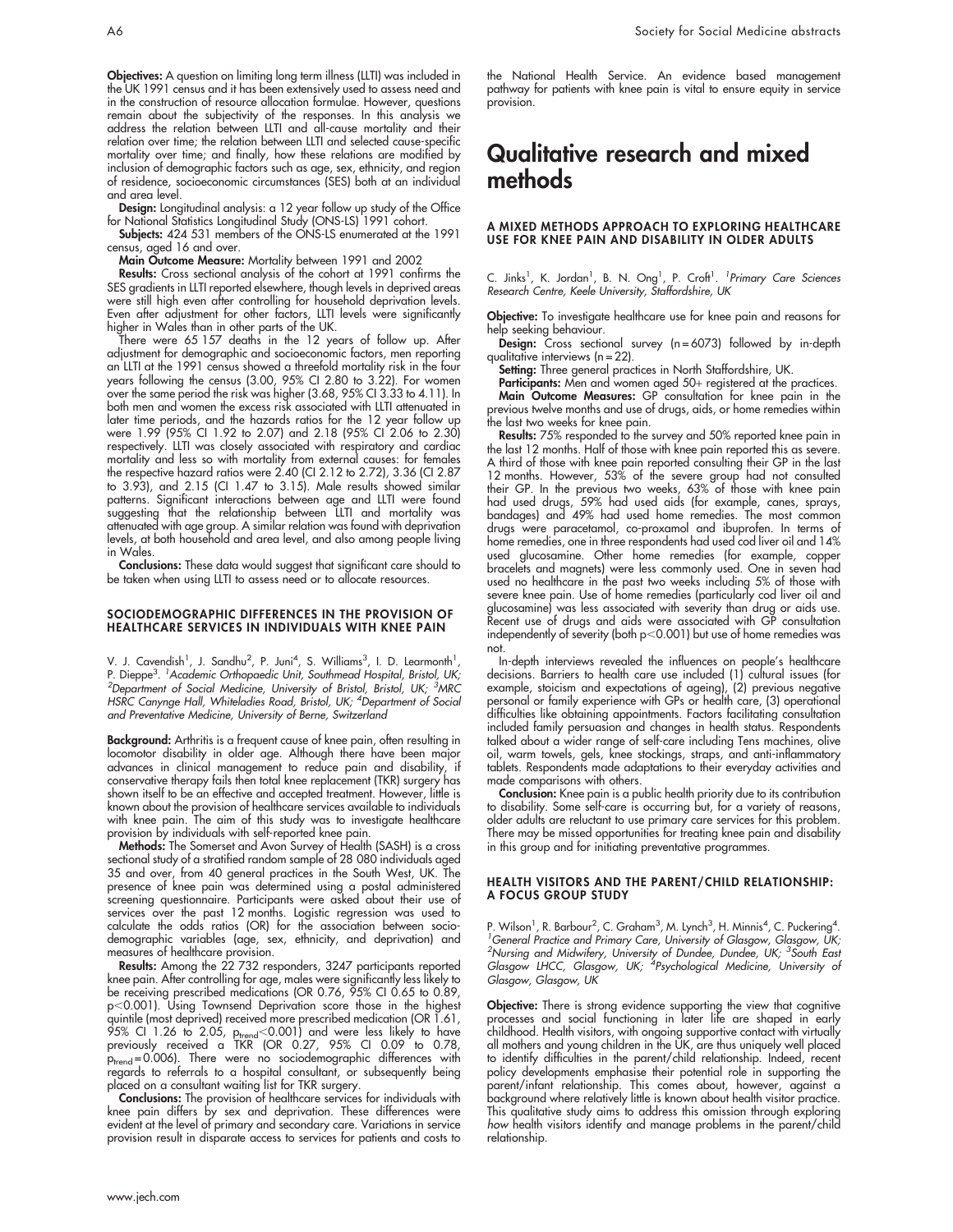Design: Focus group study. Transcripts were coded using Atlas Ti software, and analysed using the constant comparative method.

Participants: Health visitors sampled purposively to include those working in both affluent and deprived areas. Further groups have been convened to take preliminary findings into account and to allow comparison between health visitors with varying levels of experience

Results: The health visitors highlighted as a concern lack of theoretical training relevant to an understanding of the parent/child relationship, although they expressed a strong desire for such knowledge. Although health visitors referred to a professional apprenticeship with both formal and informal peer support, there was considerable variation in practice with extensive reliance on lay knowledge of parenting and being parented. Whereas some health visitors adopted an active approach to direct observation of parent/child dyads, others relied more on consideration of contextual data about the family or asked direct questions. These different types of approach were particularly evident in discussions about the identification of potential child abuse. Engagement with families having problems was often difficult and a variety of strategies was used, with marked differences between approaches adopted by participants working in deprived and affluent areas.

Conclusion: There are significant variations in the way health visitors conceptualise and work with the relationship between parents and young children. The findings from this study make explicit the tacit knowledge upon which health visitors rely and have the potential to inform a more structured approach to education of health visitors in order adequately to prepare them for this demanding aspect of their work.

#### FREE TEXT COMMENTARIES IN EPIDEMIOLOGICAL SURVEYS: IGNORE OR INCLUDE?

B. N. Ong<sup>1</sup>, K. M. Dunn<sup>1</sup>, P. R. Croft<sup>1</sup>. <sup>1</sup>Primary Care Sciences Research Centre, Keele University, Keele, Staffordshire ST5 5BG, UK

Objective: To assess the content and contribution of free text commentaries to the analysis of an epidemiological study on low back pain.

Design: This was a mixed method study comprising an epidemiological cohort study and qualitative interviews on low back pain. Questionnaires at baseline and follow up contained the modified Roland-Morris Disability Questionnaire, the Short Form-36, the Chronic Pain Grade, and the Hospital Anxiety and Depression Scale. Free text comments were invited using an open ended question at the end of the 12 month follow up questionnaire. This asked participants to describe, in their own words, how their back pain had been over the previous 12 months.

Setting: Five general practices in Staffordshire, UK.

Participants: Consecutive low back pain primary care consulters aged 30–59 years.

Results: 466 people completed the 12 month follow up questionnaire. 80% of respondents (n = 375) used the free text option and provided a wealth of material that varied in length and content, and contained both positive and negative descriptions of health status. Emerging themes included pain in parts of the body other than the lower back, and the impact of back pain on physical ability and work, psychological wellbeing, and social activities. Differences were highlighted in the epidemiological findings between people giving particular responses to the free text option. For example, people mentioning the impact of their back pain in the free text comments were more likely to have high levels of disability than those not mentioning this (odds ratio 3.6).

Conclusions: In many questionnaire based studies, unsolicited comments from responders tend to be ignored. Rather than analysing ad hoc commentaries throughout survey questionnaires we explicitly invited respondents to add their thoughts in an unstructured format. The free text material allowed comparisons of information from different sources and offered valuable insights that strengthened the findings of the study as a whole by contextualising and elaborating responses, and providing more detailed understanding of the subject.

#### TEENAGE PARENTHOOD AND SOCIAL EXCLUSION: A MULTI-METHOD STUDY

M. Wiggins<sup>1</sup>, A. Oakley<sup>1</sup>, M. Sawtell<sup>1</sup>, H. Austerberry<sup>1</sup>, F. Clemens<sup>2</sup>,<br>D. Elbourne<sup>2</sup>. <sup>1</sup>Social Science Research Unit, Institute of Education, University of London, London, UK; <sup>2</sup>London School of Hygiene and Tropical Medicine, London, UK

Objective: The study sought to understand using a novel methodological approach the relation between teenage parenthood and social exclusion. It explored: why some women have children while in their teens and others do not; how these women experience teenage parenthood; and what distinguishes those parents and children who have positive outcomes, in terms of social inclusion and good health, from those who do less well.

**Design:** Mixed method longitudinal study. Secondary analysis was carried out on two existing data sets: the Social Support and Pregnancy Outcome study (conducted 1986–94), and the Social Support and Family Health study (1999–2001). Additional follow up data from both samples were collected through postal questionnaires and in-depth interviews, including some with men who were previously teenage fathers, and children whose parents were teenagers when they were born. Focus group discussions were held with teenage parents. The study integrated analysis of the different types of data to develop a comprehensive picture of how giving birth as a teenager may constitute a ''risk factor'' for social exclusion.

Setting: Stoke, Derby, London, Kent, and Reading.

**Participants:** 258 current or previous teenager mothers; 969 nonteenage mothers; 13 teenage fathers; and 19 children of teenage mothers.

**Results:** A major finding was that dislike of school has a strong independent effect on the risk of teenage pregnancy. The data also show that violence in school and domestic settings is an important risk factor. The key factors that characterised the lives of those previous teenage mothers who had done well were: support from family; having a positive partner relationship; developing a career or having employment they liked; and the passage of time since the birth.

**Conclusions:** Most studies of teenage pregnancy use either a ''qualitative'' or a ''quantitative'' approach. Using different methods, both qualitative and quantitative, in sequence throughout our study allowed the outcomes from one method to inform the content of the next, and made it possible for us to collect a pool of multidimensional data. This is a framework that extends the more restricted focus of much previous research in this area to reflect the multifaceted nature of the social phenomenon of teenage pregnancy.

#### DEVELOPING GUIDANCE ON THE CONDUCT OF NARRATIVE SYNTHESIS IN SYSTEMATIC REVIEWS

J. Popay<sup>1</sup>, H. Roberts<sup>2</sup>, A. Sowden<sup>3</sup>, M. Petticrew<sup>4</sup>, N. Britten<sup>5</sup>, L. Arai<sup>2</sup>,<br>K. Roen<sup>1</sup>, M. Rodgers<sup>3</sup>. <sup>1</sup>Institute of Health Sciences, Lancaster University;<br><sup>2</sup>Child Health Research & Policy Unit, City Universit Child Health Research & Policy Unit, City University; <sup>3</sup>NHS CRD, York University; <sup>4</sup>MRC Social & Public Health Sciences Unit, Glasgow University;<br><sup>5</sup>Popinsula Medical School, University of Exeter, UK  $5$ Peninsula Medical School, University of Exeter, UK

Background: The use of meta-analytic or other statistical techniques is sometimes not appropriate when synthesising data in systematic reviews. In these cases, a narrative approach to synthesis is recommended. In general, a narrative approach to synthesis can be employed: (1) in addition to undertaking a statistical meta-analysis; (2) instead of a statistical meta-analysis because the experimental or quasi-experimental studies included are too heterogeneous; or (3) where the review questions dictate the inclusion of a wide range of different designs, producing qualitative and/or quantitative findings for which no other specialist approach to synthesis is appropriate.

However, unlike meta-analysis, narrative synthesis does not rest on an authoritative body of knowledge on the rigour and reliability of techniques developed over the years. Researchers often do what they consider to be a "narrative synthesis" when they do not have knowledge of, or expertise in, formal synthesis techniques. Given this, the aim of this ESRC funded work was to develop guidance on the conduct of narrative synthesis.

Method: An extensive search produced a total of 69 studies which were selected to inform our guidance. We identified a range of approaches to narrative synthesis and explored how data had been synthesised in a number of systematic reviews.

Results: We identified a number of different tools and techniques used to synthesise data. These ranged from simple textual descriptions, through the tabulation of findings to the development of more complicated models—such as conceptual mapping—which facilitate the exploration of relations between study findings. The tools and techniques were then incorporated into draft guidance on the conduct of systematic narrative synthesis and this was sent for review to a panel of international experts in evidence synthesis. We present the results of an exploratory application of this guidance to a narrative synthesis of the findings from multiple studies on the implementation of domestic smoke alarms.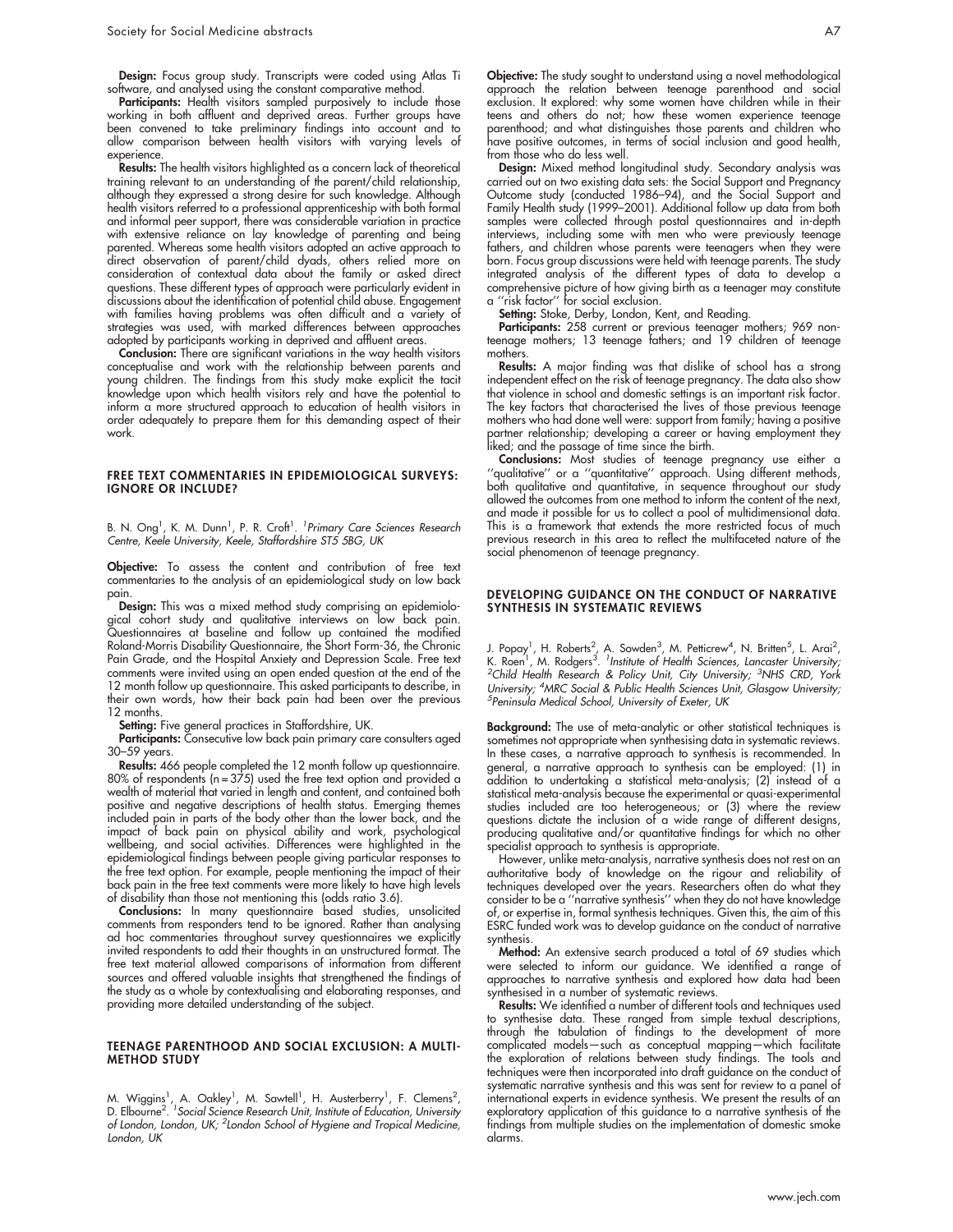# Methods I

#### FACTORS IMPACTING ON PATIENT PARTICIPATION TO A RANDOMISED CONTROLLED TRIAL

S. Mcleer, V. Entwistle, M. Campbell. Health Services Research Unit, University of Aberdeen, UK

Background: Randomised controlled trials (RCTs) are important for evaluating the effectiveness of treatments in health care, but trialists often find it difficult to recruit and retain participants. Research into recruitment has largely focused on clinicians' and researchers' perspectives. Relatively little is known about patients' experiences.

**Results:** We used qualitative methods to explore patients' perspectives on trial recruitment and participation. We carried out non-participation observations of trial recruitment consultations and in-depth interviews with patients invited to participate in a UK multicentre RCT comparing medication and surgery for gastro-oesophageal reflux disease (GORD). Purposive sampling was used to include patients with a range of characteristics from two recruitment centres.

Results: This abstract focuses on initial interviews with patients about their experiences up to the stage of treatment allocation. A range of factors influenced patients' decisions about attending the recruitment consultations and participating in the trial. Individuals' circumstances were clearly significant. For example, some people had been treated solely by a GP, and saw the recruitment consultation and participation in the trial as an opportunity to see a specialist and find out more information about their GORD. The eligibility criteria for this RCT meant that patients were already receiving one of the interventions (medication) being compared in the trial. Willingness to participate in the trial was influenced by their experiences with medication. Some of those who declined to be randomised did so because their symptoms were well controlled and so they preferred to continue with their medication.

Conclusions: A desire to help others was evident, however the concept of self-benefit also emerged as an important theme. For example, some people thought that by participating in the trial they would receive better care. Others saw randomisation to the surgical arm of the trial as an opportunity to potentially be ''cured''. Some of those patients who agreed to be randomised nonetheless expressed preferences for one or the other treatments in the interviews before they were told of their allocation. This does have potential implications for their responses to the interventions they received.

#### ADDING ETHNICITY CODES TO ROUTINE HEALTH DATA BY RECORD LINKAGE TO CENSUS RECORDS: SURMOUNTING THE CONFIDENTIALITY CHALLENGE

J. Chalmers<sup>1,2</sup>, C. Povey<sup>2</sup>, R. Bhopal<sup>1</sup>, C. M. Fischbacher<sup>1,2</sup>, M. Steiner<sup>1</sup>,<br>J. Jamieson<sup>2,3</sup>, D. Knowles<sup>2</sup>, P. Scrimgeour<sup>4</sup>. <sup>1</sup>Public Health Sciences,<br>University of Edinburgh, Edinburgh, UK; <sup>2</sup>Information Servi Office for Scotland, Edinburgh, UK

Introduction: The Race Relations (Amendment) Act 2000 and NHS policy require health services to publish data showing they are promoting racial equality and reducing ethnic inequalities. However, routine data sources in Scotland rarely include a patient's ethnicity. One approach is to use record linkage techniques, but this was only considered acceptable if the process could be done without including individual identity in the linked database at any point. This paper describes our solution.

**Methods:** The health data are maintained by the Information Services Division of NHS National Services Scotland (ISD), and the census data are maintained by the General Register Office for Scotland (GROS).

A copy of the Community Health Index (CHI) dataset (the Scottish equivalent to the English NHS number) was used. This contains the demographic data and CHI number for every individual registered with a General Practitioner or in receipt of screening services. A one way encryption algorithm was used to convert the CHI number into a code in a way that ensured it would be virtually impossible to reverse the process.

A data extract with relevant personal identifiers and a census form number was taken from GROS's census file, the census number was encrypted, and the file was linked to the encrypted CHI dataset with the same personal identifiers using probability matching. The personal identifiers were then stripped off. A further extract containing ethnic code and an encrypted census number was joined to the first file using the encrypted census number, which was then discarded leaving the ethnicity code and the encrypted CHI number. The relevant hospital and death datasets were then linked via the CHI number and the CHI number

encrypted, after which the personal identifiers were discarded. The file with the census ethnic code and the file derived from the hospital/death records were linked using the encrypted CHI number on both files.

Results: Overall, 94% of the 4.9 million census records were matched to a CHI record with an estimated false positive rate of less than 0.1%. The majority of matching failures are thought to be caused by poor transcription of names from the census form, and variations between the census data and NHS records for items such as date of birth and the detailed spelling of names.

**Discussion:** The technique described meets ethical, professional, and legal concerns about the linkage of census and health data and is transferable outside Scotland.

#### CARBOXYHAEMOGLOBIN LEVEL, SMOKING HABIT, AND MORTALITY IN 25 YEARS IN THE RENFREW/PAISLEY PROSPECTIVE COHORT STUDY

C. Hart<sup>1</sup>, G. Davey Smith<sup>2</sup>, D. Hole<sup>1</sup>, V. Hawthorne<sup>3</sup>. <sup>7</sup>Public Health & Health<br>Policy, University of Glasgow, Glasgow, UK; <sup>2</sup>Department of Social<br>Medicine, University of Bristol, Bristol, UK; <sup>3</sup>Department of Epide University of Michigan, Ann Arbor, USA

Objectives: To investigate how carboxyhaemoglobin level was related to smoking habit and to assess whether carboxyhaemoglobin level was related to mortality.

**Design:** Prospective cohort study.

**Setting:** Residents of the towns of Renfrew and Paisley in Scotland.

**Participants:** The whole Renfrew/Paisley study, conducted between 1972 and 1976, consisted of 7048 men and 8354 women aged 45–64 years. This study was based on 3372 men and 4192 women who were screened after the measurement of carboxyhaemoglobin level was introduced about half way through the study.

**Main Outcome Measures:** Deaths from coronary heart disease (CHD), stroke, chronic obstructive pulmonary disease (COPD), lung cancer, and all causes in 25 years after screening.

Results: Carboxyhaemoglobin level was related to self-reported smoking and was higher in participants who reported inhaling compared with those who reported not inhaling, for each smoking category. Participants with lower carboxyhaemoglobin levels had better lung function. There were positive relations between carboxyhaemoglobin level and all causes of mortality analysed (relative rate associated with 1 SD (2.93) increase in carboxyhaemoglobin for all causes, CHD, stroke, COPD, and lung cancer were 1.26 (1.19 to 1.34), 1.19 (1.13 to 1.26), 1.19 (1.13 to 1.26), 1.64 (1.47 to 1.84), and 1.69(1.60 to 1.79) respectively). Adjustment for self-reported cigarette smoking attenuated the associations but they remained relatively strong.

Conclusions: The self-reported smoking data were validated by the objective measure of carboxyhaemoglobin level. As carboxyhaemoglobin level remained associated with mortality after adjusting for smoking, carboxyhaemoglobin seems to capture more of the ''risk'' associated with smoking tobacco than self-reported tobacco consumption alone. Analysing mortality by self-reported cigarette smoking will underestimate the strength of association between smoking and mortality.

#### THE COST EFFECTIVENESS OF DIAGNOSTIC ALGORITHMS FOR DEEP VEIN THROMBOSIS

F. C. Sampson<sup>1</sup>, S. W. Goodacre<sup>1</sup>, M. D. Stevenson<sup>1</sup>, A. Wailoo<sup>1</sup>,<br>A. J. Sutton<sup>2</sup>. <sup>1</sup>ScHARR, University of Sheffield, 30 Regent Street, Sheffield S1 4DA, UK; <sup>2</sup>Department of Health Sciences, University of Leicester, 22-28 Princess Road West, Leicester LE1 6TP, UK

Introduction: Deep vein thrombosis (DVT) has an annual incidence of around 1 per 1000. DVT can lead to potentially fatal pulmonary embolus and long term complications such as post-thrombotic syndrome. Anticoagulant treatment reduces the risk of adverse outcomes but carries a small risk of haemorrhage. As around 15% of patients who present to the emergency department with clinical suspicion of DVT are diagnosed with DVT, accurate and cost effective diagnosis is essential. Diagnostic strategies use combinations of cheap, simple, but less accurate tests such as clinical risk scores and D-dimer blood tests to select patients for further testing with more expensive, accurate modalities. The optimal diagnostic strategy for DVT remains unclear. We therefore aimed to estimate the diagnostic accuracy and cost effectiveness of algorithms used to test patients with clinically suspected DVT.

Methods: Algorithms were identified by postal survey of emergency departments and literature review. The accuracy of each constituent diagnostic test was estimated by systematic review and meta-analyses. A decision-analytic model was then used to estimate the overall accuracy of each algorithm and the outcomes of testing and treatment, valued as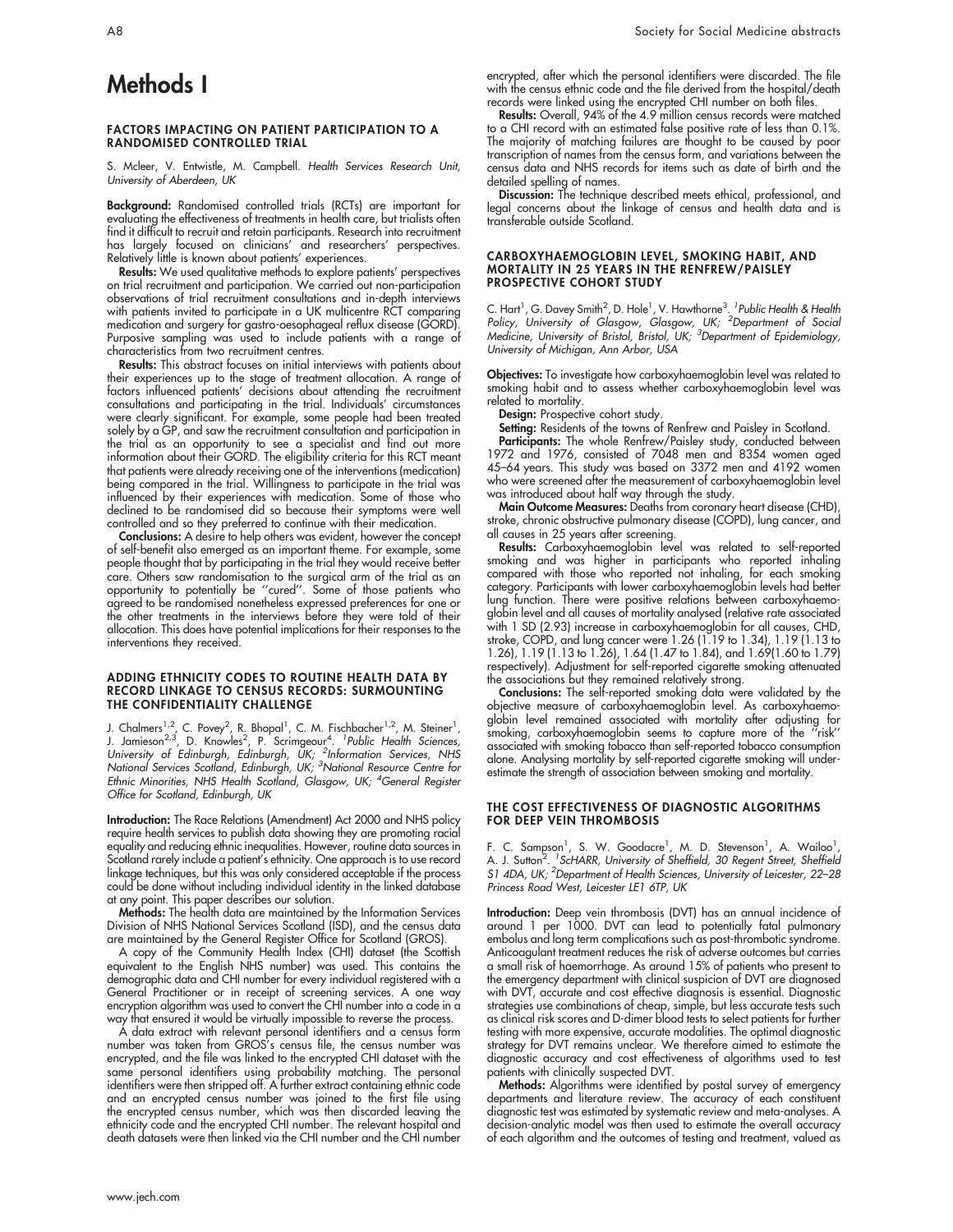quality adjusted life years (QALYs). The net benefit of using each algorithm was estimated using cost utility analysis, assuming thresholds of willingness to pay of £20,000 and £30,000 per QALY.

Results: The most cost effective algorithms used D-dimer to discharge low risk patients. If we are willing to pay up to £20,000 per QALY the most cost effective and practical strategy is to discharge patients with a low or intermediate clinical risk score and negative D-dimer, ultrasound for those with a high score or positive D-dimer, and repeat ultrasound for those with positive D-dimer and high clinical risk score, but negative initial scan. If we are willing to pay £30,000 per QALY the optimal strategy would also offer repeat ultrasound for all patients with a negative initial scan.

An alternative strategy using plethysmography alongside ultrasound, with venography for discordant cases, appears to be very cost effective, but depends upon assumptions of test independence being met and ability to provide plethysmography at relatively low cost.

Conclusions: Diagnostic algorithms based on combinations of clinical risk scores, D-dimer, and ultrasound are among the most cost effective. Further diagnostic testing for patients with a low clinical risk score and negative D-dimer is unlikely to represent a cost effective use of resources. Cost effectiveness of repeat ultrasound depends upon our threshold for willingness to pay for health gain. The role of plethysmography needs further evaluation.

#### THE MULTIPLE SCLEROSIS RISK-SHARING SCHEME: AN INNOVATIVE APPROACH TO ASSESSING COST **EFFECTIVENESS**

C. Cooper<sup>1</sup>, M. Pickin<sup>1</sup>, T. Chater<sup>1</sup>, M. Boggild<sup>2</sup>, J. Palace<sup>3</sup>, J. Nichol<sup>1</sup> on behalf of the RSS Monitoring Study Consortium. <sup>1</sup> University of Sheffield, Sheffield, UK; <sup>2</sup>University of Liverpool, Liverpool, UK; <sup>3</sup>University of Oxford, Oxford, UK

**Background:** Prescribing of disease modifying therapies (DMTs)—beta interferon and glatiramer acetate—for multiple sclerosis (MS) has been controversial because of their high cost. ''Postcode prescribing'' and high profile court cases werefollowed by an appraisal by The National Institute for Health and Clinical Excellence (NICE). NICE concluded that these treatments did not represent a cost effective use of NHS resources, and recommended that a way be found to allow cost effective NHS prescribing of DMTs. The resulting ''MS Risk-sharing Scheme'' allows prescribing of DMTs at a reduced price. Uniquely, agreements exist for further price adjustments conditional upon observed disease progression in the study cohort.

Objectives: The scheme will assess the cost effectiveness of DMTs in MS over 10 years to inform price adjustment ensuring that the cost per QALY is less than a predetermined cost per QALY limit.

Design: Cohort study.

Setting: 68 UK hospitals.

Participants: 5000 MS patients.

Outcome measures: Disability progression measured using the Expanded Disability Status Scale (EDSS) and cost effectiveness assessed as cost per QALY.

Results: 5000 patients (73% female, 27% male) have been recruited to the study from 68 MS centres across the UK and have been reviewed annually. Data on disease progression at three years are available for those recruited early in the study. Data on participant demographics, type of MS, and disease progression will be presented.

Discussion: Lessons learned from the first three years of the scheme will be presented. The methodological, practical, and political implications of the scheme will be discussed, along with implications for the use of this model in other disease areas where cost effectiveness of therapies is controversial and where the price of intervention may be linked to monitoring of real world cohorts. We will also discuss the value of this approach in assessing whether benefits shown in randomised controlled trials are maintained over the longer term in cohorts of all patients eligible for an intervention.

### Parallel session B

### Older people

#### IMPACT OF LONG TERM WARFARIN ON THE QUALITY OF LIFE OF ELDERLY PEOPLE WITH ATRIAL FIBRILLATION

A. Blance<sup>1</sup>, R. M. West<sup>1</sup>, A. K. Das<sup>2</sup>, P. D. Willcoxson<sup>2</sup>, O. J. Corrado<sup>2</sup>.<br><sup>1</sup> Biostatistics Unit Contra for Enidemiology & Biostatistics, University of <sup>1</sup> Biostatistics Unit, Centre for Epidemiology & Biostatistics, University of Leeds, Leeds, UK; <sup>2</sup>Department of Geriatric Medicine, Leeds General Infirmary, Leeds, UK

Background: Warfarin reduces the risk of stroke substantially in older patients with atrial fibrillation (AF) and might be very commonly prescribed. However, only 20–30% of the eligible patients are on this treatment. One of the reasons for underuse is presumed to be poor quality of life. We seek whether duration of warfarin treatment affects quality of life among the elderly.

Methodology: Community warfarin clinics were sampled for patients aged at least 75 years. Patients completed the SF12v2 questionnaire and a researcher checked for risk factors of stroke: cardiac failure (C), hypertension (H), age >75 years (A), diabetes mellitus (D), and stroke  $(S)$ . Scoring  $(CHADS<sub>2</sub>)$  was from 0 to 6 (one point for each risk factor except for stroke, for which two points are scored)—all patients had a CHADS<sub>2</sub> score of at least 1 since all were over 75 years. Linear regression was used to model two measures of quality of life—the physical component scores (PCS) and mental component scores (MCS) from the SF12v2 questionnaire—in order to determine the effect on these of duration of warfarin treatment whilst adjusting for confounding factors.

Results: A total of 330 questionnaires were completed for which PCS and MCS were calculated. A further 15 questionnaires were only partially completed, and these were excluded from the analyses as the PCS and MCS calculations were not possible. It was noted, however, that the excluded patients had similar completed characteristics to those analysed. A linear regression model was fitted for each dependent variable (PCS/MCS). Age, sex, duration on warfarin, CHADS<sub>2</sub>, and stroke status were explored as covariates. After fitting all covariates separately and combined, covariates were dropped from the model if consistently non-significant. Overall, models had poor explanatory power ( $r^2$  = 0.14 and  $r^2$  = 0.07 respectively for PCS and MCS). CHADS<sub>2</sub> in the final PCS model and age in the final MCS model were the only significant covariates remaining. In particular, duration on warfarin had no significant influence over either quality of life measure.

Conclusion: Duration on warfarin treatment did not significantly affect quality of life. Physical quality of life, measured by PCS, was affected by disease burden (CHADS<sub>2</sub>). Mental quality of life, as measured by MCS, worsened with age. In view of these findings, physicians may be reassured that long term warfarin use does not appear to reduce quality of life among older patients.

#### DEVELOPING ATTRIBUTES FOR A GENERIC QUALITY OF LIFE MEASURE FOR OLDER PEOPLE: IS IT PREFERENCES OR CAPABILITIES THAT ARE IMPORTANT?

J. Coast<sup>1</sup>, I. Grewal<sup>2</sup>, J. Lewis<sup>2</sup>, T. Flynn<sup>1</sup>, J. Brown<sup>3</sup>, J. Bond<sup>4. 1</sup>University of Bristol, <sup>2</sup>National Centre for Social Research, <sup>3</sup>Eli Lilly & Company Ltd,<br><sup>4</sup>University of Newcastle UK University of Newcastle, UK

Objectives: Current UK policy with respect to the provision of health and social care for older people suggests that greater integration is required. Economists' attempts to assist resource allocation decisions, however, tend to be very health focused, with the use of health related quality of life measures. This paper reports an attempt to determine attributes for a new index clearly focusing on quality of life (for older people) rather than health or other influences on quality of life.

Design: In-depth interviews with transcripts analysed using constant comparative methods and key themes identified with the assistance of the framework approach.

Participants: 40 informants aged 65 years and over purposively selected to include the range of personal characteristics (sex, age, health status, household composition, and most recent occupation).

Setting: Three geographical locations covering the north and south of the UK.

**Main Outcome Measures:** Interviews were conducted to find out informants' views about what is important to them in terms of quality of life. Initial discussions with informants tended to concentrate upon factors influencing quality of life such as activities, relationships, health, wealth, and surroundings. Further probing and analysis was aimed at identifying conceptual attributes of quality of life.

Results: Five conceptual attributes emerged from the data: attachment, role, enjoyment, security, and control. The data also suggested that the quality of informants' lives was limited by the loss of ability to pursue these attributes. So, for example, it is not poor health in itself that reduces quality of life, but the influence of that poor health upon each informant's ability to, for example, be independent that is important.

Conclusions: In interpreting the findings, Amartya Sen's work on functioning and capability seems to be particularly pertinent. Using this work, it is possible to interpret the five conceptual attributes as a set of functionings important for older people in the UK in the 21st century, but noting that it is the capacity to achieve these functionings that appears to be of greatest importance to individuals. This suggests that quality of life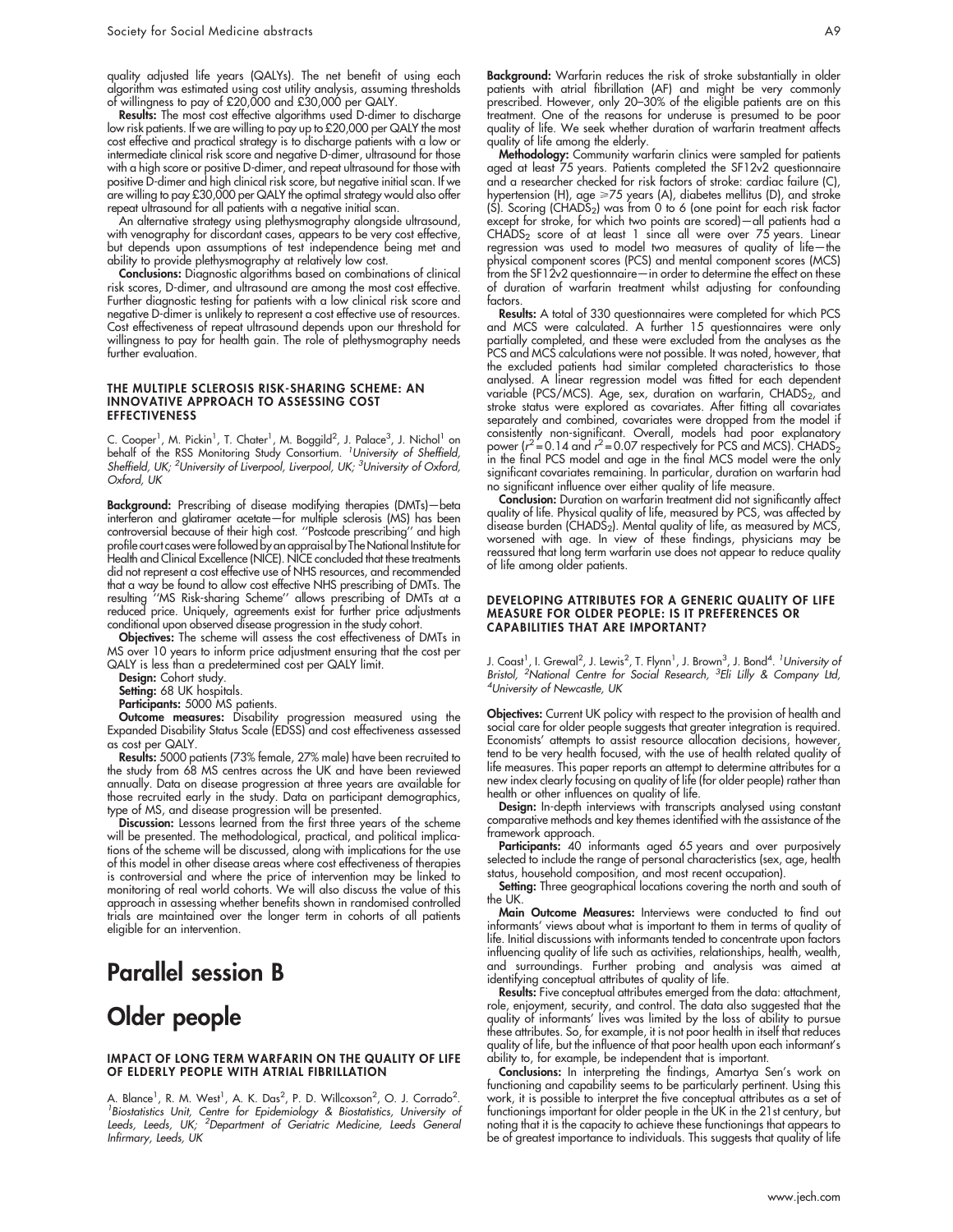measurement in this group should focus on capability rather than preference based utility.

#### DIET AND LIFESTYLE FACTORS ASSOCIATED WITH URINARY INCONTINENCE IN OLDER WOMEN: A PROSPECTIVE COHORT STUDY

C. W. McGrother, H. M. Dallosso, R. Matthews, M. M. K. Donaldson. Department of Health Sciences, University of Leicester, Leicester, UK

Aim: Little is known about primary causes of urinary incontinence. This study aims to identify dietary and non-dietary lifestyle factors associated with the onset of clinically significant urinary storage syndromes: overactive bladder (OAB) and stress incontinence (SUI).

Methods: A random sample of 20 244 women aged 40 years and over, living at home and registered with a GP in Leicestershire or Rutland, was sent a postal questionnaire on urinary symptoms and lifestyle (response rate 65%). Responders were asked to complete the EPIC 130 item validated food frequency questionnaire (response rate 65%). Follow up data on urinary symptoms were collected by postal questionnaire one year later (response rate 91%).\*

Outcome Measures: OAB was defined as one or both of the symptoms of urge leakage (''a strong desire to pass urine that results in leakage of urine before reaching the toilet'') and urgency (''a strength of urgency on feeling the need to pass urine that is typically very strong or overwhelming''). SUI was defined as the symptom of stress incontinence (''leakage on coughing, laughing or exercise several times a month or more''). These questions were developed for the study and conform to International Continence Society recommendations. Logistic regression was used to examine associations between diet/other lifestyle factors and incident cases of OAB and SUI.

Results: Prevalences at baseline were: OAB 16.3%; SUI 17.3%. At the year 1 follow up incidence rates were: OAB 9.2% (492 cases); SUI 8.3% (421 cases). There was little evidence of non-response bias in the reporting of urinary symptoms at baseline and no difference in the dropout rate between baseline OAB cases and non-cases at follow up. In the multivariate model there were reduced risks for OAB with high consumption of vegetables ( $p = 0.02$ ), bread ( $p = 0.001$ ), and chicken (p = 0.005); plus increased risks with high consumption of fizzy drinks (p=0.03), smoking (p=0.04), and obesity (p=0.05). For SUI there were reduced risks with high consumption of bread (p = 0.02); plus increased risks with high consumption of fizzy drinks ( $p = 0.03$ ) and obesity (p = 0.002). Adjustment for socioeconomic status had minimal effect.

**Conclusions:** This prospective study provides evidence that some aspects of diet and lifestyle may be independent risk factors in the causation of urinary incontinence in older women living at home. Further evaluation of lifestyle associations with bladder dysfunction and comorbidities within the neuromuscular and circulatory systems is planned, using graphical modelling.

\*MRC funding.

BUPA Foundation funding.

#### THE PSYCHOSOCIAL VERSUS MATERIAL HYPOTHESIS TO EXPLAIN OBSERVED INEQUALITY IN DISABILITY AMONG OLDER ADULTS: DATA FROM THE WEST OF SCOTLAND TWENTY-07 STUDY

J. Adamson<sup>1</sup>, K. Hunt<sup>2</sup>, S. Ebrahim<sup>3</sup>. <sup>1</sup>Department of Health Sciences, University of York, York, UK; <sup>2</sup>MRC Social and Public Health Sciences Unit, University of Glasgow, Glasgow, UK; <sup>3</sup>Department of Social Medicine, University of Bristol, Bristol, UK

Objectives: One explanation posed for socioeconomic inequalities in health is the ''psychosocial hypothesis'', which suggests that inequalities are a consequence of the direct or indirect effects of stress stemming from socioeconomic hierarchies. An alternative view considers that it is tangible material conditions (including, food, housing, access to amenities, etc) which explain health inequalities. This study considers the relative explanatory power of the psychosocial and material hypotheses in observed inequalities in disability among older people.

**Methods:** Analysis was based on 723 respondents aged 63 years from the West of Scotland Twenty-07 study. The main outcome measure was overall disability using an adapted form of the questionnaire developed by OPCS surveys of disability. This questionnaire provides an overall score of severity of disability, measured across several domains, including locomotion, dexterity, reaching and stretching, sensory impairment, and continence. Respondents were grouped comparing the highest scoring tertial with the lowest and mid-tertial combined. Socioeconomic position across the lifecourse was measured in two

different ways. An index of perceived financial hardship was based on respondents' reports of their financial position across four decades of adult life. An index of material conditions was calculated from data on possession of several indicators of material wealth (for example, ownership of television, washing machine) during the same time periods. The relation between the two measures of socioeconomic position and disability were examined using logistic regression.

Results: Both the index of perceived financial hardship (OR 1.28, 95% CI 1.10 to 1.48); and index of material conditions (OR 1.27 95% CI 1.11 to 1.45) showed similarly sized associations with reported disability. However, when these associations were adjusted for sex, morbidity, and lifestyle factors, the index of material conditions became the strongest predictor of disability. For each decade spent in material deprivation there was a 20% increased risk of reporting in the highest tertial of overall disability score (OR 1.19, 95% CI 1.02 to 1.37), and those who had experienced material deprivation across all four decades were over three times more likely (OR 3.36, 95% CI 1.50 to 7.52) to report greater disability.

**Discussion:** Onset ot disability in early old age does appear to be socially patterned across both measures of socioeconomic position. However, this relation was stronger for the index of material conditions. Material conditions across four decades remained an independent risk factor for disability after adjustment for sex, morbidity, and lifestyle factors. The data do not provide strong support for the psychosocial hypothesis of health inequalities.

# Lifecourse II

#### ASSOCIATION OF BIRTHWEIGHT AND RENAL FUNCTION: POPULATION BASED STUDY

D. G. Fogarty<sup>1</sup>, P. Mccarron<sup>1</sup>, L. Murray<sup>1</sup>, G. Savage<sup>1</sup>, A. P. Maxwell<sup>1</sup>,<br>F. Kee<sup>1</sup>. 'Centre for Clinical and Population Science, Queen's University of Belfast, Belfast BT12 6BJ, UK

Background: The association between birthweight and chronic kidney disease (CKD), has been examined in a small number of select populations—often those with established kidney dysfunction.

Objective: To investigate the association between birthweight and renal function in early adulthood in a population based setting.

**Design, Setting, and Participants:** Data were extracted from two linked population based databases: the Child Health System containing data on 444 168 births in N Ireland from 1971–86 and all renal tests ordered in N Ireland in 2001/2. There were 62 123 individuals (mean age 23.2 years) born 1971–86 with a birthweight ≥1500 g on whom serum creatinine was measured.

Results: Estimated glomerular filtration rate (eGFR) was computed using serum creatinine, and sex. Mean (standard deviation) eGFR was 97.9 (SD 20.2) ml/min in females and 87.4 (SD 24.5) ml/min in males. After controlling for gestational age, age at testing, and socioeconomic status, eGFR increased by 0.71 (95% CI 0.25 to 1.18) ml/min for every 1 kg decrease in birthweight in females and by 0.62 (95% CI 0.04 to 1.20) ml/min in males. After categorising individuals with eGFR of  $<$ 60 ml/min as having CKD, neither sex showed an association between birthweight and risk of CKD. In a subgroup of 833 individuals who had GFR measured directly by creatinine clearance, associations were larger and in the opposite direction: in females for a 1 kg fall in birthweight, GFR declined by 4.99 (95% CI –3.9 to 13.92) ml/min, while in males the same birthweight change was accompanied by a 11.59 (95% CI 0.27 to 23.45) ml/min decline. There was no association between risk of CKD in females (RR per 1kg fall in birthweight = 1.07 (95% CI 0.7 to 1.7), while the same birthweight fall in males resulted in a doubling of risk for CKD, RR = 1.96 (95% CI 1.1 to 6.6).

Conclusions: This large population based study reveals modest associations between birthweight and renal function in the section of the population with substantially normal eGFR. However, in those investigated for renal disease there GFR was positively associated with birthweight in males. The findings suggest that fetal development plays a role in determining renal function even in early adulthood, particularly in those who are set to develop early kidney disease.

#### MEASURED AND RECALLED EARLY ADULT WEIGHT: THE EFFECT OF MISCLASSIFICATION ON ASSOCIATIONS BETWEEN BMI AND CANCER

M. Jeffreys<sup>1</sup>, K. Huang<sup>1</sup>, B. Galobardes<sup>2</sup>, P. Mccarron<sup>3</sup>, S. Kinra<sup>2</sup>, G. Davey<br>Smith<sup>2</sup>. *'Centre for Public Health Research, Massey University, Wellington,*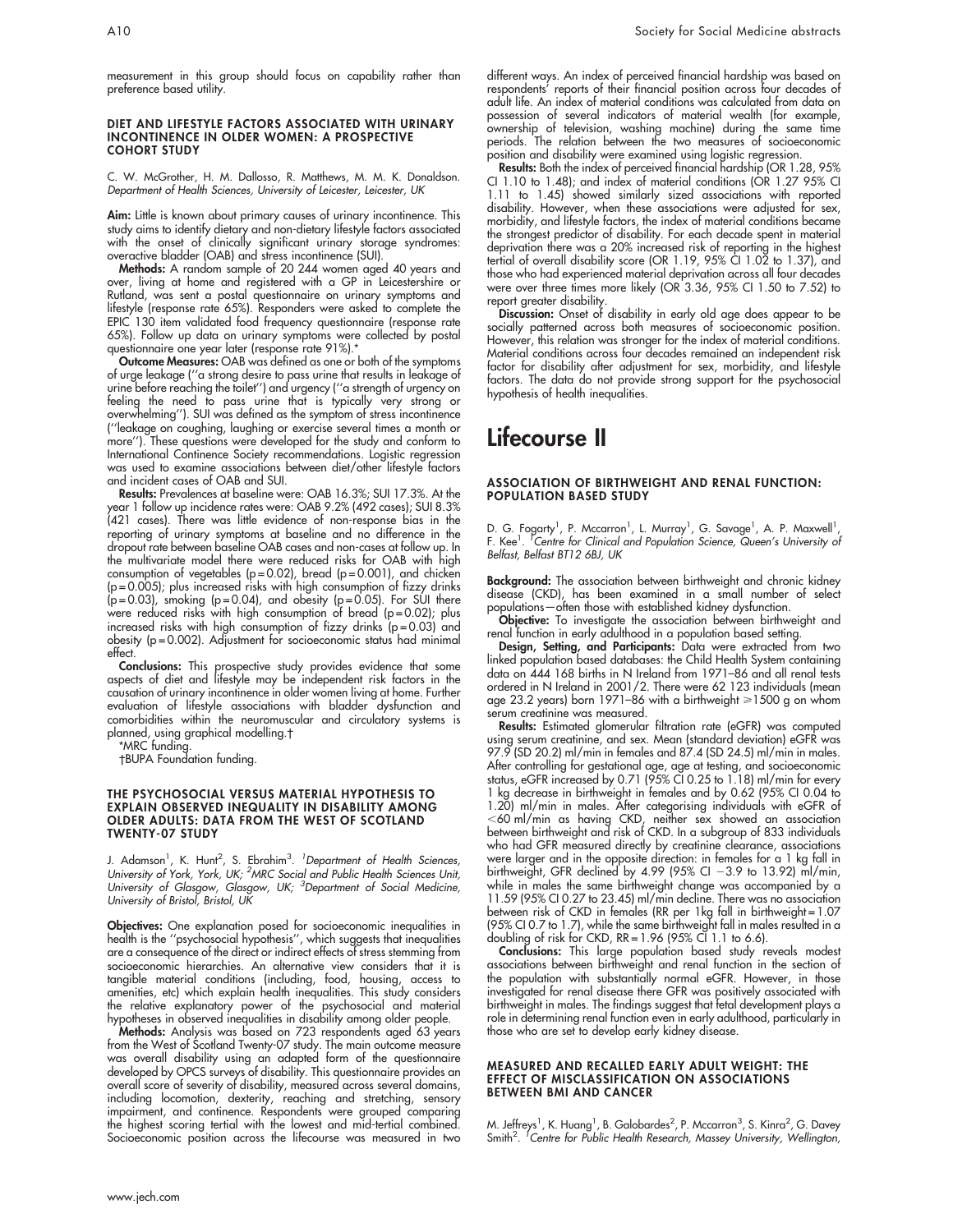NZ, <sup>2</sup>Department of Social Medicine, University of Bristol, UK, <sup>3</sup>Department of Epidemiology and Public Health, Queen's University, Belfast, UK

**Background:** There is substantial interest in early life weight and its association with cancer, but most studies have to rely on recalled weight due to practical constraints.

Objective: To estimate the effect of weight misclassification due to recall error on associations between weight in early adulthood and cancer prevalence.

Design: Historical cohort study, with contemporaneously measured as well as recalled weight at age 20.

Participants: A total of 2629 men and 1217 women who attended the University of Glasgow Student Health Service (1948–68), were traced through the NHS Central Register (1998) and responded to a postal questionnaire (2001–02). Height and weight were measured at university (mean age 20 years). At a mean age of 64 years, participants recalled their university weight.

Main Outcome Measures: Self-reported cancer prevalence.

Results: The mean difference in weight (recalled minus true) was 3.3 kg (95% CI 3.0 to 3.4) in men and 0.03 kg (95% CI –0.2 to 0.3) in women

A Bland-Altman plot showed that the 95% limits of agreement between the two methods lay between  $-13.9$  and 7.4 in men and  $-9.0$  and 8.9 in women. In both sexes, the odds ratios per 1 kg higher weight for cancer prevalence, adjusted for age and height, were similar for measured and recalled weight (0.97 (95%CI 0.94 to 1.00) v 0.96 (95%CI 0.92 to 1.00) in men and 0.97 (95%CI 0.93 to 1.01) v 0.98 (95%CI 0.94 to 1.02) in women). Associations based on the two weight estimates were also similar for lung and colorectal cancers. Using recalled weight slightly overestimated the associations between early adult weight and breast and prostate cancers.

Conclusion: Women may be more accurate at recalling past weight than men. Using recalled weight in retrospective studies is unlikely to significantly distort associations between early adult weight and cancer, based on data from former university students. These data cannot necessarily be extrapolated to other populations, or to outcomes that are recognised by the public as closely related to weight, such as diabetes.

#### LIFECOURSE SOCIOECONOMIC POSITION AND SMOKING STATUS: THE INFLUENCE OF CONTEXT

A. H. Leyland<sup>1</sup>, R. Dundas<sup>1</sup>, S. Macintyre<sup>1</sup>, D. A. Leon<sup>2. 1</sup>MRC Social and Public Health Sciences Unit, University of Glasgow, Glasgow, UK; <sup>2</sup> Epidemiology Unit, London School of Hygiene and Tropical Medicine, UK

Background: Socioeconomic status at different stages of the lifecourse has been shown to be independently associated with mortality and health behaviours.

Aim: To assess the effect of socioeconomic status in childhood on adult smoking controlling for adult socioeconomic position.

Design: Historical cohort study; Aberdeen Children of the 50s Study Participants: 7127 respondents (63% of eligible sample) born in 1950–55 who attended one of 45 mainstream primary schools in

Aberdeen in 1962 and responded to a postal questionnaire in 2001. Main Outcome Measure: Self-report of ever having smoked (available for 7109 respondents).

**Methods:** Multilevel logistic regression was used to assess the influence of paternal social class (SC) at birth and adult SC on smoking status, controlling for the primary school attended. In addition a contextual measure of the social mix within the school was created from the data set—the proportion of children in each school whose father was in social classes I and II-and the significance of this was assessed.

Results: 52% of respondents had ever smoked. After adjustment for the sex of the respondent and age at the time of interview, SC in childhood and as an adult were independently associated with adult smoking. A joint analysis suggested a stronger relation with adult SC relative to SCI&II (OR SCIII = 1.42, 95% CI 1.28 to 1.58; SCIV&V = 2.16, 95% CI 1.87 to 2.50) than with paternal SC (SCIII = 1.07, 95% CI 0.91 to 1.25; SCIV&V =  $1.38$ , 95% CI 1.16 to 1.64) although both were significant (p<0.001 for both). The variance between schools was small (0.012) relative to its standard error (0.008) and suggested just 0.4% of the variability in smoking was attributable to primary school. None of the schools was associated with a risk of smoking significantly higher or lower than average. However, the school context proved to be significant. 10% of children were at schools where 1.4% or fewer children had fathers in SCI&II, while 10% were at schools where 39.4% or more of the children had fathers in SCI&II. The odds of smoking among children at the former school were significantly higher than those at the latter after adjustment for adult and paternal SC (OR 1.23, 95% CI

1.07 to 1.42). Following adjustment for the school context, the effect of paternal SC was substantially attenuated.

Conclusions: The naive analysis suggests an association between parental social class and adult smoking, controlling for adult social class, which may be misleading. There is evidence that this relation is partly due to the contextual effect of primary school or its correlates.

#### IS HYSTERECTOMY ASSOCIATED WITH LONG TERM RISK OF DEATH? EVIDENCE FROM THE ROYAL COLLEGE OF GENERAL PRACTITIONERS' ORAL CONTRACEPTION STUDY

L. Iversen, P. C. Hannaford, A. M. Elliott, A. J. Lee. Clinical Department of General Practice & Primary Care, University of Aberdeen, Aberdeen, UK

Objectives: To investigate the long term risk of death from any cause, from cardiovascular disease, and cancer in women who had or had not had hysterectomy.

**Design:** A nested cohort study.

**Setting:** The Royal College of General Practitioners' Oral Contraception Study.

**Participants:** The Oral Contraception Study began in 1968 aiming to study the health effects of oral contraceptives. Over a 14 month period, 1400 general practitioners recruited 23 000 women who were using oral contraceptives and a similar number of age matched women who had never done so. The average age of the participants at recruitment was 29 years. We conducted a nested cohort study of 7410 women constructed from the Oral Contraception Study. Women who had a hysterectomy (n = 3705) during the study, and were flagged at the National Health Service Central Registries (for notification of cancers and deaths), were compared with women who did not have the operation ( $n = 3705$ ) and were flagged.

Main Outcome Measures: All-cause, cardiovascular, and cancer mortality

Results: By the end of follow up, 623 (8.4%) of women had died. Young women who had a hysterectomy experienced an adjusted hazard ratio of 0.82 (95% CI 0.65 to 1.03) for all-cause mortality compared with young women who did not have a hysterectomy. Among older women for all-cause mortality the adjusted hazard ratio was 0.94 (95% CI 0.75 to 1.18). Hysterectomy was not associated with a statistically significantly adjusted hazard ratio of cardiovascular death among women who were young, 0.85 (95% CI 0.54 to 1.33) or older, 0.80 (95% CI 0.52 to 1.23) at the time of operation. The effect of hysterectomy on cancer mortality was different depending on the age of the women at the time of surgery. Women who were younger were less likely to die from cancer than similarly aged women who did not have a hysterectomy, adjusted hazard ratio 0.81 (95% CI 0.55 to 1.19). Women who were older when they had hysterectomy had the same risk of death from cancer as similarly aged women who did not have the operation, adjusted hazard ratio 1.02 (95% CI 0.69 to 1.49).

Conclusions: For this nested cohort of women our results are reassuring but they ignore other non-fatal implications of hysterectomy. These findings should not be used to argue that hysterectomy be used as a public health measure to reduce women's risk of death later in life. The absence of increased medium to long term mortality risk should be used to reassure women who have had the operation.

# Access, utilisation, and inequalities II

#### ARE PERFORMANCE INDICATORS AN ADEQUATE AND APPROPRIATE MEASURE OF ACCESS TO HEALTH CARE?

N. Drey<sup>1</sup>, A. Macfarlane<sup>1</sup>, A. Pollock<sup>2</sup>, S. Godden<sup>2</sup>. 'Department of<br>Midwifery, City University, London; <sup>2</sup>Public Health Policy Unit, University College London

Background: Creating fair and equitable access to health care, particularly for marginalised groups has a high profile in Government policy. To monitor this there are many performance indicators, targets and standards, most recently those expounded in Assessment for Improvement (Healthcare Commission, Nov 2004). The adequacy and appropriateness of these indicators were assessed as part of a study that examined the extent to which access health care can be measured and monitored by routine data.

Methods: We identified performance indicators, targets, and standards relating to health care in England (since 1990) through a web based search of the Department of Health and Treasury Homepages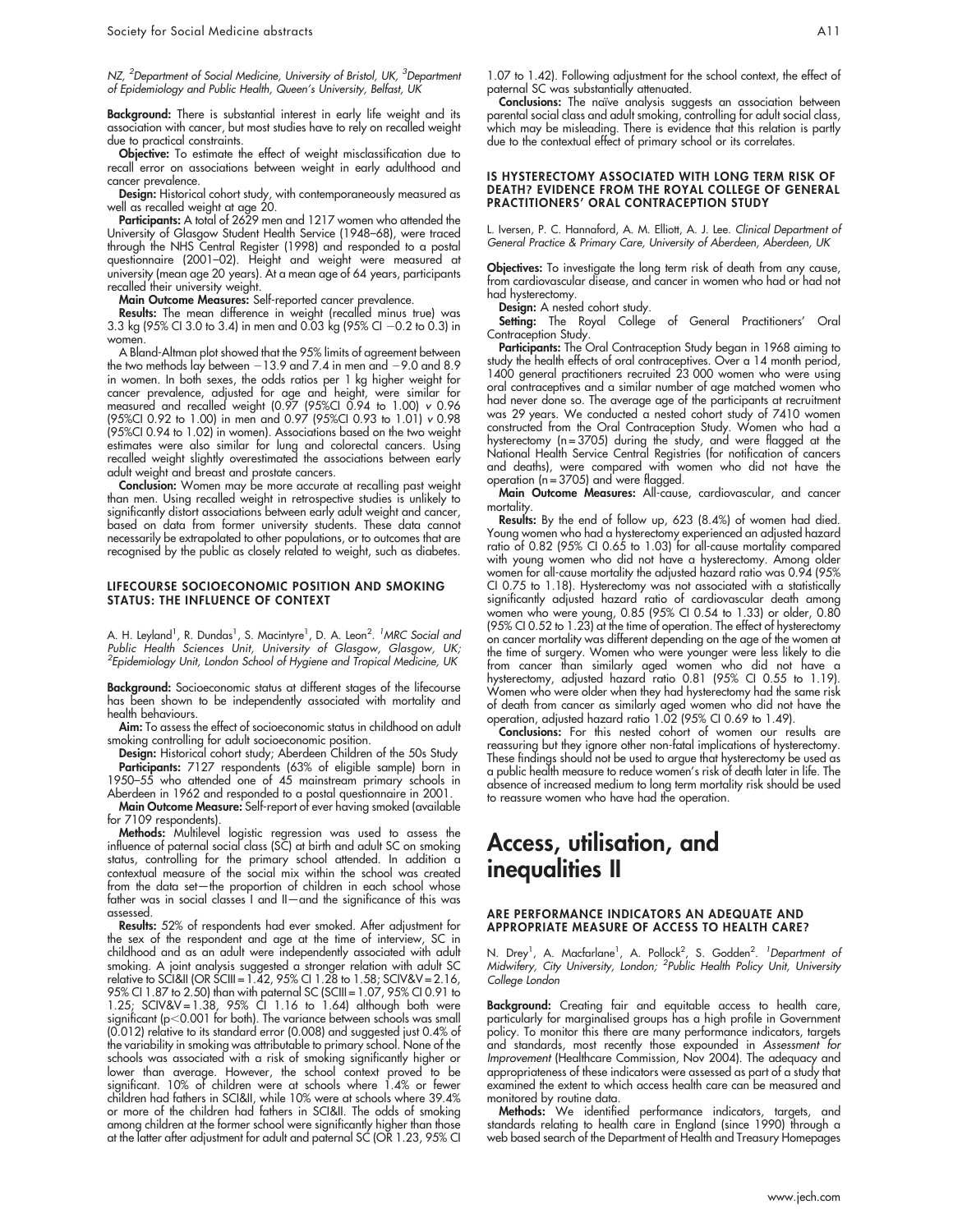and consultation with experts and reference to official publications. Adapting a pre-existing framework for access to health care, based on measures of need, opportunity, utilisation, and outcome, we examined these indicators to determine to if they were sufficient to measure and monitor access to health care by the population as a whole and by specific marginalised groups.

Results: Numbers of indicators have multiplied over the period. The 12 umbrella targets set as part of the 2002 Treasury Spending Review cascaded into 148 individual targets for the last Star Rating (2004). Recently the Healthcare Commission has added compliance standards as part of Assessment for Improvement, potentially increasing the number of indicators even further. Outcome measures address access only in terms of waiting times and expressions of choice. Little could be said about the opportunity to use health services generally, nothing for marginalised groups. Targets based on utilisation measures were most frequently used (for example, waiting times).

Discussion: Performance indicators, targets, and standards for access to health care are inadequate for monitoring access. The lack of an overall rationale and architecture for the new standards means the picture they will paint is likely to be confusing. The current definition of access is very consumer driven: the speed with which an individual is seen and increasingly what choice the individual has. The wider notion of access is missed, especially with respect to the barriers to accessing health care by excluded and marginalised groups. The new standards are unlikely to remedy this, as the indicators of access are not developed further. Many of the data used in the new standards are not in the public domain, making external analysis and critique difficult. An independent organisation to scrutinise the whole process of performance management in the NHS is needed.

#### PERSON, PLACE, AND TIME: A MULTILEVEL ANALYSIS OF THE EFFECT OF INDIVIDUAL SOCIOECONOMIC CHARACTERISTICS AND AREA OF RESIDENCE ON ADULT MALE MORTALITY 1995–2001

C. White<sup>1</sup>, R. Wiggins<sup>2</sup>, D. Blane<sup>3</sup>, A. Whitworth<sup>1</sup>, M. Glickman<sup>1</sup>. *<sup>1</sup> Office for* National Statistics, London, <sup>2</sup>City University, London, <sup>3</sup>Imperial College, London, UK

Aim: To compare the influence on adult male mortality in 1995–2001 of socioeconomic characteristics of the individual, measured at three censuses 1971–91, and their area of residence in 1991.

**Sample:** 49 951 males in the ONS Longitudinal Study who were aged 46 or over, and resident in private households, in 1991. The LS contains linked census data from 1971 to 2001 and vital events data for a 1% representative sample of the population of England and Wales.

Outcome Measure: Deaths of sample members in the period 1995– 2001.

Methods: Multilevel logistic regression was carried out in MLWin. An initial individual level model based on characteristics at each census separately was extended first to include derived longitudinal variables, and then developed into a two level model including area characteristics.

**Results:** The strongest predictors of mortality were Social Class in 1971, housing tenure in 1991, and unemployment at any census. Social and housing tenure mobility between 1971 and 1991 also had significant effects. Neighbourhood deprivation (indicated by the Carstairs deprivation quintile of ward of residence in 1991) and residence in the South East were also important, while district level variation was not significant after the inclusion of these in the model.

Conclusions: Individual level social factors are the main determinants of adult male mortality. There is also evidence that different measures have greater impact on mortality risk at different points in the lifecourse. The addition of indicators that capture individual changes in states longitudinally increases the explanatory value of the model above simple associations over time. These findings have important consequences for our understanding of premature mortality among men.

#### SOCIOECONOMIC DIFFERENCES IN HEALTHCARE SPENDING IN THE LAST YEAR OF LIFE IN STOCKHOLM COUNTY: AN ANALYSIS OF LINKED DATA

B. Hanratty<sup>1</sup>, B. Burström<sup>2</sup>, M. Whitehead<sup>1</sup>. <sup>1</sup>Division of Public Health,<br>University of Liverpool, UK; <sup>2</sup>Department of Public Health Sciences, Division of Social Medicine, Karolinska Institute, Stockholm, Sweden

**Background:** Healthcare spending at the end of life accounts for a substantial proportion of most health service budgets. Proximity to death and age at death are important influences on costs. Differing levels of morbidity and access to health care across social groups mean that socioeconomic status is also associated with variation in costs. Many countries attempt to take account of the greater health needs among poorer groups when allocating resources, but there are few empirical data to inform these estimates. This study aims to investigate the association between individual socioeconomic status and healthcare expenditure in the last year of life.

Methods: Data were extracted from the linked healthcare and welfare registers, for all deaths among Stockholm county residents in 2002 (total population 1.8 million). These provided, at individual level, state expenditure on inpatient, outpatient, primary, and private care in the last year of life and sociodemographic variables. Household net disposable income was obtained from the national income register for the year 1998, equivalised, and divided into quintiles to provide a measure of socioeconomic position. Linear regression analyses were used to investigate the influence of individual sociodemographic characteristics and healthcare utilisation on expenditure.

Findings: Data were available for 14 458 of the 16 617 adult deaths in 2002. Total age standardised spend increased by a factor of almost two across income quintiles from least to most affluent groups. Spending decreased with increasing age over 65 years in all income quintiles. Similar trends were seen in spending by medical specialty, including primary and private care. Income quintile was significantly associated with total health spending in multivariate analysis, adjusting for age, sex, healthcare use, major diagnostic groups, and other sociodemographic variables. In subgroup analyses of 3573 cases admitted with ischaemic heart disease, and 4759 with a cancer admission in the last year of life, only age and health service use were significantly associated with expenditure.

Conclusions: People with higher incomes were more costly for the health service to treat in their last year of life compared to less affluent decedents, even accounting for differing levels of health care use. Although social patterning of disease may account for some of the difference in expenditure, these findings suggest significant inequality, and possibly inequity, in healthcare spending at the end of life. This merits attention in countries with welfare systems that are less well established than that of Sweden.

This study was funded by the Medical Research Council.

#### PERSISTENCE OF SUBSTANTIAL INEQUALITIES IN MORTALITY BY COUNTRY OF BIRTH IN ENGLAND AND WALES 2001–2003

S. Wild<sup>1</sup>, C. Fischbacher<sup>2</sup>, A. Brock<sup>3</sup>, C. Griffiths<sup>3</sup>, R. Bhopal<sup>1</sup>. <sup>1</sup>Public Health Sciences, University of Edinburgh, Edinburgh, UK; <sup>2</sup>Information Services<br>(ISD), NHS National Services Scotland, UK; <sup>3</sup>Office for National Statistics, London, UK

Objective: To compare mortality from major causes of death for England and Wales by country of birth and for residents of Scotland and Ireland with that of the whole population of England and Wales.

Design: Cross sectional study of mortality for people aged 20 years and over using population data from the 2001 Census and mortality data for 2001–2003. Death rates for England and Wales as a whole were used as the standard for indirect standardisation. Age specific SMRs for age categories of 20–44 years, 45–59 years, 60–69 years, and ≥70 years were examined in addition to the broader age group of >20 years.

Setting: England and Wales, Scotland, and Ireland.

Main Outcome Measures: Standardised mortality ratios (SMRs) for major causes of death

Results: All-cause mortality (indicated by SMR (95% CI)) for people aged 20 years and over was higher than the England and Wales average for people born in East Africa (men 105 (95% CI 101 to 111), women 108 (95% CI 102 to114)), Ireland (men 128 (95% CI 126 to 129), women 113 (95% CI 111 to115)), Scotland (men 113 (95% CI 111 to 115), women 109 (108–111)) and West Africa (men 117 (95% CI 111 to 124), women 121 (95% CI 112 to 130)). SMRs for ischaemic heart disease (International Classification of Diseases, tenth revision (ICD–10) codes I20–I25) were highest among people born in Bangladesh (men 175 (95% CI 158 to 193), women 167 (95% CI 136 to 204)), India (men 131 (95% CI 126 to 137), women 149 (95% CI 142 to 157)) and Pakistan (men 162 (95% CI 152 to 172), women 174 (95% CI 159 to 192)), and lowest among people born in West Africa (men 61 (95% CI 51 to 73), women 81 (95% CI 62 to 103)) and the West Indies (men 73 (95% CI 68 to 78), women 96 (95% CI 88 to105)). Women born in West Africa had an increased SMR for breast cancer (132 (95% CI 105 to 163)). Migrants to England and Wales born in Ireland had higher all-cause mortality than residents of Ireland but migrants to England and Wales born in Scotland had lower mortality than residents of Scotland.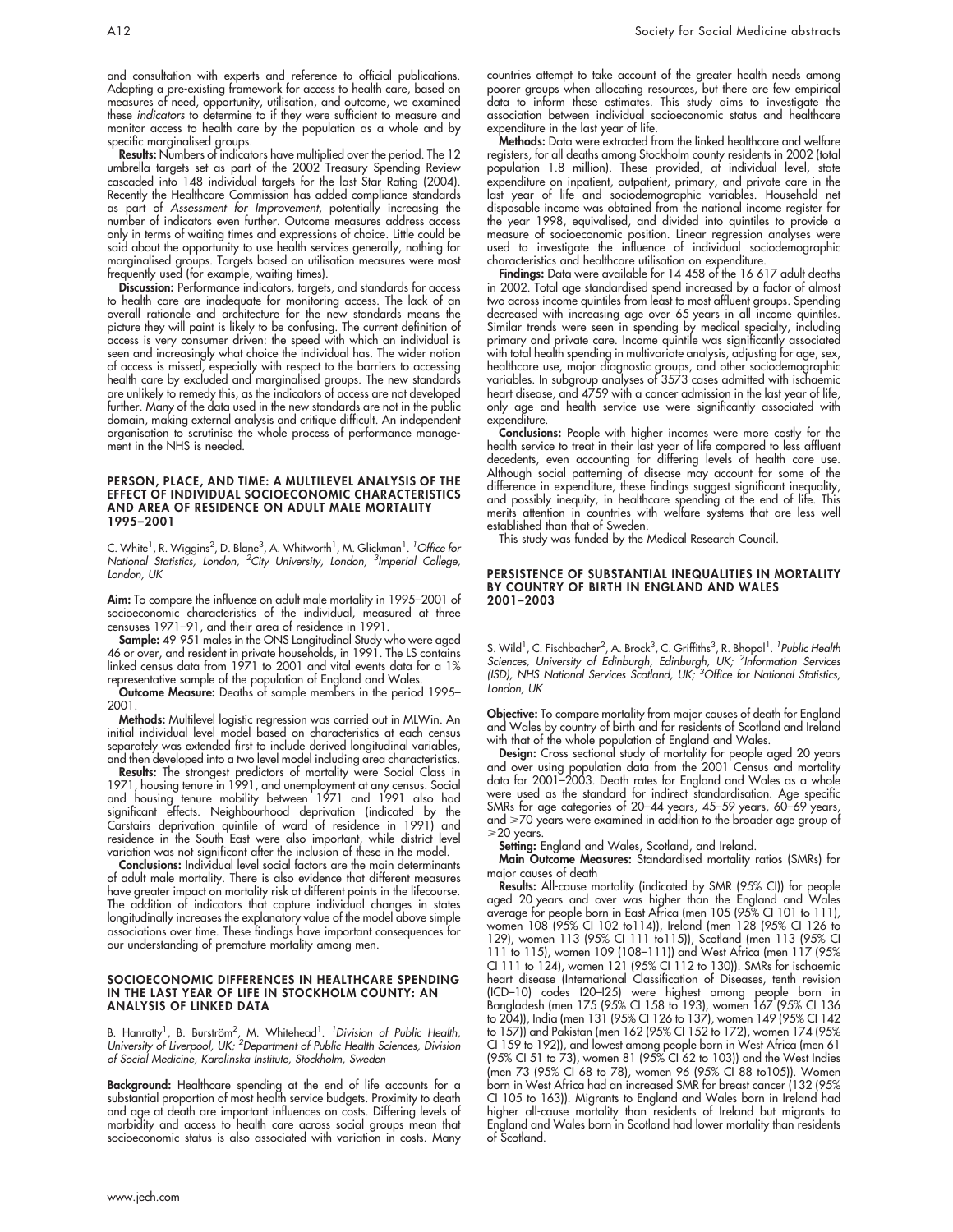Conclusions: Patterns of mortality by country of birth observed in previous analyses generally persist in this analysis even among the oldest age group (>70 years of age). Further inequalities in mortality by country of birth (for example, higher mortality from ischaemic heart disease among men born in the Middle East (SMR (95% CI) 115 (106 to 125)) or Eastern Europe (SMR (95% CI) 111 (106 to 116)) have also been demonstrated.

# Healthcare follow up studies

#### CHRONIC PAIN AND QUALITY OF LIFE FOUR YEARS AFTER GASTROINTESTINAL SURGERY

J. Bruce<sup>1</sup>, M. Turner<sup>2</sup>, Z. H. Krukowski<sup>2</sup>. *<sup>1</sup>Department of Public Health,* University of Aberdeen, UK; <sup>2</sup>Department of Surgery, University of Aberdeen, UK

Background: Chronic post-surgical pain (CPSP) is a known consequence of mastectomy and hernia surgery, which can impact on postoperative quality of life. Few studies have assessed chronic pain and quality of life after gastrointestinal surgery.

Objectives: To assess chronic pain, quality of life, and wound infection at four years in patients undergoing gastrointestinal surgery for cancer and other conditions.

Design: Prospective cohort study of patients undergoing gastrointestinal surgery in 1999 with follow up of survivors at four years postoperatively.

Setting: Regional centre in Northeast Scotland.

Participants: All consecutive adult patients (n=435) undergoing gastrointestinal anastomosis surgery between 1 January 1999 and 31 December 1999.

Main Outcome Measures: Chronic pain, quality of life, and wound infection at four years postoperatively. Chronic pain and quality of life were assessed using the McGill Pain Questionnaire and EORTC core questionnaire. Risk factors for the development of chronic pain were assessed; multiple linear regression was undertaken to assess quality of life in patients reporting chronic pain.

Results: The mortality rate was 135/435 (31%) at four years. A total of 202 of 275 (73%) patients eligible for follow up responded to the survey. Forty patients (20%) reported chronic pain after surgery. Pain was predominantly neuropathic in nature with ''stabbing'' being the most frequent descriptor. Women were at higher risk (OR 2.7 95% CI 1.2 to 6.1) and younger age at surgery ( $\leqslant$  65 v  $>$  65 years; OR 3.0 95% CI 1.3 to 7.1) was associated with chronic pain. Women had lower EORTC scores than men for functioning scales and significantly poorer symptom scores for fatigue, nausea, pain, and diarrhoea. Younger patients reported their physical condition had caused them considerable financial difficulties. Mean quality of life scores were significantly lower in patients reporting CPSP adjusted for age and sex. Overall, patients undergoing surgery for cancer in 1999 reported better quality of life compared with those having surgery for non-malignant conditions.

Conclusions: The prevalence of chronic pain after gastrointestinal surgery was low compared with other surgical procedures but was associated with poorer quality of life, particularly in women and younger age groups. Quality of life at four years was significantly higher in patients surviving gastrointestinal cancer surgery compared with those with non-malignant conditions.

#### MANAGEMENT OF ACUTE CORONARY SYNDROME IN DIABETIC PATIENTS: FINDINGS FROM THE NATIONAL AUDIT PROJECT

C. F. M. Weston<sup>1</sup>, R. R. West<sup>2</sup>, J. S. Birkhead<sup>3</sup>, and MINAP Steering Group.<br><sup>1</sup> Singleton Hospital, Sycansea, UK: <sup>2</sup> University of Wales Collage of Medicine Singleton Hospital, Swansea, UK; <sup>2</sup>University of Wales College of Medicine, Cardiff, UK; <sup>3</sup>Northampton General Hospital, UK

Background: Individuals with type 2 diabetes mellitus are at greater risk of myocardial infarction (MI) and subsequent heart failure, reinfarction, and death than those without diabetes. Differences in presenting symptoms, diagnostic uncertainly, or differences in management may contribute. Recent guidelines for management of these patients should lead to improved outcomes. The present study compares management of diabetic with non-diabetic patients.

Method: The Myocardial Infarction National Audit Project (MINAP) collects data on all MI, or increasingly acute coronary syndrome (ACS), patients in England and Wales. All acute general hospitals collaborate. Key data fields are completed in over 90% of records and sample records are validated annually. There were 295 000 records available

for analysis. For this comparison patients were classified as diabetic on basis of prior diagnosis by referring general practitioner, patient, or accompanying relative and not on new diagnosis by glucose measurement following admission. Comparisons were made in management between diabetic and non-diabetic patients.

Results: Diabetic histories were recorded in 24 983 (17.2%) men and 15 200 (18.2%) women. The intervals between onset of symptoms and call for help were longer for diabetic than for non-diabetic patients; median 103 v 86 minutes. Intervals between call and admission to hospital were the same; 45 minutes. Intervals between admission and reperfusion were longer; 40 v 34 minutes. Fewer diabetics were reperfused; 67.5% v 72.6% of ST elevation MI, although similar proportions were revascularised, 8.4% v 8.5%. In hospital mortality was higher; 13.2% v 11.0%, and this difference remained significant after adjustment for age, sex, and diagnostic classification. Time trends 2000 to 2004 show significant improvements in early management and possibly small improvements in case fatality. Record linkage, available shortly in MINAP, will facilitate further analysis of outcome over the longer term.

Conclusion: Analysis of a large dataset confirmed differences between diabetic and non-diabetic patients in admission, management, and outcome. Time trend analysis, allowing monitoring of effects of guidelines, showed some improvement in care of these patients.

#### RE-ADMISSION AND RETURN TO THEATRE AS INDICATORS OF QUALITY OF SURGICAL CARE: A CASE STUDY FROM NATIONAL PROSPECTIVE TONSILLECTOMY AUDIT

J. Lewsey<sup>1,2</sup>, L. Copley<sup>1</sup>, D. Lowe<sup>1</sup>, J. Browne<sup>1,2</sup>, D. Cromwell<sup>1,2</sup>, J. van der Meulen<sup>1,2</sup>. <sup>1</sup>Clinical Effectiveness Unit, The Royal College of Surgeons of England, London, UK; <sup>2</sup>Health Services Research Unit, London School of Hygiene and Tropical Medicine, London, UK

Introduction: The value of re-admissions as measures of outcome following healthcare provision has often been debated in the past 40 years. The advantage of using re-admissions as outcome indicators is that they can be derived from routinely collected data, while a disadvantage is that they may reflect both policy and ''real'' outcome. In clinical settings, re-admissions where patients return to theatre could be considered as a ''harder'' measure of outcome than re-admissions which do not involve patients returning to theatre. It can be hypothesised, therefore, that variation between clinical care providers in the latter outcome would be greater than variation between clinical care providers in the former outcome. This hypothesis is investigated using data from the National Prospective Tonsillectomy Audit (NPTA). This audit was carried out between July 2003 and October 2004.

**Objective:** To measure the variation between NHS hospitals in proportions of patients being: (a) re-admitted to hospital following tonsillectomy (but not returning to theatre) within 28 days, and (b) readmitted to hospital following tonsillectomy (and returning to theatre) within 28 days.

Methods: Multilevel logistic regression was used to model the two binary outcomes accounting for the clustering of patients within hospitals, and to estimate the between-hospital variance. Age and sex of patient, tonsillectomy technique, grade of operating surgeon, and primary indication for surgery were used for risk adjustment.

Results: A total of 33 583 consenting patients underwent tonsillectomy in 144 NHS hospitals. Overall, 608 patients (1.8%) were re-admitted to hospital but not returned to theatre and 651 patients (1.9%) were readmitted and returned to theatre. After risk adjustment, the variance (in log odds of outcome) between hospitals was statistically significant from zero for both outcomes. The variance between hospitals in log odds of re-admission (no return to theatre) was over 40% greater than the variance between hospitals in log odds of re-admission (with return to theatre). This difference was also statistically significant.

Discussion: The results of this study support the hypothesis that variation between clinical care providers in re-admissions is greater than variation between clinical care providers in ''harder'' outcomes, such as return to theatre. Furthermore, these results suggest that considering procedural activity within re-admission may help to distinguish those readmissions due to poor clinical outcome and those as a consequence of hospital policy.

#### WHAT HAPPENS TO OLDER PEOPLE WHO ARE LEFT AT HOME FOLLOWING A 999 CALL?

E. Knowles<sup>1</sup>, S. Mason<sup>1,2</sup>, B. Colwell<sup>1</sup>. <sup>1</sup>Medical Care Research Unit,<br>University of Sheffield, UK; <sup>2</sup>Department of Emergency Medicine, Sheffield Teaching Hospitals Trust, Sheffield, UK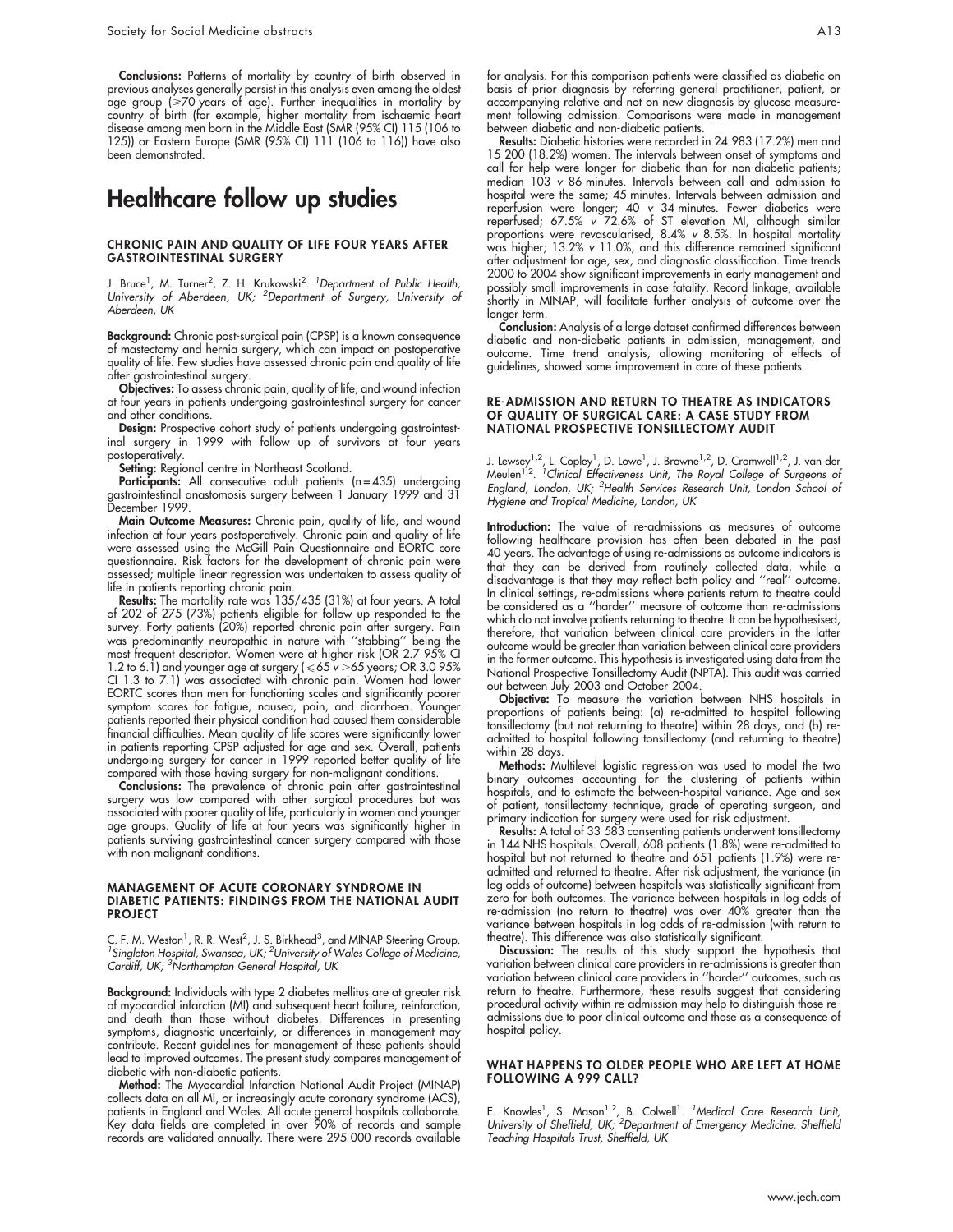Background: In 2003–2004, 37.3% of emergency calls to the ambulance service nationally did not result in an emergency patient journey. Previous research has shown that older people who fall form a significant proportion of this non-conveyance rate. Recently, the Department of Health has issued guidance that services will no longer be expected to provide an emergency response to category C (nonurgent) calls. They have advised local health communities to decide for themselves how best to manage patients not requiring transport. This may include alternative responses from other healthcare providers.

This study aimed to identify what happens to older people who are left at home following a 999 call.

Methods: Patients calling 999 between the hours of 0800–2000 (September 03–October 04) who were over 60 years and reporting a minor injury or illness but not subsequently conveyed to hospital were eligible for recruitment into this study. Consenting patients were asked to complete questionnaires at 3 and 28 days following their minor episode to document satisfaction with care received, subsequent use of health services, and health outcomes. In addition, ambulance service records and hospital IT systems were reviewed to document subsequent calls or attendances in 28 days following the incident.

Results: 318 eligible patients were recruited into the study. The female: male ratio was 1.9:1.0, and ages ranged from 60–102 years (mean age 83 years). 89% of patients lived in their own home and 79% presented to the service following a fall. Most patients were not conveyed to hospital because no injuries were identified (52%), or they were advised to contact an alternative service such as primary care or NHS Direct (32%). After 28 days, 51% of responders had contacted another healthcare provider in relation to the original episode. Almost a quarter of patients requested an ambulance in the 28 days following their original episode (23%).

Conclusions: It is clear from this study that although hospital attendance may not have been required, further use of health services took place in relation to the incident. This has resource implications for health services, and clinical implications for patients. There are no recommendations and very little evidence to guide ambulance services on how they assess and manage patients who are not conveyed to hospital. This situation presents significant clinical risk to services and exposes patients to decisions made without the appropriate clinical knowledge and skills.

### Maternal and child health

#### THE IMPACT OF MATERNAL EMPLOYMENT ON BREASTFEEDING DURATION: FINDINGS FROM THE MILLENNIUM COHORT STUDY

L. J. Griffiths, S. S. Hawkins, C. Law, A. R. Tate, C. Dezateux, and the Millennium Cohort Study child health group. Centre for Paediatric Epidemiology and Biostatistics, Institute of Child Health, London, UK

Background: Although the World Health Organization (WHO) recommends exclusive breastfeeding for the first six months of life, an increasing number of women are returning to work soon after child birth, making this difficult to achieve.

Objectives: To examine the relation between maternal employment status and breastfeeding duration.

Design, Participants, and Setting: British/Irish White mothers of 14 868 children, born between September 2000 and January 2002, in England, Scotland, Wales, and Northern Ireland, participating in the Millennium Cohort Study. Maternal report, when the Cohort child was 9 months old, of infant feeding history and current employment status.

**Main Outcome Measure:** Breastfeeding, wholly or partially, for at least six months.

**Results:** For all UK countries, 4.9% of mothers were on leave, 35.8% were not employed, 3.7% were self-employed, 33.8% were in part time employment, and 11.8% were in full time employment. Seventy per cent (11 938) of all mothers initiated breastfeeding and, of those, 33% (3851) continued for at least six months. Only 1% (208) breastfed exclusively for this time period. After adjustment for potential confounders (maternal socioeconomic status, highest academic qualification, UK country, lone parenthood status, maternal age, and parity), mothers on leave, not employed, self-employed, and employed part time were more likely to have breastfed for at least six months compared to mothers in full time employment (rate ratios 1.80 (95% CI 1.54 to 2.11), 1.65 (95% CI 1.48 to 1.84), 1.52 (95% CI 1.29 to 1.79), and 1.26 (95% CI 1.12 to 1.41), respectively).

Conclusions: Although the WHO and UK government recommend breastfeeding until at least six months, our data suggest that very few mothers do so, with even less breastfeeding exclusively. Mothers in full and part time employment are less likely to breastfeed for six months, than mothers on leave, not working, or self-employed. Recent UK policies to encourage breastfeeding in the workplace, not implemented before Millennium Cohort births, may positively impact on breastfeeding practices. Further analyses will examine day care, maternity leave, and employment factors—such as reasons for returning to work and flexible working arrangements provided by employers.

#### INFLUENCE OF PARITY ON FETAL MORTALITY IN PROLONGED **PREGNANCY**

L. Hilder<sup>1</sup>, S. Sairam<sup>2</sup>, B. Thilaganathan<sup>2</sup>. *<sup>1</sup>Perinatal Health Research,* Department of Midwifery, City University, London, UK; <sup>2</sup>Fetal Medicine Unit, Academic Department of Obstetrics and Gynaecology, St George's Hospital Medical School, London, UK

Background: In England an estimated 50 000 inductions of labour at or beyond 41 weeks' gestation are conducted on the basis of a national recommendation endorsed by both the National Institute for Health and Clinical Excellence and the Royal College of Obstetricians and Gynaecologists. However, the published evidence on the effect of parity on stillbirth in prolonged pregnancy is limited, and has produced conflicting data. The aim of this study is to evaluate the influence of parity on fetal mortality in prolonged pregnancies.

Patients and Methods: Retrospective analysis of 145 695 singleton births with known parity and no malformation noted at birth to residents in the former North East Thames Region, UK. The parity and gestation specific stillbirth risks and relative risks per 1000 ongoing pregnancies were calculated in relation to parity between 37 and 45 weeks.

Results: Before 41 weeks the stillbirth risk rose gradually but did not differ by parity. By 41 weeks there was a substantial increase in the stillbirth risk in nulliparous women but not in parous women. The pattern of rise is such that the stillbirth risk is 2.9 times higher (95% CI 1.06 to 8.19) in nulliparous women at 42+ weeks' gestation.

Conclusion: Being parous appears to have a protective effect on fetal mortality in prolonged pregnancy. These findings question the need for routine induction of labour at 41 weeks in parous women.

#### AN EVALUATION OF THE EFFECTS OF CASELOAD MIDWIFERY: A RETROSPECTIVE ANALYSIS OF ROUTINE DATA

J. Freeman<sup>1</sup>, J. Munro<sup>2</sup>, P. Dorling<sup>2</sup>, T. Oxley<sup>2</sup>. <sup>1</sup>Medical Statistics Group,<br>ScHARR, University of Sheffield, Sheffield, UK; <sup>2</sup>Jessop Wing, Royal Hallamshire Hospital, Sheffield, UK

Objectives: To investigate the effects of caseload midwifery on outcomes of labour and rates of breastfeeding in a non-selective population based sample.

Design: Retrospective analysis of hospital records data.

Setting: Large maternity hospital in North of England.

**Participants:** 618 women who had caseload midwifery care in pregnancy and the postnatal period compared with 14 619 controls receiving standard midwifery care in Sheffield, from June 2002 to December 2004.

Main Outcome Measures: Mode of delivery, home birth rate, epidural rate, rate of breastfeeding on discharge.

Results: Of 6000 women delivering in Sheffield annually approximately 4% are managed through the One-to-One (121) (caseload) midwifery scheme, a care scheme based at six general practices in the west and north of the city. Each midwife has a defined caseload of women, providing continuity of care and carer throughout the antenatal, intrapartum, and postnatal periods. There were significantly lower rates of epidural (41.5% for standard care, 27.3% for 121 care; p $<$ 0.001) and emergency caesarean section (14.7% for standard care, 10.5 for 121 care;  $p<0.01$ ), and a much higher rate of normal delivery (without ventouse or forceps) (61.7% for standard care, 72.3% for 121 care; p<0.001). More women on the 121 scheme gave birth at home (2.2% for standard care, 11.9% for 121 care; p<0.001) and more were breastfeeding on discharge (57.7% for standard care, 76.1% for 121 care;  $p<0.001$ ). There was no evidence of a difference in the elective caesarean section rates (8.4% for standard care, 6.5% for 121 care).

Conclusions: In an unselected group of women in a large northern industrial city, caseload midwifery is associated with lower epidural rates and emergency caesarean section, higher rates of normal unassisted delivery and significantly higher rates of breastfeeding on discharge. The lack of any evidence of a difference in elective caesarean section rates indicates that the case mix was similar for both standard care and 121 care. Thus caseload midwifery care offers real benefits for women during labour, with an increased likelihood of uncomplicated labour for the majority.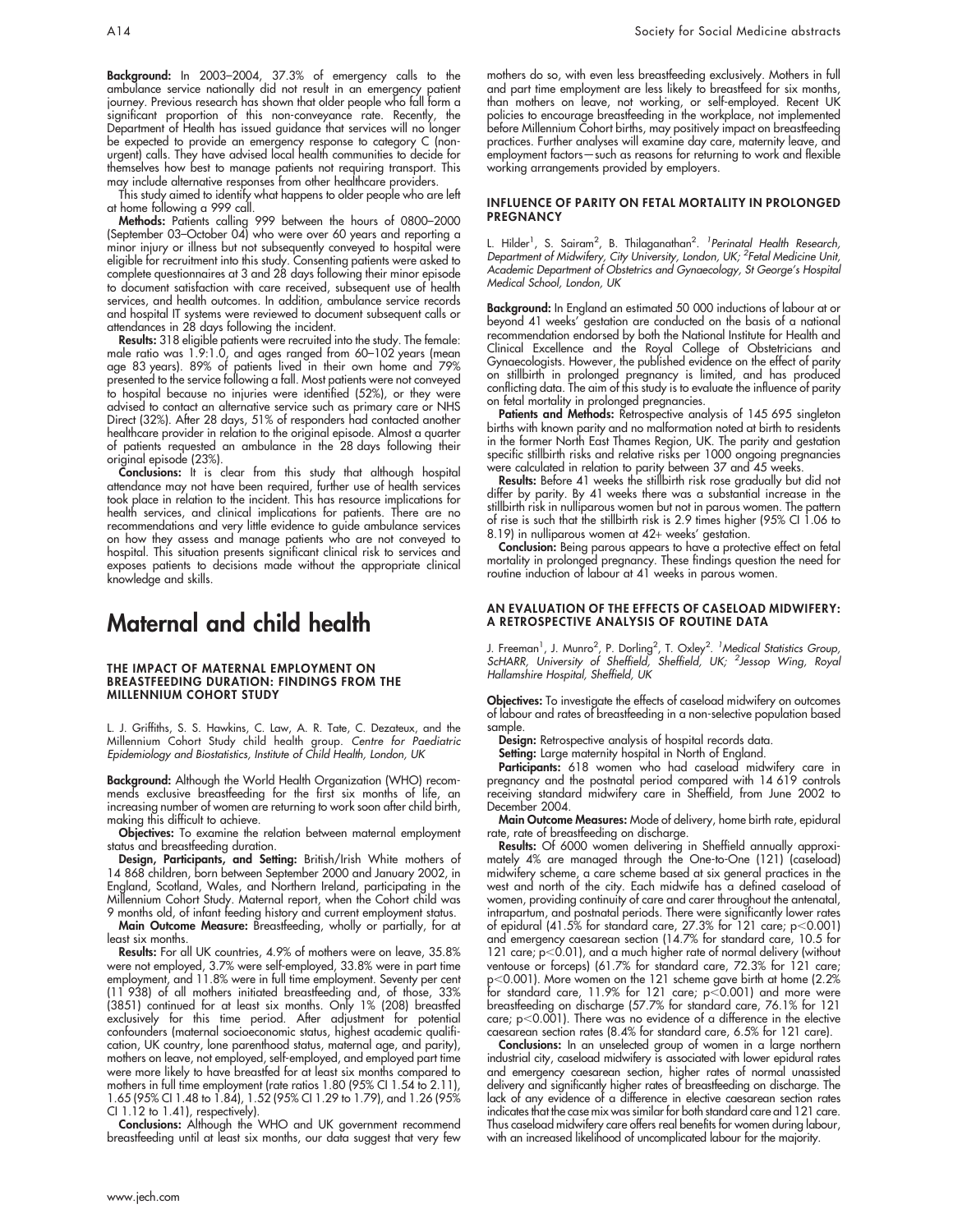#### HOW EFFECTIVELY DO YOUNG WOMEN PREPARE FOR PREGNANCY?

H. M. Inskip, S. R. Crozier, S. E. Borland, S. M. Robinson, K. M. Godfrey, and the Southampton Women's Survey study team. MRC Epidemiology Resource Centre, University of Southampton, Southampton SO16 6YD, UK

Objective: To examine the extent to which women prepare for pregnancy by following general health messages.

Design: The data were collected within the Southampton Women's Survey, a prospective study of non-pregnant women of peak child bearing age. The interviews, conducted in the women's homes, included detailed measurements of their health and lifestyle.

Setting: Southampton, UK.

Participants: 6083 women aged 20-34 years resident in the city of Southampton and interviewed between April 1998 and June 2000. The sample was representative of the British population in terms of ethnicity, and had a similar range of Townsend index scores (a measure of deprivation). We compared 102 women who conceived within three months of interview with those who did not. We also considered the 78 women who conceived within three months of interview and had anticipated trying for a baby within the next year.

Main Outcome Measures: Women were asked whether they currently smoked and were taking folic acid supplements, and if so the amount. Information was also collected about units of alcohol consumed and whether the woman had taken strenuous exercise in the previous three months. Diet was assessed using a food frequency questionnaire. Principal component analysis was used to summarise women's eating patterns, and the first component was employed as a measure of healthy eating.

Results: No differences were seen in whether the woman had taken strenuous exercise or the measure of healthy eating between women who conceived within three months, and those who did not. 28% of those who conceived smoked, compared with 34% of the others (p = 0.28). Of the 78 women who anticipated trying for a baby, 26% smoked. Women who conceived were more likely to be taking  $\geq 400$  µg/day folic acid supplements (12%  $v$  2%); amongst the 78 who anticipated trying for a baby the figure was 14%. Women who conceived within three months were less likely to report never drinking alcohol (4% v 11%); however, among alcohol drinkers, those who conceived drank more moderately ( $p = 0.008$ ).

Conclusion: Women who conceived were only marginally more likely than others to follow general health guidelines, and only 12% of them were taking the recommended level of folic acid supplements. 76% of the 102 women who had anticipated trying for a baby within a year had conceived within three months, but nevertheless these women had not adopted general health guidelines.

# Parallel session C

# Cardiovascular health

#### WHAT IS THE CASE FOR CASE MANAGEMENT? EVIDENCE FROM TWO SYSTEMATIC REVIEWS OF DISEASE MANAGEMENT IN CHRONIC HEART FAILURE AND CHRONIC OBSTRUCTIVE PULMONARY DISEASE

S. J. C. Taylor, B. Candy, M. Underwood, C. J. Griffiths, on behalf the COPD Nursing Review Group and the Cochrane Review No 9924 Group. Centre for General Practice and Primary Care, Barts and the London, Queen Mary's School of Medicine and Dentistry, London, UK

Background: Case management and "disease specific care management'' underpin the Department of Health's plans to improve the management of long term conditions and reduce unscheduled hospital care. Both chronic heart failure (CHF) and chronic obstructive pulmonary disease (COPD) are commonly associated with unplanned hospital admission. What is the evidence that case management can improve patient outcomes and reduce acute care resource use in CHF or COPD? We present the results of two recent systematic reviews (SRs).

Aims: To assess the effectiveness of case management for CHF or COPD with regard to patient outcomes (including survival and quality of life, QOL) and health service use.

Methods: Study selection criteria: randomised controlled trials (RCTs) comparing disease management interventions specifically directed at patients with established CHF, or COPD, to usual care. In each review we searched 11 electronic databases, including CENTRAL, MEDLINE, EMBASE, CINAHL, AMED, and the Science Citation Index (CHF search January 1966–June 2003, no language restrictions, being updated for

Results: CHF SR. We identified 11 RCTs describing case management; only one was of high quality. Overall there was little evidence of any benefit from case management in CHF. No association between case management and reduced all cause mortality was detected (odds ratio, OR, 0.86, 95% CI 0.67 to 1.10, p=0.23), although there was evidence of possible benefit when analysis was limited to better quality studies (OR 0.68, 95% CI 0.46 to 0.98,  $p = 0.04$ ). There was some weak evidence that case management may be associated with fewer admissions for heart failure.

COPD SR. We identified nine RCTs, all had potential methodological flaws. Meta-analysis of the interventions failed to detect any influence on mortality at 9-12 months follow up (OR 0.91, 95% CI 0.59 to 1.39). There was some evidence that the interventions did not improve patients' QOL nor improve their psychological wellbeing, disability, or pulmonary function. Only one study reported a reduction in hospital admissions. In both reviews we identified several outcomes where little or no evidence was available.

Conclusions: To date there is little available evidence from robust RCTs to suggest that case management or disease specific care management improve patient outcomes and reduce hospital resource use among patients with COPD and CHF.

#### DOES AREA OF RESIDENCE INDEPENDENTLY INFLUENCE LIKELIHOOD OF CORONARY HEART DISEASE IN OLDER BRITISH MEN?

R. W. Morris<sup>1</sup>, S. G. Wannamethee<sup>1</sup>, L. T. Lennon<sup>1</sup>, M. C. Thomas<sup>1</sup>,<br>P. H. Whincup<sup>2</sup>. <sup>1</sup>Department of Primary Care & Population Sciences, Royal Free & University College Medical School; <sup>2</sup>St George's Hospital Medical School, London, UK

Objective: To examine whether deprivation scores for areas in which older British men live predict their future risk of coronary heart disease (CHD) independently of their individual social status profiles.

Design: Prospective population based study.

**Setting:** A socially and geographically representative sample of men born between 1918 and 1939, recruited in the late 1970s from 24 British towns.

**Subjects:** 5049 men without documented evidence of previous major CHD, who responded to a questionnaire in 1992 when aged 52–73 years, and for whom complete data on individual and electoral ward based measures of social status were available.

Main Outcomes: Incidence of major CHD and death over 9.75 years. **Results:** 472 new major CHD events (1.08%pa), and 1021 deaths (2.28%pa) occurred. When men were divided into fifths according to increasing deprivation (Carstairs electoral ward score), CHD incidences (%pa) were 0.92, 0.89, 0.99, 1.33, and 1.29. When modelling trends, rate ratios for men in the top fifth compared with the bottom fifth were 1.55 (95% CI 1.19 to 2.00) for CHD and 1.72 (95% CI 1.38 to 2.14) for death. However these rate ratios reduced to 1.22 (95% CI 0.92 to 1.61) for CHD and 1.09 (95% CI 0.84 to 1.43) for death when effects of individual social status measures (car ownership, housing, longest held occupation, marital status, and social networks) were accounted for. By contrast, effects of individual measures were strongly related to both outcomes: incidence rate ratios among men with no car compared with men owning two cars were 1.58 (95% CI 1.14 to 2.18) for CHD, and 2.22 (95% CI 1.76 to 2.80) for death, even after adjustment for other individual and area based measures.

Conclusion: There was little evidence of an independent relation of area deprivation with CHD incidence, or with death, once individual measures of social status had been adjusted for. Individual rather than contextual measures of deprivation may be more relevant for policy makers concerned with social inequalities in CHD for older men.

#### COMPLICATIONS FOLLOWING DIAGNOSTIC CARDIAC CATHETERISATION: RESULTS OF A CONFIDENTIAL ENQUIRY INTO CARDIAC CATHETER COMPLICATIONS

R. West<sup>1</sup>, G. Ellis<sup>2</sup>, N. Brooks<sup>3</sup>, on behalf of the Joint Audit Committee of the British Cardiac Society and Royal College of Physicians of London. <sup>1</sup> Wales Heart Research Institute, University of Wales College of Medicine, Cardiff,<br>UK; <sup>2</sup>Royal Glamorgan Hospital, Llantrisant, UK; <sup>3</sup>Wythenshawe Hospital, Manchester, UK

Objectives: To estimate the frequency and nature of complications in patients undergoing diagnostic cardiac catheterisation in catheter laboratories in England and Wales.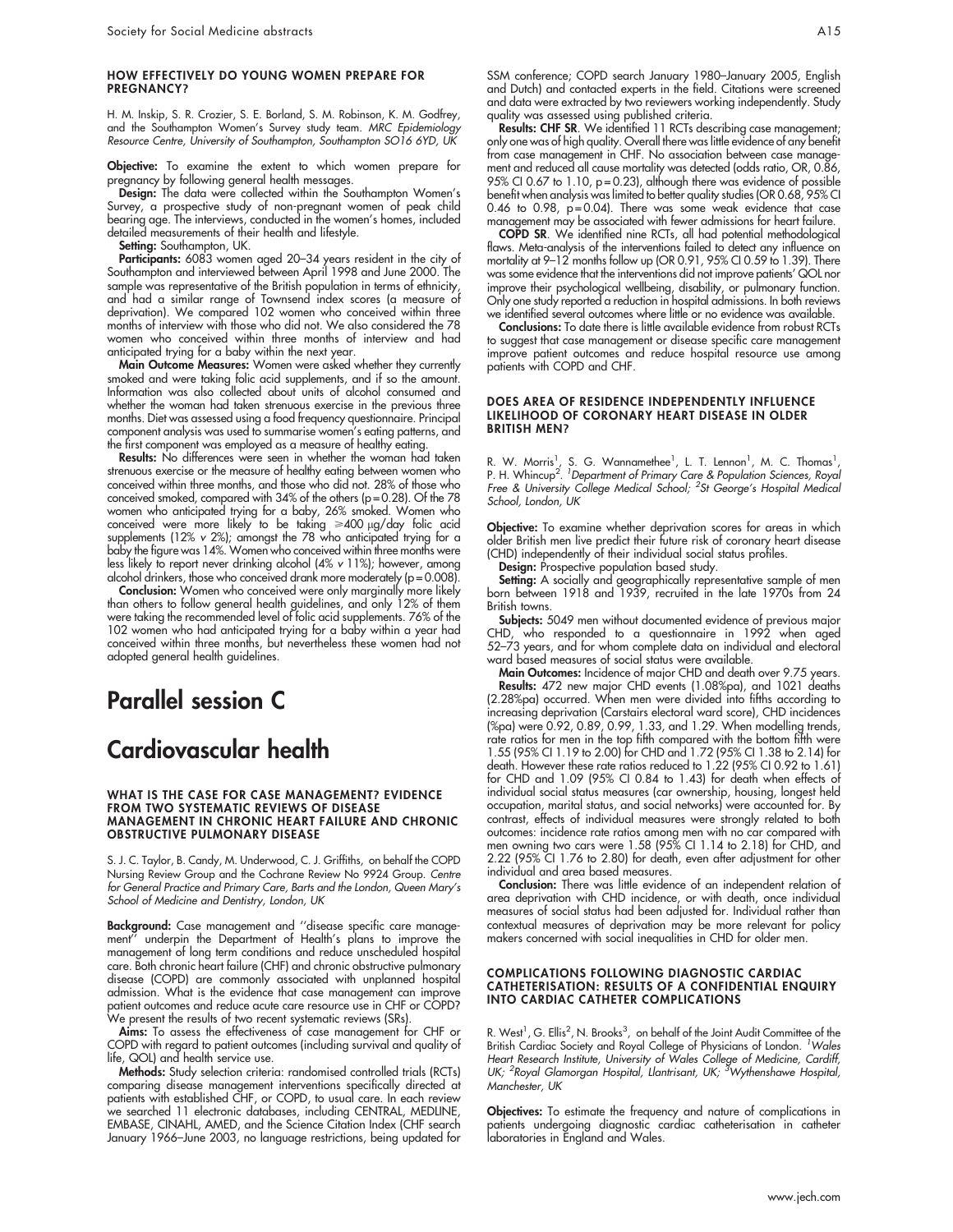Methods: All centres undertaking diagnostic cardiac catheterisation, in England and Wales during 10 years 1990–99, were invited to participate in the study. Each centre reported numbers of procedures performed each month and details of complications and deaths, as they occurred. Complication and death rates were calculated for the main diagnostic procedures and for each participating hospital and time trends in complications were examined.

Results: Forty one cardiac centres contributed and reported 211 645 diagnostic procedures in adults and 7582 paediatric procedures. The majority (89%) of diagnostic catheter studies in adults were left heart studies with coronary arteriography. The overall complication rate for adult procedures was 7.4, with 0.7 deaths per 1000. The complication rate for paediatric procedures was similar but mortality rather higher; 7.1 and 1.4 per 1000 respectively. Complication rates varied between centres but with no significant association with caseload. Death rates were higher in low volume centres. The most common complications were arrhythmias (36%) but ischaemic complications accounted for more deaths (42%). Time trends across the decade showed both complication and mortality rates decreasing; from 9.5 to 4.5 and from 1.4 to 0.4 per 1000 respectively.

Conclusion: Complication rates of diagnostic catheterisation are low but neither negligible nor irreducible. Although voluntary audit of cardiac catheter complications is useful there is clear need for a more formal reporting system in all cardiac catheter laboratories.

#### AGE PERIOD COHORT ANALYSIS OF TRENDS IN CARDIOVASCULAR RISK FACTORS IN VORARLBERG HEALTH MONITORING AND PROMOTION PROGRAMME 1985–2002

H. Ulmer<sup>1</sup>, C. C. Kelleher<sup>2</sup>, N. Pfaffenberger<sup>1</sup>, G. Diem<sup>3</sup>, H. Concin<sup>3</sup>.<br><sup>1</sup> Department of Medical Statistics Informatics and Health Economics Department of Medical Statistics, Informatics and Health Economics, Innsbruck Medical University, Austria; <sup>2</sup>Department of Public Health Medicine and Epidemiology, University College Dublin, Ireland; <sup>3</sup> Arbeitskreis fur Vorsorge und Sozialmedizin, Bregenz, Austria

Background: The extent to which variations in cardiovascular disease relate to clinical intervention or secular declines in risk factors merits increasing attention but few datasets are powerful enough and with sufficient follow up to assess this question.

Objectives: To evaluate secular or birth cohort related trends in cardiovascular risk factors, body mass index (BMI), total cholesterol, systemic blood pressure, glucose, and smoking pattern between 1985 and 2002.

Design: Prospective cohort follow up and linkage study.

Participants and Setting: First visit measurements in over 167 000 adult men and women (mean age 42 (SD 15) years) screened for cardiovascular risk factors as part of a standardised primary care assessment in Vorarlberg province of Austria.

Methodology: Data were categorised in five year bands according to year of birth (ranging from 1900–1984) and chronological age (from 20–84 years). Risk factor levels at 10th, 50th, and 90th percentiles were estimated for each band.

Results: BMI showed a small but systematic increase over time in both men and women in all age groups and percentiles; for instance 50th percentile value at age 45–49 years was 25.70 for men born between 1940–44 and 26.20 for those born between 1950–54. For women the comparable values were 24.24 compared with 25.81. Total serum cholesterol was trending downwards at all ages in men and women, 50th percentile value at age 45–49 was 230 mg/dl for men born between 1940–44 and 226 mg/dl for those born between 1950–54. For women the comparable values were 217 mg/dl and 212 mg/dl respectively. Plasma glucose level also increased consistently, 50th percentile value for males 45–49 years was 86 mg/dl, rising to 95 mg/ dl and for females 85 mg/dl rising to 90 mg/dl. There was no alteration in systemic blood pressure values. Smoking rates deceased over time in males aged 25–44 years and those over 60 years but were comparable in middle aged groups. In women, rates fell over time only in 25–34 year olds.

Conclusions: This very large primary care based dataset confirms secular changes in risk factor patterns unrelated to subsequent treatment and provides support for the view that population level trends are contributing significantly to the variations in coronary heart disease rates seen to date. The contrast to the findings in blood pressure trends seen in other recent studies may be explained by methodological considerations including digit preference or may reflect a real halt in previously beneficial trends, given the rising overweight and obesity patterns.

#### SECULAR TRENDS IN HEART RATE IN YOUNG ADULTS FROM 1949–2004: ANALYSES OF CROSS SECTIONAL STUDIES

P. McCarron<sup>1</sup>, A. Black<sup>1</sup>, C. Cardwell<sup>1</sup>, G. Davey Smith<sup>2</sup>, L. Murray<sup>1</sup>.<br><sup>1</sup> Centre for Clinical and Population Sciences. Queen's University Belfast UK: Centre for Clinical and Population Sciences, Queen's University Belfast, UK; <sup>2</sup>Department of Social Medicine, University of Bristol, Bristol, UK

Background: Increased heart rate in early adulthood is a predictor of later cardiovascular risk. Heart rate may therefore have potential for monitoring and predicting cardiovascular health, and, in addition, is straightforward to measure. However, to date, secular changes in heart rate have not been reported.

Objective: To investigate secular trends in resting heart rate in young adults.

**Design, Setting, and Participants:** A series of cross sectional samples of first year undergraduates (5562) aged 16–24 years who attended Queen's University Belfast from 1949–2004, and underwent health checks at the university health centre.

Main Outcome Measure: Resting heart rate.

Results: Crude aggregate data for 1949–59 showed a decline in heart rate in males and females over this time. Using data from 1975 onwards, both unadjusted and fully adjusted analyses—controlling for age, BMI, height, smoking, and physical activity—provided strong evidence of a U-shaped association between heart rate and year of entry to university in both sexes ( $p<$  0.001): heart rate initially declined and then increased from the mid-1980s to 2004. Using all available data demonstrated that in male students heart rate declined from a high of 78.4 beats per minute (bpm) in 1949–54 to 68.9 in the early 1980s, thereafter rising to 74.1 bpm in 2001–04. For females, the corresponding heart rates were 78.9, 68.5, and 77.0 bpm. Physical activity levels in both sexes dropped from  $1975-2004$  (p $< 0.01$ ).

Conclusions: The decline in heart rate in young adults occurring as least 50 years ago and continuing until the 1980s is consistent with other favourable findings on cardiovascular health in this age group, and with the long term declines in cardiovascular mortality. The more recent surge in heart rate, which could not be accounted for by decreasing physical activity, and widely reported increases in overweight in young individuals prompts concern that recent long term cardiovascular health gains may be reversed. Measurement of heart rate in population health surveys would provide a simple tool to assist in monitoring cardiovascular health.

### Policy, implementation, and evaluation I

#### THE EFFECT OF THE LEGISLATIVE BAN ON SMOKING AND SMOKING RATES AMONG BAR WORKERS

B. Mullally<sup>1</sup>, B. Greiner<sup>1</sup>, I. Perry<sup>1</sup>, S. Allwright<sup>2</sup>. *<sup>1</sup>Department of* Epidemiology and Public Health, University College Cork, Ireland;<br><sup>2</sup>Department of Public Health and Primary Care, Trinity College Centre for Health Sciences, Adelaide & Meath Hospital incorporating the National Children's Hospital Tallaght, Dublin 24, Ireland

Background: Bar worker health has gained a lot of attention in Ireland due to the ban on smoking in workplaces including bars. It is expected that the smoking ban had a positive effect on the smoking behaviour of Irish bar workers. There is concern about the widening gap in mortality and morbidity between the managerial and professional social classes, and those with lower levels of education. As bar workers are a heterogeneous group comprising of owners, managers, part and full time staff (including students), social class and educational status can vary widely. Although the overall number of smokers from<br>1999–2003 (SLAN, 2003) has decreased, this is not occurring at the same rate for males and females across all sectors in society or for all age groups.

Objectives: To determine the prevalence of smoking among bar workers in Cork City. To examine the influence of social class, education, sex, and age on smoking behaviour in Irish bar workers. To determine if the legislative ban has had an effect on smoking behaviour and the role of social class, education, sex, and age.

Method: A follow up study on bar workers (random,  $n = 129$ ) and catering staff (control) from Cork City was conducted before (January– March 2004) and one year after (January–March 2005) the implementation of Europe's first legislative ban on work place smoking. The study is part of a larger national study on bar workers' health, including participants from Cork, Dublin, Galway, and N Ireland. Data obtained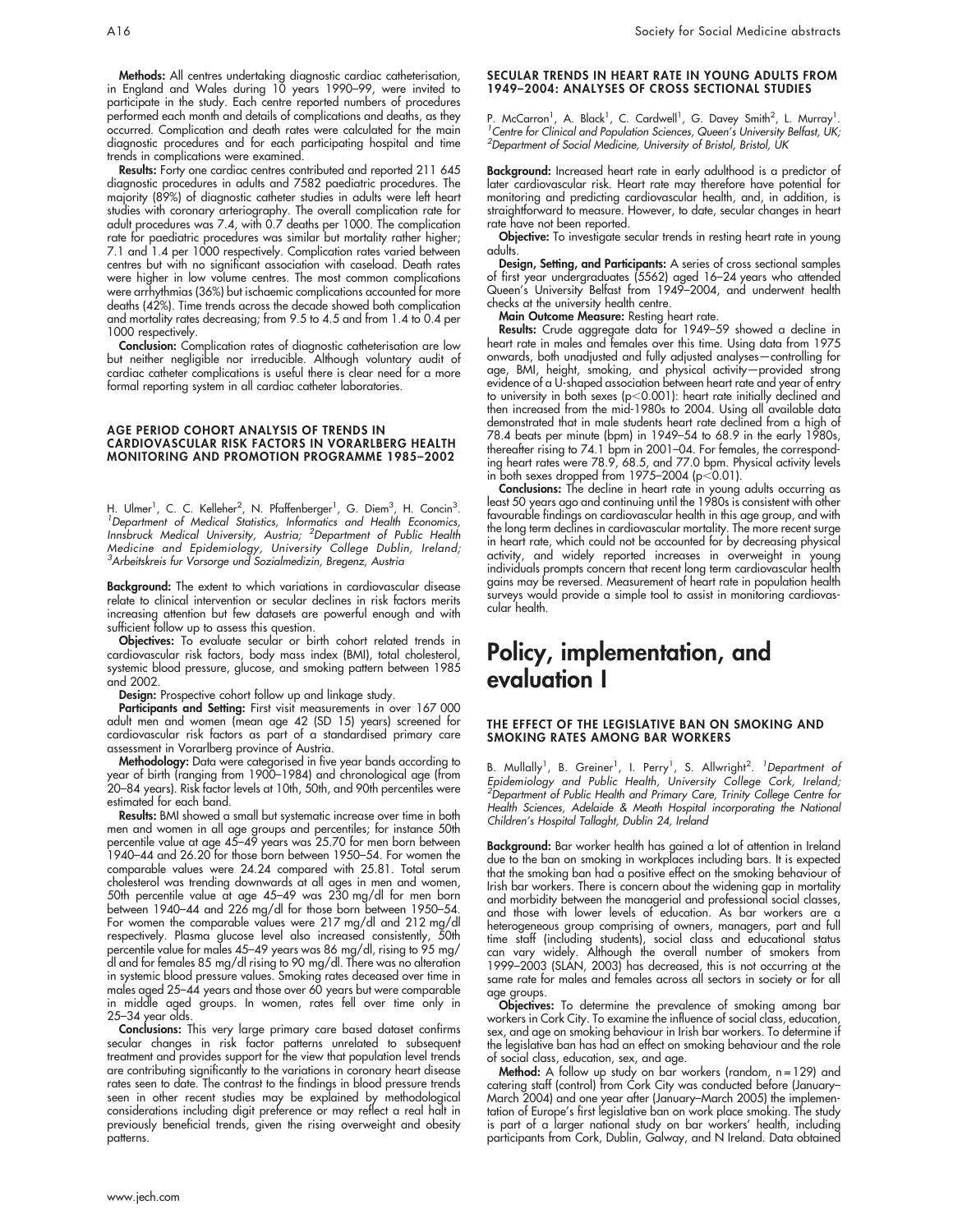included a questionnaire, a salivary sample (cotinine), and respiratory health (FEV1 and PEF) measurements.

Results: Prevalence of smoking among Cork bar workers was 54.3% (baseline). Female bar workers had a much higher prevalence of smoking than male bar workers overall and males were more likely to be ''heavy smokers'' or to have ''never smoked'' than females. Results from the post-ban survey which is currently ongoing will also be reported.

Conclusions: These results clarify some of the topical issues around differential effects of workplace health protection measures on health related behaviour with emphasis on social class and education.

#### PERCEIVED IMPACT OF THE EUROPEAN CLINICAL TRIALS DIRECTIVE ON UK PUBLICLY FUNDED TRIALS

S. Meredith<sup>1</sup>, B. Farrell<sup>1</sup>, R. Moser<sup>2</sup>, M. Stead<sup>2</sup>. <sup>1</sup>MRC Clinical Trials Unit, London, UK; <sup>2</sup>National Cancer Research Network Coordinating Centre, Leeds, UK

Background: The Medicines for Human Use (Clinical Trials) Regulations 2004, which transposed the European Clinical Trials Directive (2001/ 20/EC) into UK law, came into force on 1 May 2004. The regulations apply to all clinical trials of medicines, whether licensed or unlicensed, commercial, or non-commercial.

Aim: To assess the impact of the new regulations on publicly funded trials of medicines six months after their implementation.

Method: A questionnaire (and three reminders) was sent by email to: the UK Trial Managers Network (managers of all trials funded by the Medical Research Council, Health Technology Assessment Programme and the Arthritis Research Campaign); trial managers and coordinators in the National Cancer Research Network; members of the UK Clinical Trials Forum (an informal network of academic trialists). To avoid duplication, recipients were asked to respond per trial in collaboration with their colleagues. Those working on trials of medicines open on 1 May 2004 (''ongoing'') or due to open subsequently (''new'') were asked whether they had experienced difficulties that they attributed to the regulations in specified areas, and if so to describe the problem and indicate whether it had been resolved.

Results: Information was received for 110 clinical trials of medicines-74 ongoing and 36 new (denominators are unknown). Problems attributed to the regulations were reported in 61 (82%) ongoing and 27 (75%) new trials. The distribution by type of problem was very similar in ongoing and new trials, therefore these have been combined. The most common areas of difficulty reported were: (1) arrangement of sponsorship (66 trials, 60%), with the problem unresolved at the time the questionnaire was completed in 32 (29%); (2) trust approval, agreements and contracts (50, 45%), unresolved in 16 (15%); (3) insurance/ indemnity issues (47, 43%), unresolved in 12 (11%); (4) MHRA related issues, mainly administrative delays (45, 41%), unresolved in 16 (15%); (5) ethics committee issues, mainly transitional problems, (34, 31%), unresolved in five (5%). Six trials were suspended and in four new sites could not be opened.

Conclusions: It is probable that groups experiencing problems are overrepresented among our respondents, therefore the absolute numbers may be more informative than the proportions. We found a high rate of problems attributed to the regulations; although many of these were transitional, sponsorship of publicly funded trials in particular remains an issue. Practical solutions must be found if research on medicines in the public interest is not to be impeded.

#### DO NATIONAL URBAN REGENERATION PROGRAMMES IMPACT ON HEALTH AND THE SOCIOECONOMIC DETERMINANTS OF HEALTH? A SYSTEMATIC REVIEW OF UK REGENERATION PROGRAMMES (1980–2004)

H. Thomson<sup>1</sup>, R. Atkinson<sup>2</sup>, Mark. Petticrew<sup>1</sup>, Ade. Kearns<sup>2</sup>. <sup>1</sup>MRC Social & Public Health Sciences Unit, 4 Lilybank Gardens, Glasgow, G12 8RZ, UK; <sup>2</sup>Department of Urban Studies, University of Glasgow, UK

Background: In the UK area regeneration programmes which tackle socioeconomic determinants of health are an explicit part of a national strategy to improve health and reduce health inequalities. Previous evaluations of the health and socioeconomic impacts of national regeneration programmes may contain evidence of the potential for these policies to contribute to a public health strategy, but these data have not been systematically reviewed.

Aim: To synthesise data on the impact on health and key socioeconomic determinants of health (employment status, income, housing quality, and educational qualifications) reported in evaluations of national UK regeneration programmes.

Methods: A systematic review of all national level evaluation documents reporting impacts of national regeneration programmes in the UK (1980–2004). Seven electronic bibliographic databases were searched and national experts were contacted to identify evaluation documents.

Results: Ten evaluations reported impacts on health or socioeconomic determinants of health. 4/10 evaluations used prospective surveys to assess health and socioeconomic impacts of regeneration activities on local residents; 6/10 evaluations relied exclusively on routine data to report impacts. Three evaluations reported health impacts; mortality rates fell in two evaluations while self-reported health deteriorated in the third evaluation. Most socioeconomic outcomes assessed demonstrated an overall improvement following regeneration investment; however, the effect size was often similar to national trends over the same time period. In addition, the range of effects across case study areas often included negative effects, pointing to the possibility of harmful effects following regeneration investment.

Conclusions: The potential for large scale regeneration investment to impact on health inequalities through tackling deprivation remains unknown owing to the lack of impact evaluations carried out and methodological problems. Although routine area based data can demonstrate area level impacts, they are unable to shed light on the distribution of impacts among the target population or small neighbourhoods.

Large scale investment to reduce socioeconomic deprivation may be an important strategy to improve health and reduce health inequalities, but there is still a need to assess the health and socioeconomic impacts of these initiatives on target groups. Assessments of these impacts could be used to inform the development of future investment, and to help prevent detrimental effects on already disadvantaged communities.

#### WAS SID THE SLUG WORTH £4 MILLION? A POPULATION PERSPECTIVE OR POLICY BASED EVIDENCE

R. A. Harrison<sup>1,2</sup>, R. Edwards<sup>2</sup>. <sup>1</sup>Bolton Primary Care Trust; <sup>2</sup>Evidence for Population Health Unit, University of Manchester, UK

Background: In 2004, the Food Standards Agency launched its salt reduction campaign at an initial cost of £4 million. Yet a comprehensive systematic review (Hooper et al, 2004 Cochrane Collaboration), found no support for advising individuals to reduce their intake of salt and information is lacking on the prevalence of high salt users, their health, and lifestyle characteristics. We examined this using population data, to inform the priority for investing in Sid the Slug.

Methods: Information on salt intake, lifestyles, and health were obtained through an extensive population survey. Participants were asked ''Has salt generally been added to your food during cooking? and ''At the table do you generally add salt to food?''. The survey was sent to a 5% sample of adults, in the boroughs of Wigan and Bolton, northwest England. Systematic sampling identified 21 923 participants from the GP/FHSA register, of whom 15 465 (70%) returned usable questionnaires in June 2001. Analysis was performed in SPSS with multiple regression (in Stata) presented later.

Results: Of survey responders, 55% (8479/15 465) were women, mean age was 49 years (18–102 years) and 95.5% (14 691) White. Two thirds (61.0%) usually had food with added salt during cooking; a third (36.6%) usually added salt at the table and overall one quarter (26.6%) usually had food with salt added during cooking and went on to add more salt at the table. Salt use was higher in men than women, increased with older age in men but decreased with age in women. High salt use was greater among those having poor compared with excellent general health (31.3% v 24.1%); those in the top and the bottom quintiles of Townsend deprivation; those finding it very difficult to manage financially compared with living comfortably (33.8% v 25.0%); the unemployed (but previously worked) versus employed (35.0% v 27.1%) and those not seeing a dentist within two years (32.2% v 25.3%). It was much higher among smokers (35.9% v 20.9%); those drinking alcohol at least almost everyday compared with once or twice a week (35.4% v 26.4%); those not eating ''five-a-day'' (28.4% v 18.7%); those with a poor total diet score (36.0% v 15.5%).

Conclusions: Regular addition of salt to foods by individuals was associated with social deprivation, poorer health status, and undesirable health related behaviours, particularly smoking. Most salt consumed is through natural or processed foods and evidence from systematic review finds no clear benefits to health from advising individuals to reduce salt intake. £4 million on Sid the Slug is unlikely to benefit the population's health.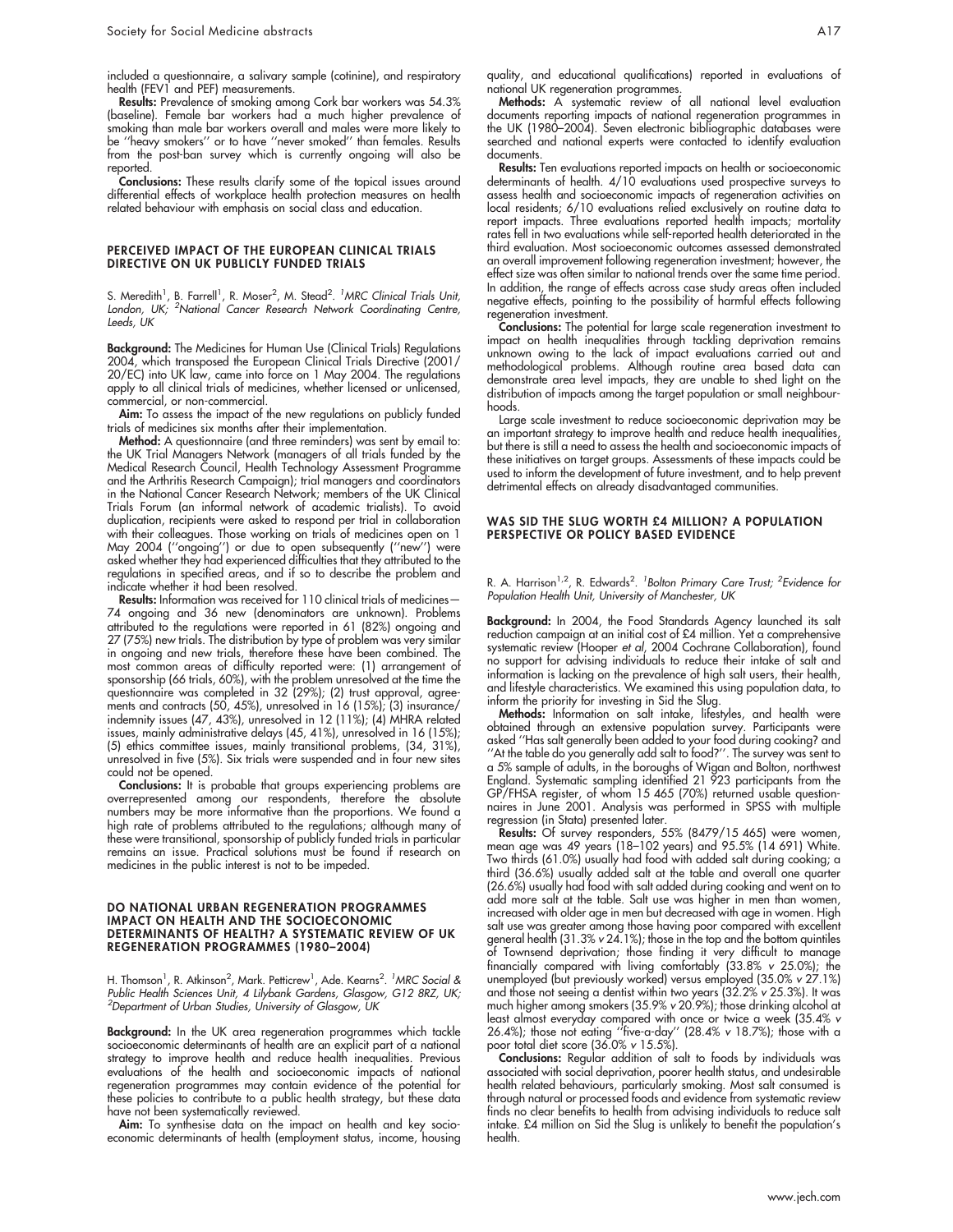#### EVIDENCE BASED RECOMMENDATIONS ARE NOT ''SMART'' ENOUGH FOR IMPLEMENTATION: THE CASE OF OBESITY

W. C. S. Smith, L. S. Aucott, A. S. Poobalan, S. Memon. *Departments of* Public Health and Child Health, Institute of Applied Health Sciences, University of Aberdeen, Foresterhill, Aberdeen AB25 2ZD, UK

Background: There is considerable expertise in the process of identifying, critically appraising, and synthesising evidence to develop guidelines and recommendations for policy and practice. However there is increasing documentation on the failure of these recommendations to be implemented. The recommendations while based on evidence may not be formulated in a way that readily leads to implementation. This paper analyses the recent recommendations on obesity in terms of an implementation framework as an example.

Objectives: To assess the UK national recommendations for the treatment and prevention of obesity in terms of an implementation framework.

Design: Review of published recommendations on obesity since 2000. Main Outcome Measures: The capacity of recommendations on obesity to be implemented in terms of  $\alpha$  framework that includes feasibility, costing, funding, cost effectiveness, ownership, timescale, effective size, beneficiaries, monitoring, health systems, and legislation.

Results: Most recommendations on obesity while demonstrating their basis in evidence fail to meet the implementation standards. The recommendations tend to be vague and non-specific, unclear in who is responsible for implementation and monitoring, and no timescale is indicated for their implementation. There is little attempt to assess the size of effect and who would benefit. The costs of implementing the recommendations are not estimated, nor who would fund their implementation and the implications of failure of implementation. Fiscal, legal, and operational implications are rarely addressed. Long lists of recommendations are often presented with no prioritisation. There are some notable exemptions to the general pattern emanating from more operational or locally based groups.

Conclusions: Public health has developed skills in appraising evidence and formulating recommendations based on this evidence. However these recommendations are not automatically implemented. Different skills are required to translate these recommendations into actions to improve health and prevent disease. Public health clearly needs to develop the implementation skills to a level comparable with the ability to synthesise evidence.

# Lifestyle and health behaviour I

#### HEALTH SEEKING BEHAVIOUR IN GLASGOW TUBERCULOSIS PATIENTS

A. Hopkins<sup>1</sup>, J. Mcmenamin<sup>1</sup>, M. E. Reid<sup>2</sup>. <sup>1</sup>Health Protection Scotland, Glasgow, UK; <sup>2</sup>Public Health and Health Policy, Division of Community Based Sciences, University of Glasgow, UK

Objective: To describe the health seeking behaviour of patients with primary tuberculosis infection.

**Design:** A qualitative study using semistructured, face-to-face interviews with individuals diagnosed with, and treated for, tuberculosis.

Participants: Candidates with a genetically indistinguishable strain of tuberculosis, suggestive of recently transmitted infection, were invited to participate in this study. Patients (23) or suitable next of kin (5) participated in 28 interviews.

**Main Outcome Measures:** Symptom recognition and interpretation, decision making for health seeking, putative reasons for delay in receipt of diagnosis, personal and community attitudes towards individuals with tuberculosis.

Results: Medical assistance was sought when persistent or worsening symptoms interfered with daily activities, and occasionally when family or friends intervened or provided encouragement to seek medical care. Patients without readily identifiable risk factors, such as homelessness or alcohol misuse, reported they were diagnosed after multiple visits to their GPs. Some indicated they had initially been diagnosed with a benign condition. Despite completing prescribed treatments for these ailments, patients reported their health failed to improve, and they had insisted on further tests to determine the cause of their illness. Patients were surprised when diagnosed with TB, as they thought it was a disease of the past, and virtually unheard of nowadays. Others felt relieved they

Conclusions: Both patients and health professionals contributed to a delay in receiving prompt treatment for tuberculosis. This delay prolongs the period in which patients pose an infection risk to other susceptible individuals. Patients also indicated that the stigma of the disease created problems for them. These factors may hinder contact tracing for secondary cases of tuberculosis in the future.

#### RELATION BETWEEN YOUNG PEOPLE'S USE OF ALCOHOL, CANNABIS, OR TOBACCO AND RISKY SEXUAL BEHAVIOUR

A. Parkes, D. Wight, M. Henderson, G. Hart. MRC Social and Public Health Sciences Unit, University of Glasgow, 4 Lilybank Gardens, Glasgow G12 8RZ, UK

Objectives: To examine links between substance use and risky sexual behaviour, and to explore the extent to which event specific use of alcohol/drugs may account for these.

During 1996–1999, 5854 teenagers provided self-complete questionnaire responses at age 13/14 and 15/16 years on substance use and sexual behaviour, as part of an RCT of a school based sex education programme (SHARE) in 25 schools in Lothian and Tayside, Scotland.

Main Measures: At age 13/14 and 15/16 years: regular drinking, use of cannabis and tobacco. Age 15/16: pregnancy, STI consultation, age of sexual debut, number of sexual partners, 12 month condom use score. Contraceptive use and whether drunk/stoned at first sexual intercourse (FS), most recent sexual intercourse (RS), and first intercourse with most recent partner (FSMRP).

Methods: Multivariate regression modelling, allowing for clustering by school.

**Results:** In separate models, age 13/14 regular drinking and smoking each predicted age 15/16 reports of less than 100% use of condoms during the preceding 12 month period (OR drinking 1.47, 95% CI 1.20 to 1.81; smoking 1.86, 95% CI 1.37 to 2.51). Drinking, smoking, and cannabis use each predicted four or more sexual partners by age 15/ 16, adjusting for age of sexual debut (OR drinking 2.62, 95% CI 2.02 to 3.40; smoking 2.22 95% CI 1.67 to 2.95; cannabis 2.35, 95% CI 1.34 to 4.11).

In separate models, regular drinking and smoking at age 13/14 each predicted increased likelihood of pregnancy by age 15/16 (OR drinking 2.04, 95% CI 1.43 to 2.91; smoking 1.90, 95% CI 1.05 to 3.43). Regular smoking predicted STI consultation by age 15/16 (2.07, 95% CI 1.33 to 3.24).

Regular use of any two or more substances was associated with increased sexual risk for all outcomes, compared to use of only one substance. Condom use is explored in more detail to investigate how the links between regular substance use and contraceptive behaviour may be accounted for by use of substances at intercourse, social environment, and beliefs/attitudes.

Discussion: The results will help to inform educational, counselling, and health services for adolescent substance users, in relation to both the effects of using drink or drugs before intercourse and users' more general predisposition to sexual risk taking.

#### PARENTS TALKING ABOUT THE MMR VACCINE: ANALYSIS OF AN INTERNET DISCUSSION FORUM

Z. C. Skea<sup>1</sup>, V. A. Entwistle<sup>1</sup>, I. S. Watt<sup>2</sup>, E. M. Russell<sup>1</sup>. *<sup>1</sup>University of* Aberdeen, UK; <sup>2</sup>University of York, UK

Background: The possibility of a link between the measles, mumps, and rubella vaccine (MMR) and inflammatory bowel disease and autism in children has received several periods of intense media attention since the concern was first raised in 1998.

Methods: As part of a project investigating communication about MMR in different arenas, we analysed the content of discussion ''threads'' on http://www.mumsnet.com—a website designed with an online discussion forum for parents that has searchable, publicly accessible archives.

We analysed two discussion ''threads'' which ran from August 2000– February 2002 and from January–March 2003. Combined, the two discussions involved 132 participants who posted a total of 617 messages. Safety issues relating to the MMR vaccine were discussed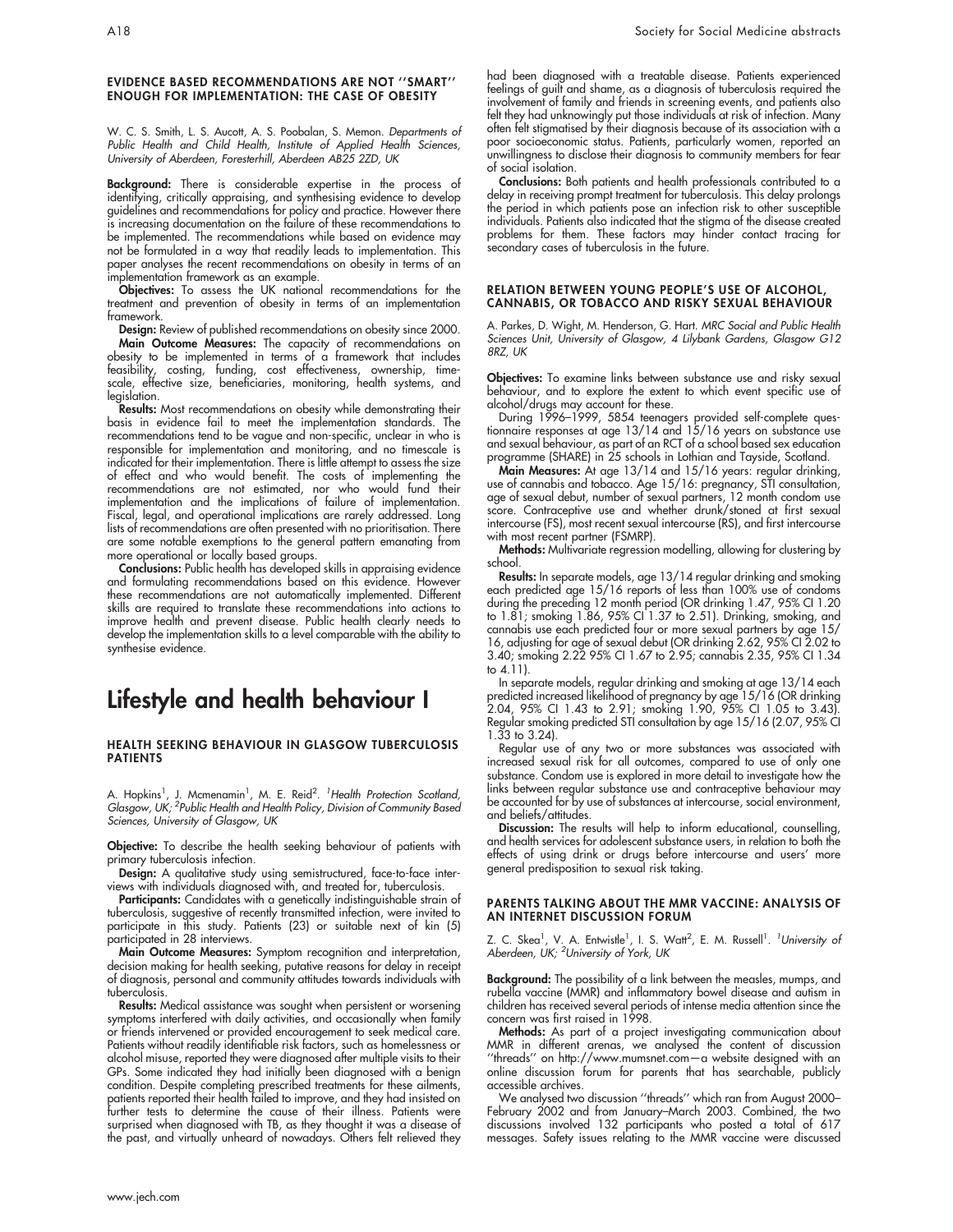often (190 postings) and at length. 78 postings made reference to scientific literature; and 69 messages made reference to popular media articles.

Results: Some participants had decided for and some against having their children vaccinated with MMR. People who did not think there was sufficient evidence to link the MMR vaccine to autism tended to refer to the available scientific evidence in their messages, and to perceive their understanding as rational, based on facts, and unemotional. They emphasised that there was no proof of a link and often commented that any risk from the vaccine is greatly outweighed by the potential risks of contracting measles, mumps, or rubella.

In contrast, people who remained suspicious that the vaccine might be implicated in causing autism drew on other sources of evidence, including emotive personal testimonies from parents whose children had allegedly suffered vaccine damage and the established fact that no vaccine is 100% safe. They tended to emphasise that there was no proof that there was not a link between the vaccine and autism.

Conclusions: Using an Internet discussion forum to investigate public opinions is a relatively innovative form of data collection. It raises a number of ethical and methodological issues. We will conclude with a brief discussion of these and consideration of how these discussion forums compare with more traditional interviews and focus groups.

#### DOES THE INTERNET LEAD TO RISKIER SEX AMONG GAY MEN?

J. Elford<sup>1</sup>, G. Bolding<sup>1</sup>, M. Davis<sup>1</sup>, L. Sherr<sup>2</sup>, G. Hart<sup>3</sup>. <sup>1</sup>City University London, Institute of Health Sciences, St Bartholomew School of Nursing & Midwifery; <sup>2</sup>Royal Free & University College Medical School, London; <sup>3</sup>MRC Social & Public Health Sciences Unit, Glasgow, UK

Objective: Among gay men, an association has emerged between seeking—and meeting—sexual partners through the Internet and high risk sexual behaviour. This association raises a number of, as yet, unanswered questions concerning the Internet and risk for HIV and sexually transmitted infection (STI). The objective of this study was to examine whether the excess risk for HIV and STI seen among gay men who look for sex through the Internet occurs with men they meet online (through the Internet) rather than offline (in bars, clubs, etc).

Methods: In 2002–2003, 4225 London gay men were recruited for the study. The sample comprised: (1) HIV positive gay men attending an outpatients treatment clinic (n = 528, response rate 66%); (2) gay men seeking an HIV test (404, 72%); (3) gay men using gyms (2002,  $n = 921$ ; 2003, n = 543; 60%), and (4) gay men using Internet chatrooms and profiles (2002, n = 1250; 2003, n = 579; response rate unknown). All men completed a self-administered, anonymous questionnaire. High risk sexual behaviour was defined as unprotected anal intercourse (UAI) with a partner of unknown or discordant HIV status. This presents a risk for HIV transmission.

Results: Half the men in the clinics and gyms had used the Internet to look for sex. Men who looked for sex through the Internet were more likely to report high risk sexual behaviour than other men (for example, HIV negative men, testing clinic 24.6% v 12.4%; adjusted odds ratio 2.0, 95% CI 1.1 to 2.3; p $<$ 0.05). However, they were just as likely to meet their high risk UAI partners offline as online (for example, HIV negative men, Internet sample; met online only 9.7%, offline only 11.1%; Wilcoxon  $Z$ ,  $p = 0.7$ ).

Some HIV positive men reported UAI with casual partners who were also HIV positive. These men were more likely meet, and disclose their HIV status, online rather than offline. (for example, clinic sample: met online only 9.9%, met offline only 3.8%, Wilcoxon Z  $p<0.01$ ).

Conclusion: In relation to HIV transmission, sex with online partners was no more risky than sex with offline partners. There was no evidence that the Internet per se led to HIV risk among gay men. However, HIV positive men met casual UAI partners of the same HIV status through the Internet. Although this does not present a risk of HIV transmission to an uninfected person it does present a risk of STI and cross infection for positive men themselves.

#### DRUG USE OVER THE YOUTH/ADULT TRANSITION

H. Sweeting, P. West. MRC Social & Public Health Sciences Unit, 4 Lilybank Gardens Glasgow, G12 8RZ, UK

Background: Knowledge of drug use among young people after school leaving is limited.

Objectives: To describe patterns of drug use from ages 15 to 30 among a community based cohort, examine associations with smoking and drinking, and identify sociodemographic correlates.

Design: Longitudinal study of a cohort aged 15 when first interviewed in 1987.

Setting: West of Scotland.

Participants: First interviews were completed by 1009 young people. 908 were re-interviewed at age 18, 675 at 23, and 578 at 30; 499 completed every interview.

Main Outcome Measures: Similar drugs lists were included at each age. Individual drugs were categorised as CNS depressant, stimulant, ''rave'', and ''hard'' (barbiturates, temazepam, tranquillisers, heroin, methadone, temgesic, cocaine, crack, morphine, opium). At ages 18, 23, and 30, participants were asked about frequency of use in the past year.

**Results:** 10% reported any experience of drugs at age 15. Use of any drugs in the last year was reported by 24%, 35% and 22% at ages 18, 23, and 30 respectively. While last year rates of cannabis only also peaked at 23, those of ''hard'' drugs rose steadily from 2% at age 18 to 8% at 30. There was considerable fluctuation in and out of drug use over the youth/adult transition. The predictors of cannabis only at 30 differed from those of ''hard'' drugs, the former associated with early smoking and drugs other than cannabis, the latter with current smoking and early use of cannabis and other drugs. A gradient in respect of parental class for any drugs at 15 had disappeared by 18, reversed by 23, and disappeared again by 30. Use of cannabis only showed no class patterning at 15, 18, or 30, but a reverse gradient at 23; the gradient in ''hard'' drugs at 18 had disappeared by 23. High levels of drug use were found among those in education at this age.

**Conclusions:** Uptake of drugs is not confined to the immediate school period. Rather than following a set pattern, pathways through drug use are complex. Different drugs show different patterns of association with other substances. New users around age 20 remove the earlier association between drugs and disadvantage.

# Mental health

#### IS ENHANCED PRIMARY CARE FOR DEPRESSION COST EFFECTIVE? A SYSTEMATIC REVIEW OF HIGH QUALITY ECONOMIC EVALUATIONS

S. M. Gilbody<sup>1</sup>, P. M. Whitty<sup>2</sup>, P. Bower<sup>3</sup>. *<sup>1</sup>University of York; <sup>2</sup>University of* Newcastle; <sup>3</sup>University of Manchester, UK

**Background:** Depression is common in primary care settings, yet is often missed or suboptimally managed. Guidelines have been proposed as a means of improving the quality of primary care for depression and a series of NICE guidelines have recently been released. Guidelines are likely to have little impact unless there is a coherent plan for their implementation. A number of enhanced organisational and educational strategies have been proposed to improve the management of depression in primary care. Decision makers are likely to need to know whether these interventions are cost effective in routine primary care settings. However, the cost effectiveness of guideline implementation and quality improvement strategies are rarely considered, and we decided to apply a rigorous systematic review methodology to this area of practice and policy.

Methods: We sought high quality full economic evaluations (cost effectiveness and cost utility analyses) conducted alongside randomised controlled trials of enhanced primary care for depression. We searched a broad range of clinical and economic databases from inception to 2004. The quality of economic evaluations was judged against accepted criteria and a narrative overview of key design features and results was undertaken. All data were extracted blindly by two independent reviewers. Cost and consequence were standardised to UK pounds and incremental cost effectiveness ratios were visually summarised using a permutation matrix.

**Main Outcomes Measures:** Depression outcomes; patient utility and incremental cost effectiveness ratios.

Results: From 4593 references, our searches identified 11 full economic evaluations (4757 patients with depression). A near uniform finding was that the interventions improved outcomes and were associated with greater costs. When considering primary care depression treatment costs alone, ICER estimates ranged from £7 (\$13) to £13 (\$24) per depression free day. When measuring quality adjusted life years (QALYs), estimates ranged from £8269 (\$15,463) per QALY for a nurse delivered case management approach, to £19,483 (\$36,434) per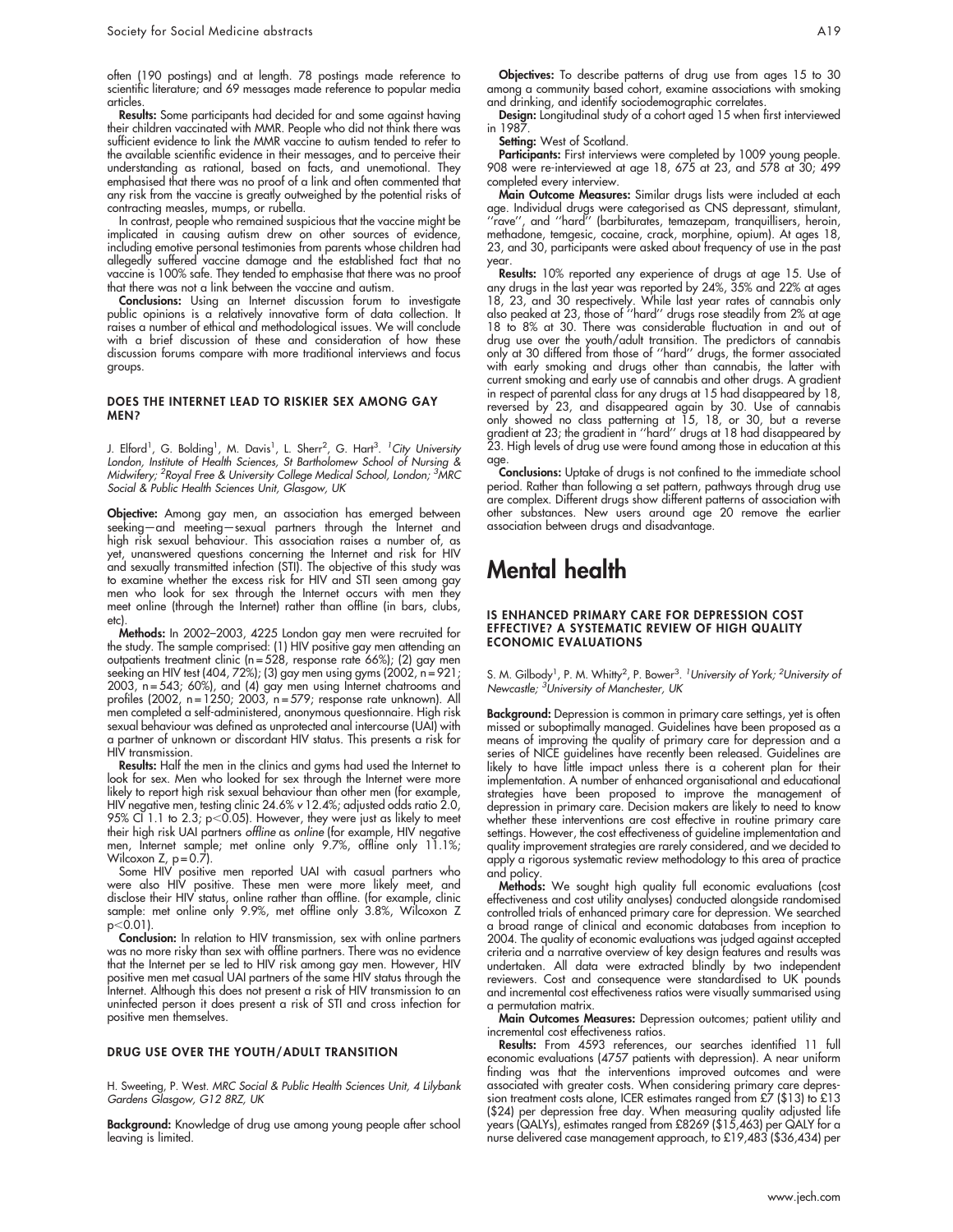QALY for a complex intervention to enhance medication management. Educational interventions and passive guideline dissemination strategies alone were associated with increased cost and no clinical benefit.

Conclusions: Improved outcomes through depression management programmes can be expected, but are associated with increased cost and will require investment. Decision makers will find this evidence synthesis useful in planning care and in setting priorities, and in implementing national guidelines. These data have not previously been synthesised in any systematic way.

#### SECULAR TRENDS IN MENTAL HEALTH IN STUDENTS: ANALYSES OF CROSS SECTIONAL SURVEYS

A. Black, L. Murray, M. Donnelly, P. Mccarron. Centre for Clinical and Population Sciences, Queen's University Belfast, UK

Background: A recent report from the Royal College of Psychiatrists has suggested that mental health problems are more common now in students than in the past, and that the number of students presenting to student counselling services and the severity of their mental health problems is increasing. However, there is a lack of empirical evidence and, to date there have been no reports on the long term time trends in the mental health of university students in the UK.

Objective: To investigate secular trends and recent patterns in the mental health of young adults.

**Design, Setting, and Participants:** A series of cross sectional cohorts of first year undergraduate students (4033) aged 16–24 years who attended Queen's University Belfast between 1975 and 1992 and completed the Cornell Medical Index (CMI) as part of a routine health check. A random sample of first year undergraduates (206) was selected from the 2004 intake. In addition to the CMI, the 2004 cohort completed the SF-36 and General Health Questionnaire (GHQ-28) in order to investigate the current validity of the CMI.

Main Outcome: Mental health as measured by the psychological component of the CMI.

Results: Concurrent validity of the CMI was supported by the strong  $correlations$  (p $<$ 0.001) found between the CMI psychological component and SF-36 mental health scale ( $r = -0.67$ ) and mental health summary measure (r = 0.63) and the GHQ-28 (r = 0.58). Preliminary analysis indicate that the mean mental health score on the CMI did not vary between 1975 and 1992 (p = 0.52 in males and p = 0.27 in  $f$  females). A cut-off score of  $\geq 10$  on the CMI psychological component was used to indicate a ''case''. Case prevalence (and range) between 1975 and 1992 was 5.7% (2.5% to 8.7%) and 13.9% (9.9% to 18.0%) in males and females respectively. However, by 2004, the proportion of cases had more than doubled to 12.2% in males and 31.5% in females  $(p<0.001$  in both sexes). The proportion of cases was consistently higher in females compared to males from 1975 to 2004.

Conclusion: These preliminary results suggest that the mental health of young university students has declined recently after a period of relative stability. The reasons for the rise in mental health problems of young adults require further exploration. Further detailed analysis is also necessary to investigate if trends occurred in specific psychological constructs (including depression and anxiety) and to determine the current prevalence of these disorders.

#### A QUALITATIVE STUDY OF THE REASONS WHY MENTALLY DISTRESSED YOUNG ADULTS TEND NOT TO SEEK HELP

L. Biddle<sup>1</sup>, J. Donovan<sup>1</sup>, D. Sharp<sup>2</sup>, D. Gunnell<sup>1</sup>. *<sup>1</sup>Department of Social* Medicine, University of Bristol; <sup>2</sup>Division of Primary Care, University of Bristol, UK

Objective: Psychiatric morbidity surveys indicate that young adults are less likely to seek help for mental disorder than other adults. This study sought to understand the reasons why they might not seek help.

**Design:** Semistructured qualitative interviews.

**Participants:** Males and females aged 16–24 years screening as cases with probable mental disorder (GHQ-12) or describing past episodes of mental disorder (n = 23) and sampled purposively according to help seeking behaviour.

Setting: Bristol and surrounding areas.

Results: Help seeking emerged as a dynamic process contingent upon young adults' concepts of mental distress and the wider social meanings attributed to this and seeking help. Interviewees understood distress according to a polarised framework of ''normal'' and ''real'' distress. ''Real'' distress was an extreme, stigmatised category of severe distress separated from ''normal'' distress by a firm threshold. Need for help was located with ''real'' distress only. Illness behaviour was a process of

negotiating a position within this framework. Belief that crossing the threshold would initiate an irreversible status passage involving stigma and undesirable treatments and the desire to disassociate from this created a cycle of avoidance. This cycle was often perpetuated by the lay group and involved using strategies to normalise distress even when this persisted or worsened. Episodes of severe depression became encompassed within the category ''normal'' as the threshold for ''real'' distress and hence help was shifted to further extremes. As help seeking was inextricably linked to ''real'' distress, it was seen as a pivotal act that would move an individual across the threshold and therefore ''make'' distress ''worse'' rather than offering cure. Not seeking help was central to the avoidance of ''real'' distress and maintaining normality.

Conclusion: Mentally distressed young adults' illness behaviour is characterised by avoidance and denial. The threshold for help seeking is shifted repeatedly towards the point of crisis. Existing models of help seeking tend to be deterministic and static. They describe linear pathways to help and account for non-help seeking in terms of ''barriers'' to care, which although easily translated to targets for policy intervention, are superficial representations of complex issues. This study suggests an alternative model highlighting the need for interventions that reconstruct the social meanings of mental disorder and ''help''.

#### PSYCHOSOCIAL FACTORS ASSOCIATED WITH REPEATED DELIBERATE SELF HARM IN ADOLESCENTS

E. Arensman $^1$ , C. Sullivan $^2$ , P. Corcoran, R. Farrow $^1$ , H. Keeley $^3$ , I. J. Perry $^4$ E. Arensman', C. Sullivan<sup>2</sup>, P. Corcoran, R. Farrow', H. Keeley<sup>3</sup>, I. J. Perry<sup>4</sup>.<br><sup>1</sup>National Suicide Research Foundation, Cork, Ireland; <sup>2</sup>Inspire Foundation,<br>Rozelle NSW, Australia; <sup>3</sup>Health Services Executive, West Ireland; <sup>4</sup> Department of Epidemiology and Public Health, University College Cork, Cork, Ireland

**Objectives:** To determine the psychosocial factors associated with repeated deliberate self harm (DSH) in adolescents aged 15 to 17.

Methods: A cross sectional survey was carried out using an anonymous, internationally validated self-report questionnaire. Thirty nine schools involving 3830 students in the Southern Health Board area in Ireland were surveyed as part of the Child and Adolescent Self-Harm in Europe (CASE) study between January 2003 and March 2004. DSH was defined on the basis of standard criteria agreed by the steering group for the international multicentre CASE study, with application of the criteria by three independent raters (Cohen's Kappa = 0.77).

Results: A lifetime history of DSH was reported by 333 (9.1%) of the adolescents surveyed. Self cutting (66.0%) and overdose (35.2%) were the most common DSH methods. Only 11.3% of adolescents had ever presented to hospital after harming themselves. Deliberate self-harm was more common among females (18.5%, 95% CI 15.2% to 21.8%) than males (6.2%, 95% CI 3.9% to 8.4%). Of those teenagers who had harmed themselves, nearly half (45.9%) had done so more than once. Repeated deliberate self harm was more common in those with high levels of depressive symptoms (OR = 2.27, 95% CI 1.01 to 5.09). Knowing of friends who had engaged in deliberate self harm was significantly associated with repetition (OR = 1.96, 95% CI 1.14 to 3.35). No differences between repeaters and non-repeaters were found with regard to anxiety, impulsivity, self esteem, and suicidal behaviour by family members.

Conclusions: Repeated DSH is a common problem among adolescents in Ireland. The survey provides evidence for the effect of imitative behaviour on repeated DSH in teenagers. Given that only a minority of self harming adolescents come to the attention of healthcare services, the findings from the study underline the need for broadly based mental health promotion initiatives targeting issues of relevance to adolescents.

#### NEGOTIATING THE MANAGEMENT OF DEPRESSION: A REFLECTION ON DOCTORS' AND WOMEN'S ACCOUNTS OF THE MANAGEMENT OF DEPRESSION IN RELATION TO HABERMAS'S THEORY OF COMMUNICATIVE ACTION

M. Maxwell. School of Clinical Sciences and Community Health, General Practice Section, University of Edinburgh, UK

Introduction: Despite UK general practitioners being responsible for helping people to manage most emotional distress and the majority of psychiatric problems, very little is known about how they do this in their everyday practice. In addition, there has been relatively little research on the patient's perspective of depression and its management in primary care. One of the current debates within medical sociology surrounding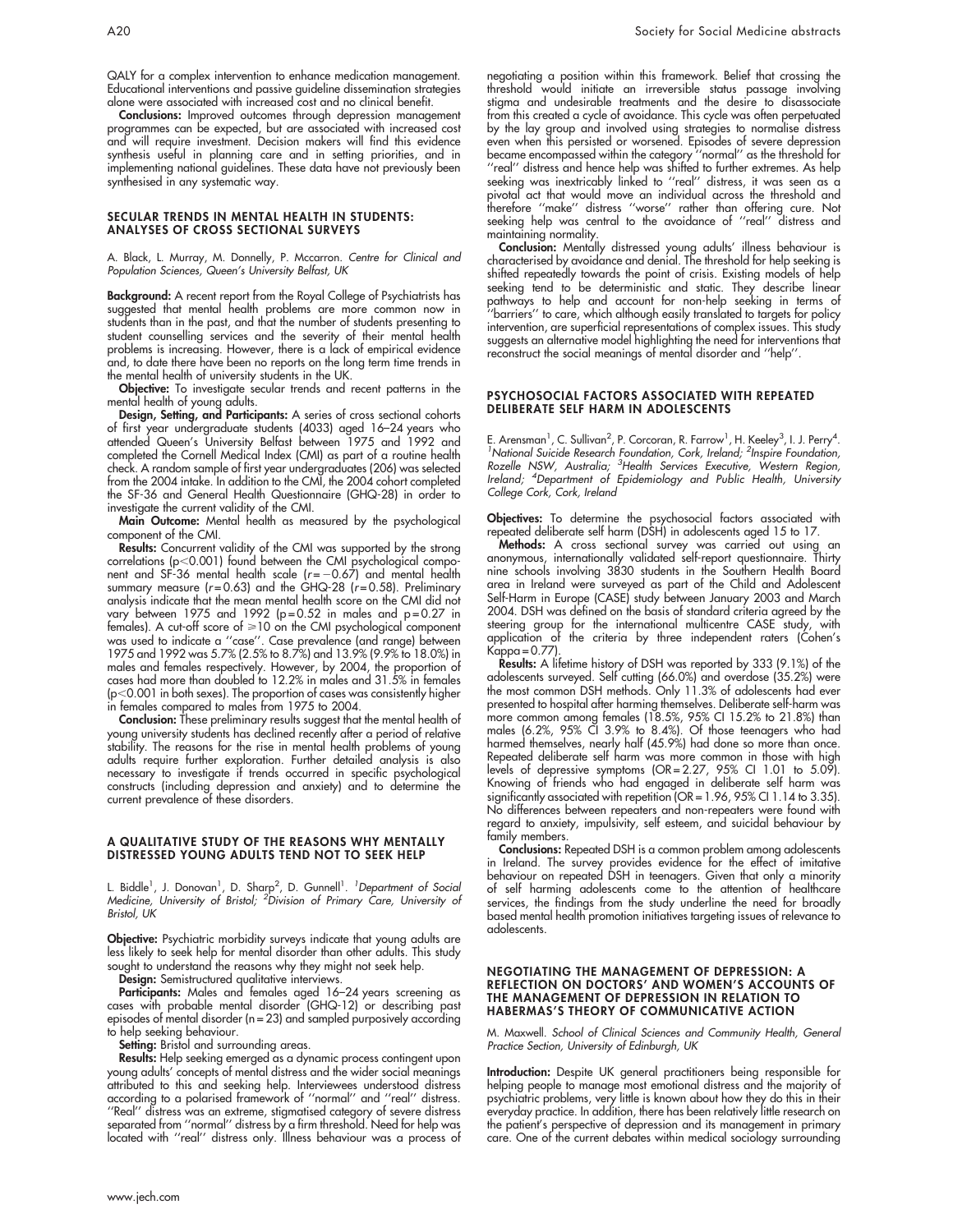the doctor/patient relationship is the extent to which the medical encounter reflects or is shaped by macro-level social structures. Of relevance in the context of depression is the charge that medical professionals offer biomedical or technical solutions for inherently social problems or the problems of everyday life.

Aim: To explore doctors' and women's experiences of the management of depression in primary care and to consider the findings in relation to the ''medicalisation thesis''.

**Methods:** Using qualitative interviews, 37 women and 20 general practitioners were interviewed at the start of the study and 30 women and 19 general practitioners were revisited approximately 9–12 months later to review the process of care. Interviews were recorded and transcribed and analysis was conducted using the constant comparison method, a systematic tool for developing and refining theoretical categories and their properties.

Findings: The women did not passively accept their general practitioner's explanation and advice but evaluated this in relation to their own range of experiential, biographical, and common sense knowledge surrounding health, illness, emotions, depression, antidepressant medications, and medication use in general. They continually evaluated "formal medical knowledge" and care in relation to their own understandings and as new knowledge (experiential and common sense knowledge) emerged. General practitioners recognised that patients brought their own understandings to the consultation and their management involved eliciting patient beliefs and addressing the moral dilemmas that some of these beliefs created for the women. General practitioners had to negotiate care by addressing patients' concerns and sometimes acted strategically in order to persuade, or coerce, patients to accept their advice and treatment.

Discussion: These findings are discussed in relation to the ''medicalisation'' thesis through reflecting on Habermas's theory of Communicative Action and the relation between ''system'' and ''lifeworld''. It considers whether GPs could be said to use ''distorted communication'' in their speech acts and whether (taken together with the women's accounts) this could be considered as evidence of ''system rationalisation'' or macro-level influences operating within the management of depression.

# Methods II

#### ASSOCIATION BETWEEN SYMPTOM REPORTING AND SUBSEQUENT MORTALITY

A. Elliott<sup>1</sup>, K. Hunt<sup>2,3</sup>, P. Hannaford<sup>1</sup>, B. Smith<sup>1</sup>, S. Wyke<sup>3</sup>. *<sup>1</sup>Department of* General Practice and Primary Care, University of Aberdeen, UK; <sup>2</sup>MRC Social and Public Health Sciences Unit, University of Glasgow, UK;  $3$ Department of Nursing and Midwifery, University of Stirling, UK

Background: Self-assessed health is consistently related to subsequent mortality, but reporting of minor symptoms in relation to mortality has not been investigated (although this might offer general practitioners a pragmatic way of identifying patients whose health requires closer scrutiny).

Objective: To assess the relation between individuals' burden of minor symptoms and subsequent mortality.

**Methods:** 858 men and women aged around 58 years were interviewed by nurses in 1990/01 as part of the West of Scotland Twenty-07 Study. Measures of morbidity included different indicators of the presence and impact (''had in last month'', ''had in last month and tend to have'', ''caused limitation to activity in last month'', ''had in last month and consulted GP in last month'') of a checklist of symptoms, in addition to chronic longstanding illness, and self-assessed health. All respondents are flagged at the NHS Central Registries. Odds ratios for mortality (up to 31 December 2004) were calculated for different indicators of symptom burden, with and without adjustment for socioeconomic status, smoking, longstanding illness, and self-assessed health.

Results: Mortality was elevated for three indicators of symptom burden (unadjusted OR (95% CI) for six or more symptoms ''in last month and tend to have'' 2.97 (1.57 to 5.59); six or more symptoms ''in last month resulting in limitation to activity'' 3.66 (1.86 to 7.22); six or more symptoms ''in last month and consulted GP for symptoms'' 2.42 (1.26 to 4.68). Significant associations with mortality remained for the first two indicators of symptom burden in analyses adjusting for sex, socioeconomic status (occupational social class, housing tenure, deprivation category, car ownership, income group), smoking, and the presence of any longstanding illness (OR = 2.08, 95% CI 1.03 to 4.21 and 2.10,

1.01 to 4.39 respectively). No significant associations were seen when adjustment was made for self-assessed health.

Conclusion: A heavy burden of minor symptoms in late mid-life predicts subsequent mortality even after adjustment for socioeconomic status, smoking, and longstanding illness. Understanding more about the patterns of symptom reporting may provide further insight into the relation between global measures of self-assessed health and mortality.

#### SELF-REPORTED GENERAL HEALTH AND SUBSEQUENT **MORTALITY**

L. A. Gray, A. H. Leyland. Medical Research Council Social and Public Health Sciences Unit, University of Glasgow, UK

Background: Self-assessed health is used to gauge wellbeing and reliably predicts subsequent morbidity and mortality status in some populations.

Aim: To investigate the relation between self-reported general health and mortality in Scotland, adjusting for a history of coronary heart disease (CHD).

**Design:** Data from the Scottish Health Survey 1995 for consenting participants aged 16–64 years were linked to death records. Information on self-reported general health (''very good'', ''good'', ''fair'', ''bad'', or ''very bad'') and demographics including socioeconomic circumstance was available from the survey and previous ill health details were obtained through linkage to hospital discharges. Multilevel logistic regression analyses were performed to assess associations of self-reported general health and subsequent death, unadjusted and adjusted for age, sex, Carstairs index of deprivation, economic activity, educational qualification attainment, and prior CHD, accounting for the hierarchy of individual, area, and Health Board.

**Results:** Of the 7363 respondents, 243 (3.3%) died within six years. Median age was 39 years; 38 years for those alive at the end of follow<br>up and 57 years for those who died. In total, 3304 (44.9%) were maleup and 57 years for those who died. In total, 3304 (44.9%) were male; 44.5% of those alive and 57.2% for those dead. Altogether, 2270 (30.8%) were in social class I or II (31.1% alive, 23.5% dead), 4586 (62.3%) were economically active (63.4% alive, 29.2% dead), and 5386 (73.1%) had some educational qualification (74.0% alive, 49.0% dead). Overall, 7245 (98.4%) had no previous CHD (98.7% alive, 88.5% dead). Of all respondents, for 5572 (75.7%) self-reported general health was ''very good'' or ''good''; 5475 (76.9%) of those alive and 97 (39.9%) of the dead. Univariably, compared with ''very good'' or ''good'' health, those reporting ''fair'' or worse health had a fivefold increase in risk of death: odds ratio (OR = 5.01, 95% confidence interval 3.85 to 6.51). Multivariably, ''fair'' or worse health was associated with more than doubled risk (OR = 2.22; 1.70 to 3.09); OR for a one year increase in age was 1.08 (1.07 to 1.10); 0.57 (0.44 to 0.77) for being female; 1.03 (0.99 to 1.08) for a unit increase in Carstairs index; 1.38 (1.41 to 2.68) for being economically inactive; 1.10 (0.96 to 1.70) for no qualification and 2.33 (1.46 to 3.85) for history of CHD. The association between self-reported health and death did not differ by previous CHD status  $(p = 0.468)$ .

Conclusion: The association of self-reported general health with mortality in Scotland is attenuated by age, sex, socioeconomic circumstance, and previous ill health but nevertheless remains as strong a predictor as prior CHD hospitalisation.

#### ESTIMATING TYPE 2 DIABETES RISK: DOES THE CAMBRIDGE RISK SCORE PERFORM ANY BETTER THAN BODY MASS INDEX?

C. Thomas, E. Hyppönen, C. Power. Centre for Paediatric Epidemiology and Biostatistics, Institute of Child Health, UCL, London, UK

Objectives: The Cambridge Risk Score was developed as a tool to screen for patients at increased risk of type 2 diabetes. It is constructed from information on sex, age, body mass index (BMI), first degree relative with diabetes, treatment with anti-hypertensive or steroid medication, and smoking status. The objective of the study was to determine whether the score was any better than BMI, the strongest component of the score, to predict HbA1c in a population at mid-life.

Design: Cross sectional analysis.

Setting: 1958 British Birth Cohort.

Participants: 7452 cohort members without known diabetes who participated in a survey of biomedical risk factors and disease outcomes at age 44–45 years.

Main Outcome Measures: Elevated HbA1c levels using three thresholds to define undiagnosed diabetes (≥7%), hyperglycaemia (6–6.99%), and minor disturbances in glucose metabolism (5.5–5.99%).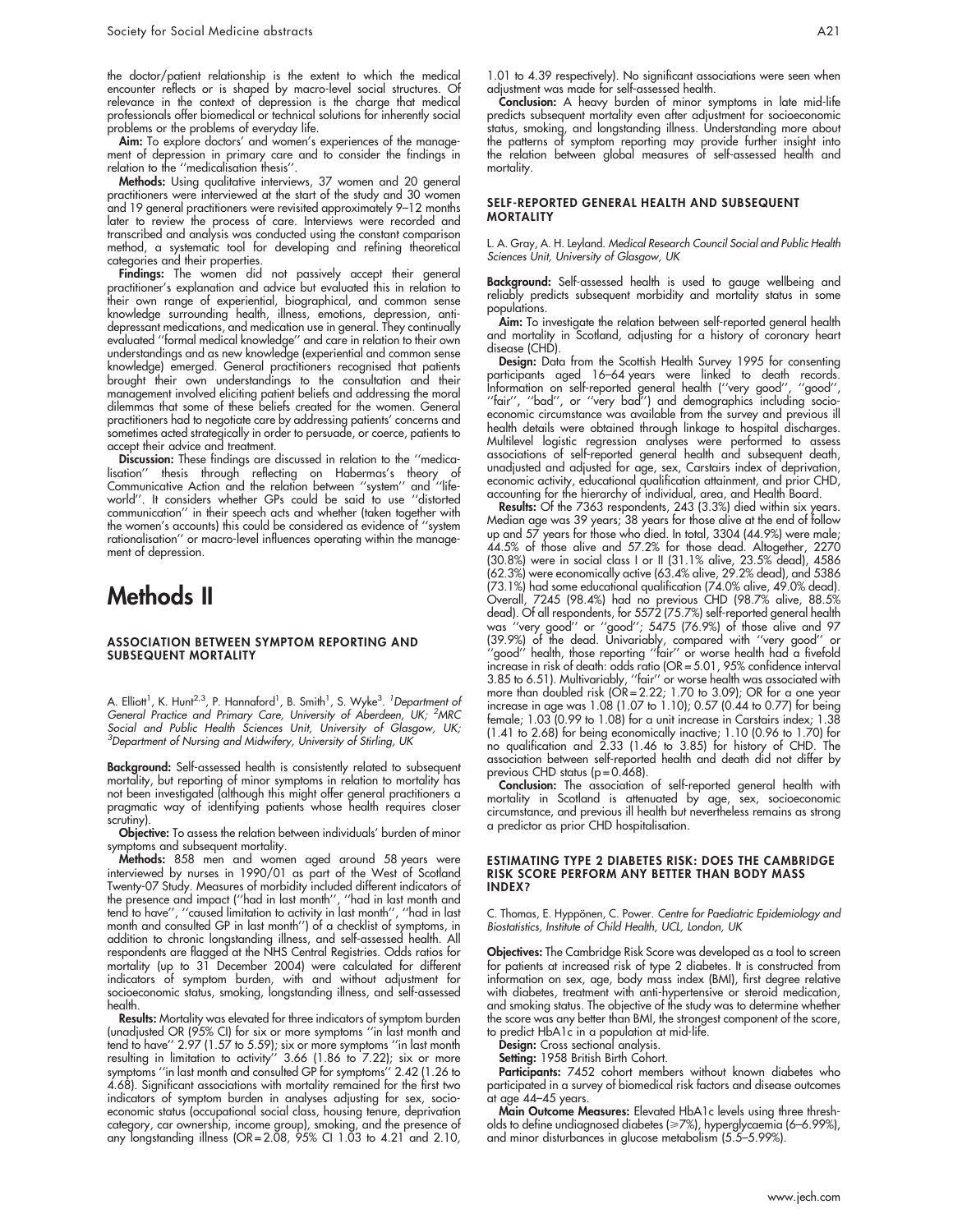Results: 0.9% (95% CI 0.7 to 1.1) of the sample had undiagnosed diabetes, 2.2% (1.9 to 2.6) had hyperglycaemia and 16.8% (15.9 to 17.7) had HbA1c between 5.5 and 5.9%. Receiver operator curve (ROC) analyses found that the score was able to detect individuals with HbA1c  $\geq 7\%$  (area under the curve 0.84, 0.79 to 0.89) and HbA1c >6% (0.76, 0.73 to 0.79) with reasonable accuracy, but performed poorly when tested using the lower threshold of 5.5% (0.65, 0.63 to 0.66). The optimal cut-off value of the score determined from the ROC analysis was able to detect individuals with HbA1c ≥7% with 76.9% sensitivity (95% CI 64.8 to 86.5) and 77.8% specificity (76.9 to 78.8). However, the performance of BMI alone was as good as the score against each HbA1c threshold. The optimal cut-off value to identify individuals at risk of having HbA1c levels  $\geq 7\%$  was 30 kg/m<sup>2</sup> (the WHO definition for obesity) and had a sensitivity of 78.5% (66.5 to 87.7) and specificity 73.9% (72.8 to 74.9). Using the cut-off values determined from these analyses, the Cambridge Risk Score and BMI indicated that 22.3% and 23.7% of individuals, respectively, were at increased risk of developing type 2 diabetes.

Conclusions: The prevalence of hyperglycaemia or undiagnosed diabetes was relatively low at age 44–45 years. However, analyses using the Cambridge Risk Score and BMI indicated that approximately 20% of the sample was at increased risk of developing type 2 diabetes. In this relatively young population, the Cambridge Risk Score did not provide any additional advantage to the identification of diabetes risk than BMI on its own.

#### COMPOSITION OR CONTEXT? A MULTILEVEL ANALYSIS OF SOCIAL CAPITAL AND MATERNAL MENTAL HEALTH IN PERU

M. De Silva<sup>1</sup>, S. Huttly<sup>1</sup>, T. Harpham<sup>2</sup>, for the Young Lives Project Team.<br><sup>1</sup> Landen, School of Hygiene and Tropical Medicine: <sup>2</sup> Landen, South Bank London School of Hygiene and Tropical Medicine; <sup>2</sup>London South Bank University, UK

Rationale: Mental disorders account for 12% of the global burden of disease with women and the poor disproportionately affected. Social capital may explain some of the geographical variation in mental disorders and be used to develop effective community based interventions. There is substantial disagreement about whether social capital should be measured at the individual or community level resulting in two conflicting streams of research. This paper proposes a combined theory which takes a holistic view of social capital as the ''value'' of social relationships at any level. This allows the two streams not only to co-exist but to complement each other as the effect of ecological social capital cannot be estimated without measuring individual social capital.

Objective: To explore the relative importance of individual and ecological (community) level social capital in the prediction of maternal common mental disorders (CMD) in Peru.

Design: Multilevel analysis of cross sectional data from Young Lives: an international study of childhood poverty (http://www.younglives. org.uk).

Setting: 82 communities across Peru.

Participants: 1659 mothers of children aged between 6 and 18 months.

Main Outcome Measure: Maternal common mental disorders (CMD) measured using the SRQ20.

Main Exposures: Individual and ecological level social capital. Four dimensions of social capital were measured; membership of community organisations, citizenship activities, support from groups and community members, and cognitive social capital. Individual responses to the social capital questions were aggregated to the community level to provide measures of ecological social capital.

Analysis Framework: A wide range of confounders were included within a conceptual framework, including community level factors such as deprivation and economic inequality, and individual level factors including demographics and socioeconomic status.

Results: Preliminary findings emphasise the relative importance of individual (compositional) as opposed to community (contextual) factors in the prediction of CMD. In particular, individual level cognitive social capital (perceptions that relationships in the community are trusting, harmonious etc) are highly protective of mental health. This research raises the question ''who pays to build social capital?'', as results show a trade off between costs to the individual and benefits to the community of participating in structural social capital.

#### USE OF LONGITUDINAL LATENT CLASS ANALYSIS TO DESCRIBE THE PATHWAY OF LOW BACK PAIN

K. Jordan, K. M. Dunn, P. Croft. Primary Care Sciences Research Centre, Keele University, Keele, Staffs ST5 5BG, UK

Background: Latent class analysis is a method of clustering subjects together based on their similarity on measured variables. It is commonly applied to cross sectional data; for example, grouping subjects into disease subtypes based on symptoms and test results. A less common application is grouping subjects based on repeated measurements of the same variable: longitudinal latent class analysis (LLCA). LLCA may be useful in modelling the course of disease. We have used the example of low back pain to investigate whether LLCA can identify distinctive pathways in the symptom over time.

**Objective:** The objective was to establish whether LLCA is an effective method of modelling the course of pain. Specifically, to determine whether LLCA could identify distinct pathways of back pain by grouping primary care back pain consulters according to their subsequent pain levels over six months.

Methods: Participants were consecutive primary care patients with back pain who completed a baseline questionnaire and then monthly questionnaires for twelve months. Using a self-reported pain intensity score, monthly back pain levels of none, mild, or high were derived. At the first stage, LLCA was applied to 188 subjects who had pain intensity scores for all six months after baseline. At the second stage, another 154 subjects who had pain scores for at least four but not all of the six months were added to the analysis.

**Results:** LLCA on the 188 subjects revealed four distinct pathways of back pain. Analysis of all 342 subjects yielded the same pathways. These pathways were recovering (30%), persistent mild (36%), fluctuating (13%), and severe chronic (21%). A subgroup of the recovering group who recovered immediately after baseline and a subgroup of the fluctuating group who showed a more progressive pattern of pain intensity were also suggested from the analysis. Comparison with  $7-12$ month pain intensity and disability scores suggested distinctiveness of these pathways over a longer period than six months.

**Conclusions:** LLCA appears to be a useful method to identify and summarise the course of low back pain over time. This fills a gap in research into common symptoms where classification on the basis of, for example, underlying pathology has not proven to be helpful in clinical practice or epidemiological studies. LLCA may also be of use in describing the course of other common symptoms with poorly defined natural histories, such as fatigue and headache, which are often characterised simply as acute or chronic.

# Parallel session D

### Health services research

#### INTEGRATED OUT-OF-HOURS CARE ARRANGEMENTS IN ENGLAND: OBSERVATIONAL STUDY OF PROGRESS TOWARDS SINGLE CALL ACCESS VIA NHS DIRECT AND IMPACT ON THE WIDER HEALTH SYSTEM

V. Lattimer<sup>1</sup>, J. Turnbull<sup>1</sup>, S. George<sup>2</sup>, A. Burgess<sup>1</sup>, H. Surridge<sup>1</sup>, K. Gerard<sup>2</sup>,<br>J. Lathlean<sup>1</sup>, H. Smith<sup>3</sup>. <sup>7</sup>Health Services Research Group, School of Nursing and Midwifery, University of Southampton; <sup>2</sup>Health Care Research Unit,<br>University of Southampton, <sup>3</sup>Brighton and Sussex Medical School, University of Brighton, UK

Objectives: To assess the extent of service integration achieved within general practice cooperatives and NHS Direct sites participating in the Department of Health's national ''Exemplar Programme'' for single call access to out-of-hours care via NHS Direct. To assess the impact of integrated out-of-hours care arrangements upon general practice cooperatives and the wider health system (use of emergency departments, 999 ambulance services, and minor injuries units).

Design: Observational before and after study of demand, activity, and trends in the use of other health services.

**Setting:** Thirty four English general practice cooperatives with NHS Direct partners (''exemplars'') of which four acted as ''case exemplars''. Also 10 control cooperatives for comparison.

Main Outcome Measures: Extent of integration achieved (defined as the proportion of hours and the proportion of general practice patients covered by integrated arrangements), patterns of general practice cooperative demand and activity and trends in use of the wider health system in the first year.

**Results:** Of 31 distinct exemplars 21 (68%) integrated all out-of-hours call management by March 2004. Nine (29%) established single call access for all patients. In the only case exemplar where direct comparison was possible, cooperative nurse telephone triage before integration completed a higher proportion of calls with telephone advice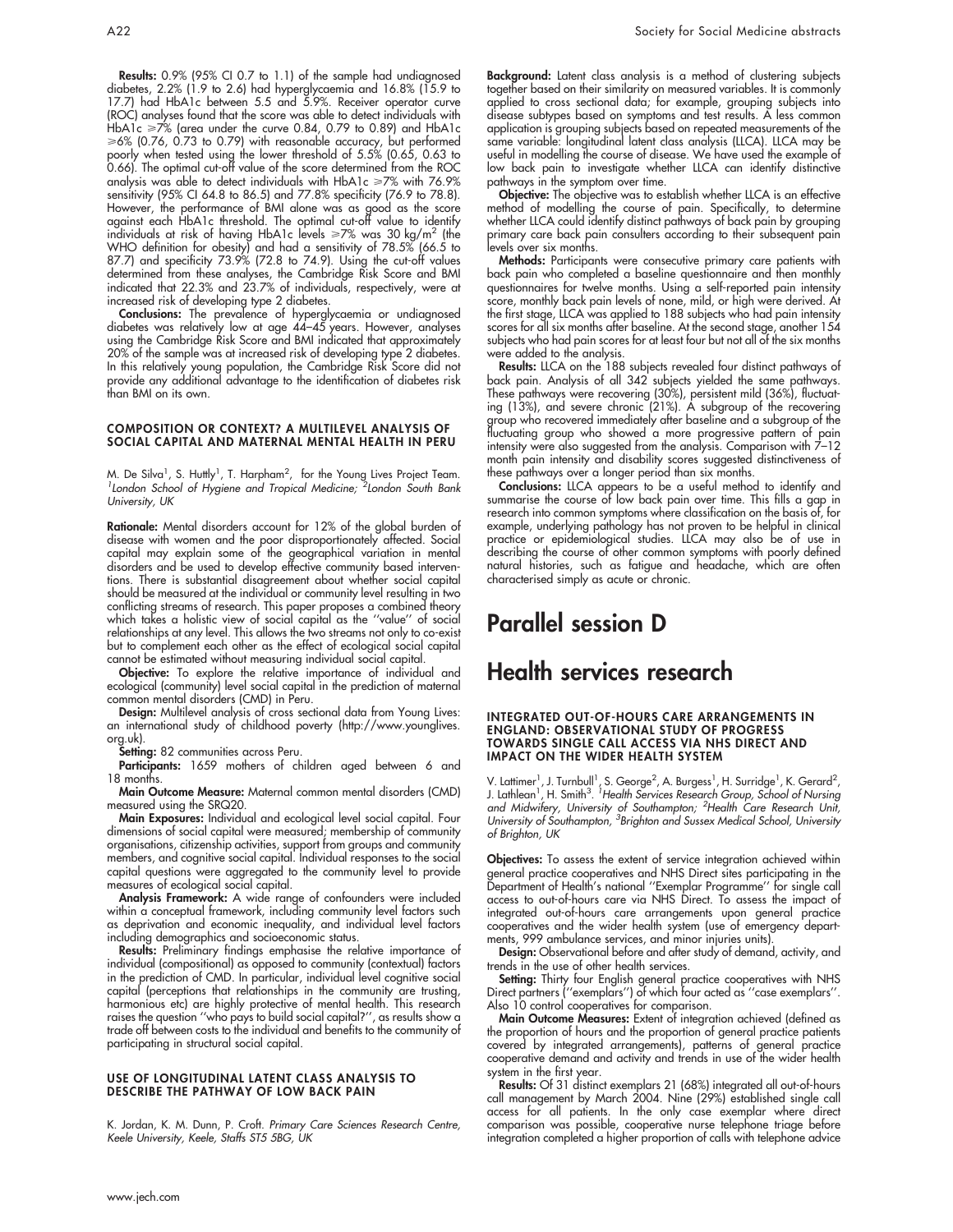than did NHS Direct afterwards (39%  $v$  30%; p<0.0001). The proportion of calls completed by NHS Direct telephone advice at other sites was lower. There is evidence for transfer of demand from case exemplars to 999 ambulance services. A downturn in overall demand for care seen in two case exemplars was also seen in control sites.

Conclusion: The new model of out-of-hours care was implemented in a variety of settings across England by new partnerships between general practice cooperatives and NHS Direct. Single call access was not widely implemented and most patients needed to make at least two telephone calls to contact the service. In the first year, integration may have produced some reduction in total demand, but this may have been accompanied by shifts from one part of the local health system to another. NHS Direct demonstrated capability in handling calls but may not currently have sufficient capacity to support national implementation.

#### HOSPITAL CHARACTERISTICS AND EMERGENCY DEPARTMENT RETURN VISITS

J. McCusker<sup>1</sup>, R. Ionescu-Ittu<sup>1</sup>, A. Ciampi<sup>1</sup>, A. Vadeboncoeur<sup>2</sup>, D. Roberge<sup>3</sup>,<br>D. Larouche<sup>2</sup>, J. Verdon<sup>1</sup>, R. Pineault<sup>2</sup>. *<sup>1</sup>McGill University; <sup>2</sup>University of* Montreal; <sup>3</sup> University of Sherbrooke, Quebec, Canada

Objectives: Better quality and continuity of care of older patients at an emergency department (ED) visit are hypothesised to reduce the rate of return visits. The study objectives were: (1) to describe between-hospital differences in the time to the first return visit among patients aged 66+ in the province of Quebec who were discharged home following an initial visit in 2001; (2) to identify hospital characteristics associated with return visits, after adjustment for patient characteristics.

Design: Multilevel (hospital and patient) study linking five provincial databases: three linked at the individual level (physician billings, medication prescriptions, and hospital discharges), and two linked at the hospital level (registry of ED stretcher visits, survey of ED geriatric services). In order to take into account the multilevel structure of the data, the Cox model with frailty was used. This led to the definition of a ''frailty index'' for each hospital, which describes the relative hazard of first return visit for that hospital compared with the baseline (overall) hazard, while adjusting for hospital level and/or patient level covariates.

Participants: We included all general acute care adult hospitals in the province with at least 100 eligible patients who visited an ED during 2001 (n = 80, one hospital excluded). The study population  $(n = 169 481)$  comprised individuals aged  $66+$  with an initial ED visit (no ED visit during the previous 30 days) in 2001. Excluded were those resident in long term care or admitted to hospital at the initial visit.

Main Outcome Measure: A return visit was defined as a subsequent visit either to the same or another ED.

Results: After adjustment for patient level covariates (including age, sex, material and social deprivation, prior health services use, diagnosis at initial visit, comorbidity) the following hospital level variables were significantly associated ( $p$ <0.05) with a longer time to first return ED visit: larger ED size, medium or high average ED crowding, urban location outside Montreal, presence of an inpatient acute care geriatric unit, presence of a social worker in the ED, and a higher ratio of hospital outpatient clinic visits to return ED visits during the 30 days after the initial ED visit.

Conclusions: This population based study found that hospital characteristics indicating geographic location, size, and geriatric services are independently associated with return ED visits in older patients. These results support the hypothesis that hospital resources favourable to better quality and continuity of geriatric care may reduce return ED visits.

#### NIGHT DISCHARGE FROM INTENSIVE CARE UNITS: HAVE THINGS CHANGED?

K. Rowan<sup>1</sup>, D. A. Harrison<sup>1</sup>, S. Harvey<sup>1</sup>, C. Welch<sup>1</sup>, H. Wunsch<sup>2</sup>,<br>A. Hutchings<sup>3</sup>. <sup>1</sup>Intensive Care National Audit & Research Centre, London;<br><sup>2</sup>Denational of Anatherialaev, Columbia Prechytorian Modical Center Nov  ${}^{2}$ Department of Anesthesiology, Columbia Presbyterian Medical Center, New York; <sup>3</sup>London School of Hygiene & Tropical Medicine, London

**Background:** In the late 1990s, we reported that discharge at night from intensive care units (ICUs) had increased in the UK. Night discharges were more likely to be reported as premature and discharge at night was associated with increased, case mix adjusted hospital mortality. Night (premature) discharge was thought to reflect pressure for ICU beds. In late 2000, £149.5 million per year, over two years, was invested into ICUs in the NHS predominantly to increase bed capacity.

Aim: To investigate the effect of increased investment/bed capacity on night (premature) discharge from ICU over time.

Design: Cohort study.

Setting: 171 adult, general ICUs in England, Wales, and Northern Ireland.

Population: Survivors from ICU admitted between 1995 and 2004.

Analysis: Night was defined as discharge between 00:00 and 04:59. Outcome was ultimate hospital mortality. Crude and case mix adjusted hospital mortality for discharges at night were compared with discharges during the day and modelled over time.

**Results:** Bed capacity significantly increased over time (median beds per unit +0.25 per year 95% CI 0.14 to 0.36). A total of 254 770 admissions (79.1%) survived the ICU. Over time, the odds of being discharged from ICU to a high dependency unit (HDU) significantly increased (OR = 1.18 per year, 95% CI 1.17 to 1.18), and to the ward significantly decreased (OR 0.92 per year, 95% CI 0.91 to 0.93).

Restricting the analysis to those discharged from ICU direct to a ward in the same hospital (n = 179 124, 70.3%), overall severity of case mix (measured by median APACHE II probability of hospital mortality) was 14.1% and increased over time (median 13.0 to 14.2%). The percentage of night discharges was 2.5% and the odds of being discharged at night increased over time (OR = 1.06 per year, 95% CI 1.04 to 1.07). Crude hospital mortality was 10.2%, significantly higher for night discharges (13.2%) compared with day (10.1%). After adjustment for case mix, hospital mortality for discharge at night remained significantly higher compared with during the day (OR = 1.30, 95% CI 1.19 to 1.42) and this effect had not changed over time (OR 1.00 per year, 95% CI 0.94 to 1.06).

Conclusions: Increased investment was reflected in increased bed capacity and increased use of HDUs. Despite this, discharge at night from ICU direct to a ward in the same hospital is still common and remains a quality of care issue.

#### INTEGRATED OUT-OF-HOURS CARE: THE CHALLENGES OF PARTNERSHIP WORKING AND THE POTENTIAL SOLUTIONS

A. Burgess<sup>1</sup>, S. Maslin-Prothero<sup>1</sup>, J. Lathlean<sup>1</sup>, H. Smith<sup>3</sup>, J. Turnbull<sup>1</sup>,<br>S. George<sup>2</sup>, K. Gerard<sup>2</sup>, V. Lattimer<sup>1</sup>. <sup>7</sup>Health Services Research Group, School of Nursing and Midwifery, University of Southampton, UK; <sup>2</sup>Health Care Research Unit, School of Medicine, University of Southampton, UK; <sup>3</sup>Brighton and Sussex Medical School, UK

Objective: To investigate the views and experiences of staff involved in establishing new integrated out-of-hours care arrangements, to learn from these experiences and inform further extension of integrated arrangements across England.

Design: Qualitative interview study.

**Setting:** Following an independent review of out-of-hours care in England (Department of Health, 2000) an ''Exemplar Programme'', consisting of 34 ''exemplars'', was established to enable out-of-hours providers and NHS Direct to gain experience of developing integrated services. An independent evaluation of the Exemplar Programme was commissioned to examine the impact of the proposed new model of care on patients and the wider health system activity, but also to investigate the experiences of organisations that were working together to deliver the new model of care. The evaluation consisted of several interconnecting studies, of which this is one.

**Participants:** Purposive sample of 93 staff working within or associated with four of the 34 exemplars (referred to as ''case exemplars''). Interviewees included a broad cross section of staff from frontline staff (health information advisers, nurses, and general practitioners) to senior management (medical directors, general managers) to external informants (PCT representatives, ambulance, and A&E staff).

Key Themes: Experiences of planning for integration and working in a developing partnership, perceptions about the impact on patients, and thoughts about future priorities.

Results: Semistructured interviews were conducted with ninety of the 93 individuals selected for interview (96.8%). Two of the four case exemplars experienced substantial difficulties in achieving full integration and in developing the partnership relationships necessary for successful implementation of the new model of care. The effort required to develop partnerships between GP cooperatives and NHS Direct appeared to have been underestimated at the outset. Integrations led by a team (rather than by an individual) appeared to work well, although individual leaders appeared to make exceptional personal efforts to generate success, and those with a "foot in both camps" - that is, a role in each organisation—were in a good position to lead, but often bore considerable stress in the endeavour. Participants emphasised the importance of good communication, establishing good working relationships and trust, and of investing time in getting to know their partner organisations.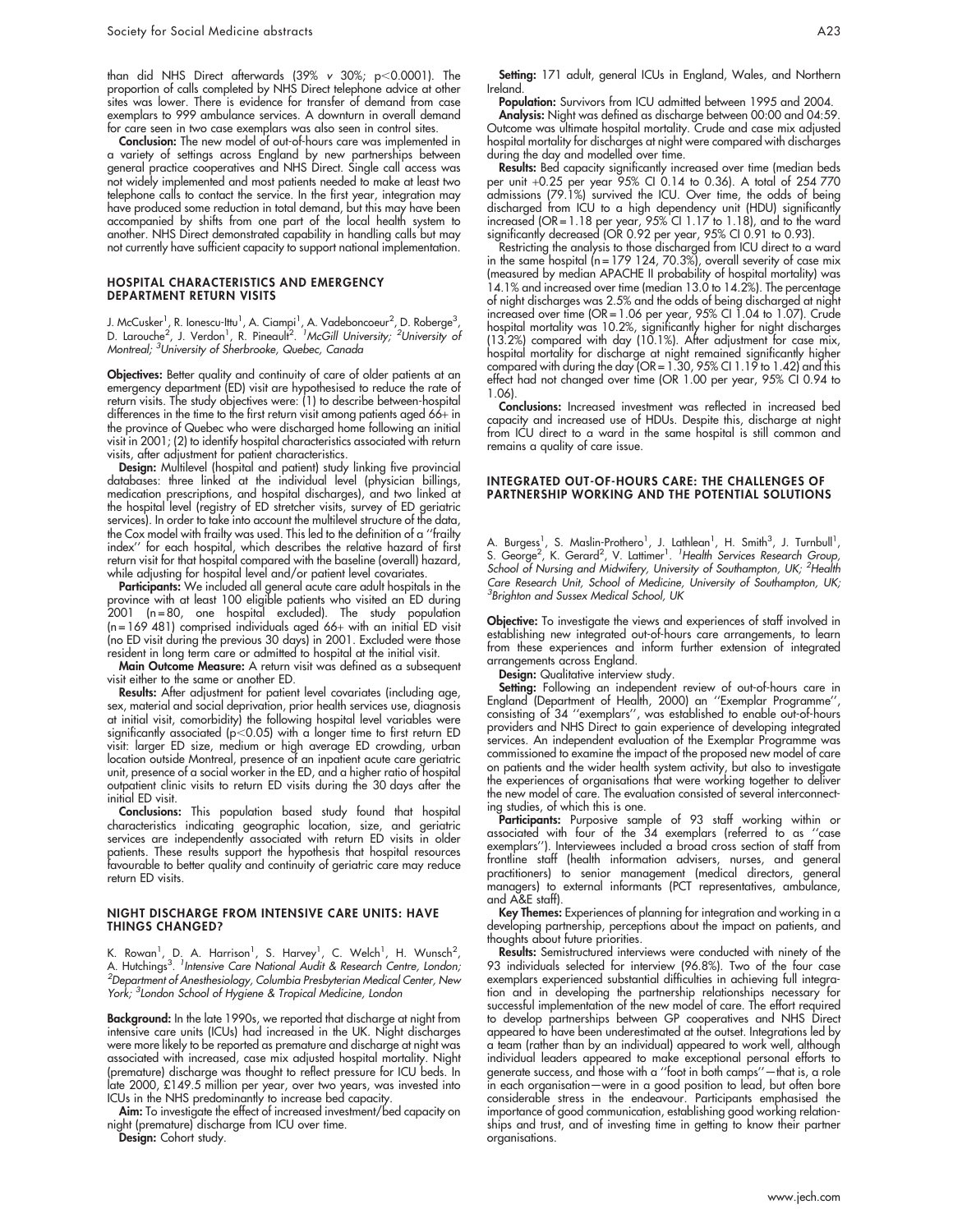# Policy, implementation, and evaluation II

#### THE INVERSE EVIDENCE LAW IN TOBACCO CONTROL: FINDINGS FROM A SYSTEMATIC REVIEW OF REVIEWS

C. Main<sup>1</sup>, L. Mather<sup>1</sup>, D. Ogilvie<sup>2</sup>, M. Petticrew<sup>2</sup>, A. Sowden<sup>1</sup>, S. Thomas<sup>2</sup>,<br>M. Whitehead<sup>3</sup>, M. Egan<sup>2</sup>. <sup>1</sup>Centre for Reviews and Dissemination,<br>University of York, UK; <sup>2</sup>MRC Social and Public Health Sciences U University of Glasgow, UK; <sup>3</sup>Department of Public Health, University of Liverpool, UK

Background: Health policies in many countries aim to reduce smoking and smoking related health inequalities. Possible interventions range from micro-level therapies for individual patients, such as nicotine replacement, to legal and fiscal controls on the availability or use of tobacco. However, there is increasing concern that evidence about the effects of such interventions may not be equally available across this spectrum. The so-called ''inverse evidence law'' (Nutbeam, 2003) suggests that interventions to tackle the more upstream determinants of health may have the least robust evidence base, and we hypothesise that evidence about tobacco control interventions may exemplify this ''law''.

Aim: To map the distribution, by type of intervention, of currently available evidence in systematic reviews and meta-analyses of the effects of interventions to control tobacco use.

**Methods:** We have conducted a systematic review of reviews of the effects of tobacco control interventions, published at any time and in any place or language, identified through comprehensive searching of electronic and other sources.

Results: 183 systematic reviews and meta-analyses met our inclusion criteria. Over half (n = 96) evaluated micro-level interventions, mostly delivered in healthcare settings and focusing on smoking cessation rather than prevention. The remainder (n = 87) assessed interventions applied above micro level, of which most (n = 58) were health promotion initiatives targeted on workplaces, schools or communities. Only a small minority of reviews (n = 29) addressed the effects of macro-level policies to control access to, or use of, tobacco; these were largely concerned with specific settings.

Conclusions: We have comprehensively mapped the evidence currently available from systematic reviews and meta-analyses to inform policy decisions about how to reduce smoking in populations. Our findings exemplify the inverse evidence law whereby we may know least about the effects of interventions with the potential to have the greatest impact on the health of the largest number of people. The effects of upstream measures such as restricting overall tobacco supply, tax policy, or enforcement of smoking prohibitions and restrictions remain largely uncharted at the level of systematic review. The evidence that has been identified on population level interventions will be summarised and discussed.

#### IMPACTS OF A THEORETICALLY BASED, TEACHER DELIVERED SEX EDUCATION PROGRAMME (SHARE) ON NHS REGISTERED CONCEPTIONS AND TERMINATIONS UP TO FIVE YEARS POST INTERVENTION: AN RCT IN SCOTLAND

M. Henderson<sup>1</sup>, D. Wight<sup>1</sup>, G. Raab<sup>2</sup>, G. Hart<sup>1</sup>. *<sup>1</sup>Medical Research Council* Social & Public Health Sciences Unit, Glasgow, UK; <sup>2</sup>Napier University, Edinburgh, UK

Objectives: Despite widespread support for school sex education, there are very few large scale, long term trials of its effects on behaviour, and hardly any that use service based, rather than self-reported, outcomes. This paper presents the final outcomes from a randomised controlled trial (RCT) of a theoretically based, teacher delivered sex education programme for 13–15 year olds in Scotland. The SHARE programme (20 session pack and five day teacher training course) was developed and carefully piloted over two years. Interim outcomes at six months post intervention, average age 16.1 years, showed no impact on behaviour, but at this age only 1/3 of the sample reported sexual intercourse and there was 32% attrition. This paper describes the impact of the intervention on conceptions and terminations up to age 20, 4.5 years

post intervention, as recorded by the NHS. The outcomes are not subject to reporting bias or attrition.

Design: Twenty five schools in eastern Scotland were assigned by a balanced randomisation either to deliver SHARE or to continue with their existing sex education. All third year pupils in two successive years were invited to participate in the study (n = 8430). Participants were followed up at six months (n = 5854) and 2.5 years (n = 2864) post-intervention with self-complete questionnaires. The Information and Statistics Division of the NHS provided SMR1 and SMR2 conception, miscarriage and termination data up to the age of 20 in aggregated form for all females in the sample  $(n = 4196)$ .

**Results:** At baseline predictors ot sexual experience (parenting and socioeconomic) were balanced between the arms of the trial. The achieved sample was representative of all Scottish 14 year olds in terms of social class and family composition (1991 Census). By age 20, 22% of young women had conceived, 58% of all their conceptions (1205 conceptions to 922 women) resulting in a live birth/miscarriage, and 42% a termination. Conceptions rose from 23:1000 at age 15 to 70:1000 at age 19, while the proportion of all conceptions terminated fell from 50% at 15 to 39% at 19. These data are currently being analysed by arm of the trial and by school in order to conduct both ''intention-to-treat'' and ''on-treatment'' analyses.

Conclusions: These analyses will allow us to report (at conference) on the effect of the SHARE programme on conceptions and terminations at 4.5 years post-intervention. The findings will be discussed in terms of the efficacy of the programme, the extent and quality of its delivery, and possible limitations in evaluation design.

#### NATIONAL PATIENT SURVEY OF STROKE CARE IN ENGLAND

E. Howell, R. Reeves. Picker Institute Europe, King's Mead House, Oxpens Road, Oxford, UK

Objectives: To evaluate stroke services in England based on patients' experiences of hospital and post-discharge care. The survey aimed to identify areas for improvement and provide an indication of the adherence to standards outlined in the National Service Framework for Older People.

Methods: An advisory group of stroke care experts assisted with the development of the questionnaire, which was tested at length with stroke patients and carers. One third of acute NHS trusts in England (51) were randomly selected for participation in the survey that was carried out between October–December 2004. Questionnaires were sent to all patients admitted between April and June 2004 who had a primary stroke diagnosis. Up to two reminder letters were sent to nonresponders. If the patient was unable to complete the questionnaire as a result of aphasia or confusion the carer could respond on the patient's behalf, and this was recorded in the questionnaire. Opportunity was also given for respondents to comment in their own words on their experiences of stroke care.

Results: Questionnaires were sent to 2786 patients and completed questionnaires were received from 1713 (adjusted response rate 65%). Respondents were positive about the overall care and treatment they received for their stroke. However, respondents reported getting insufficient help with speech and communication difficulties (50%), emotional problems (61%), and mobility (39%). Not enough information was given to patients about medication side effects (62%), diet (43%), and exercise (33%). Patients who stayed on a specialist stroke unit reported more positive experiences of their stroke care than those who had stayed on another type of ward.

**Conclusion:** This survey demonstrates the value of using a validated survey instrument to measure patients' experiences of stroke services. It revealed areas where the quality of care for stroke patients requires improvement to meet the standards outlined in the National Service Framework for Older People. Such patient surveys should routinely form part of the assessment of stroke services.

#### AN RCT TO EVALUATE THE HEALTH EFFECTS OF WELFARE ADVICE IN PRIMARY CARE: RESULTS OF A PILOT STUDY

M. White<sup>1</sup>, J. Mackintosh<sup>1</sup>, D. Howel<sup>1</sup>, S. Moffatt<sup>1</sup>, A. Sandell<sup>1</sup>, M. Deverill<sup>1</sup>,<br>T. Chadwick<sup>1</sup>, R. Bell<sup>2</sup>, N. Whitton<sup>2</sup>. <sup>7</sup>School of Population and Health<br>Sciences, University of Newcastle upon Tyne; <sup>2</sup>Welfar Services, Newcastle City Council

Background: Many welfare benefits are unclaimed, particularly by older people. Targeting welfare advice has been proposed as a way to reduce health inequalities.

Objective: To assess the feasibility and acceptability of a community randomised controlled trial (RCT) of welfare advice.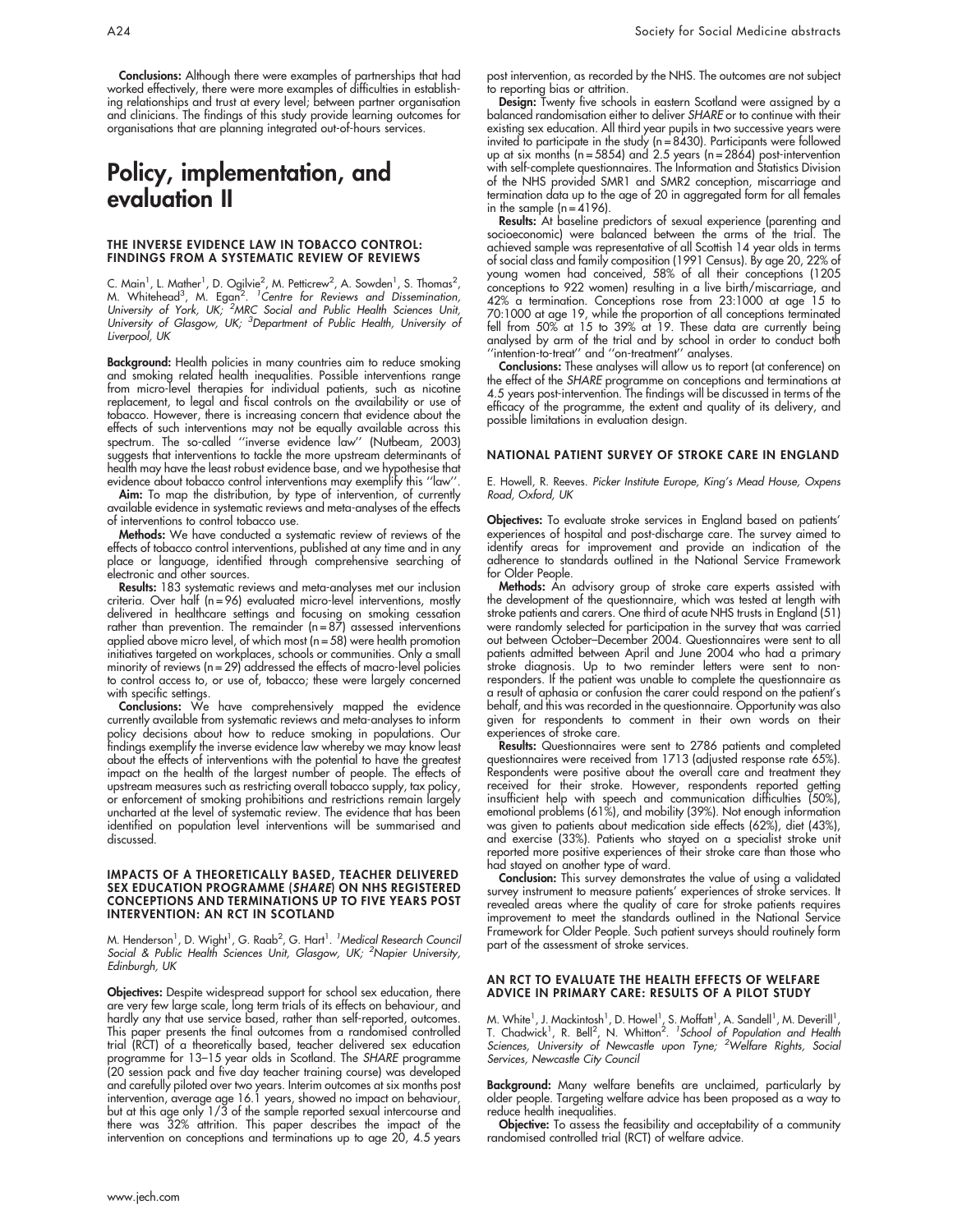Setting: Four general practice populations in Newcastle upon Tyne, 2002–04.

Design: RCT with outcome measurements at baseline, 6, 12, and 24 months. The intervention was delivered to the control group six months after the intervention group.

Intervention: Welfare advice consultations and active assistance with benefit claims, tailored to individual household needs and delivered in participants' own homes.

Participants: A sample of 71 men and 55 women aged 60-93 years who volunteered to participate.

Main Outcome Measures: Changes in measures of physical health (SF36 physical scale, symptoms inventory), psychological health (Hospital Anxiety and Depression Scales, SF36 mental health scale, social interaction, self-esteem, personal mastery, life events), health related behaviour (diet, physical activity, smoking, alcohol consumption), socioeconomic status (disposable income, financial vulnerability, standard of living index).

Results: 126 of 400 randomly selected people aged over 60 consented to participate and were randomised; of these 120 were followed up at six months, 117 at 12 months, and 109 at 24 months. Intervention and control groups were well balanced on all measures at baseline. 60% of participants received an award (44% financial, 32% non-financial). Median time from welfare assessment to receipt of benefits was 99 days (interquartile range (IQR) 47–154); 26% did not receive their benefits within six months. Median weekly benefit gained was £55 (IQR 19–77). The intervention group reported lower financial vulnerability score at six months compared with the control group (mean change  $-1.5$  v 0.1; mean difference  $-1.6$  (95% CI for difference  $-2.6$ to  $-0.7$ )), but there were no other differences between groups in any outcome measures at 6, 12, or 24 months. In explanatory analyses, there were significant changes in dietary factors, sleep quality, social interaction, and standard of living index among intervention group participants between six and 12 months. There were no changes in outcomes associated specifically with financial or material gains in either group, compared with those receiving no awards.

Conclusions: A community RCT of welfare advice proved both feasible and acceptable to participants and professionals. Length of follow up and intervention free period among the control group would need to be extended in a full scale RCT. More sensitive measures of psychosocial outcomes should be adopted for a future study.

# Lifestyle and health behaviour II

#### COGNITION AND RISK OF ALL-CAUSE MORTALITY: AN EXPLORATION IN THE HEALTH AND LIFESTYLE SURVEY OF ADULTS AGED 18 YEARS AND OVER

B. A. Shipley<sup>1</sup>, G. Der<sup>2</sup>, M. Taylor<sup>1</sup>, I. J. Deary<sup>1</sup>. 'Department of Psychology,<br>University of Edinburgh, Edinburgh, UK; <sup>2</sup>MRC Social and Public Health Sciences Unit, University of Glasgow, Glasgow, UK

Introduction: Among both older and younger adults cognitive status and the amount of cognitive decline in old age has been associated with mortality. Furthermore, there is evidence to suggest that the association between cognition in old age and mortality remains even after demographic and health variables have been controlled for. One mechanism proposed for this association is that psychometric intelligence may assess bodily integrity by indexing speed of information processing. This study provides new information about the role of reaction time (a sensitive and culture reduced measure of speed of information processing) means, and their variabilities, in the risk of all-cause mortality. Social and demographic risk factors will also be taken into account.

Methods: Participants were from the Health and Lifestyle Survey, a national survey of adults in England, Scotland, and Wales. In 1985 data on lifestyle factors, socioeconomic status, health, and cognition were collected for 9003 individuals. All-cause mortality over 19 years of follow up was investigated in relation to performance on a short term verbal declarative memory test, a test of visual spatial reasoning, and simple and choice reaction time.

**Results:** Slower and more variable simple (RT mean HR = 1.09, 95% CI 1.04 to 1.13: RT variability HR = 1.09, 95% CI 1.05 to 1.14), and choice (RT mean HR =  $1.18$ ,  $95\%$  CI 1.13 to 1.24: RT variability HR =  $1.08$ ,  $95\%$ CI 1.04 to 1.12) reaction times were significantly related to increased risk of all-cause mortality over 19 years of follow up after controlling for age and sex. The effect was slightly attenuated after further adjustment for social class, education, smoking, alcohol, physical activity, forced expiratory volume, blood pressure, and body mass index (simple RT mean HR = 1.03; 95% CI 0.99 to 1.08, simple RT variability HR = 1.03; 95% CI 0.99 to 1.08) (choice RT mean HR = 1.08, 95% CI 1.03 to 1.14: choice RT variability  $HR = 1.04$ ,  $95\%$  CI 0.99 to 1.09). A novel finding was the existence of an effect of reaction time on mortality in young adults. Poorer memory ability was also significantly related to an increased risk of death independent of reaction time (HR = 0.94, 95% CI 0.91 to 0.97)

Conclusions: Slower and more variable reaction time was related to higher morality risk in younger as well as older participants. Higher memory ability was also associated with a decreased risk of death. The lack of attenuation of the cognition-mortality association by sociodemographic, health behaviour, and physical health factors suggests that part of the effect is related to the organism's efficiency of processing information. Furthermore, having shown this in not only older adults but among the young also, the present results suggests that reaction time is not merely an indicator of age-related physiological deteriorations.

#### DOES IQ EXPLAIN SOCIOECONOMIC INEQUALITIES IN HEALTH? EVIDENCE FROM THE WEST OF SCOTLAND

G. D. Batty<sup>1,2</sup>, G. Der<sup>1</sup>, S. Macintyre<sup>1</sup>, I. Deary<sup>2</sup>. <sup>1</sup>MRC Social & Public Health Sciences Unit, University of Glasgow, Glasgow, UK; <sup>2</sup>Department of Psychology, University of Edinburgh, Edinburgh, UK

Objective: To test the hypothesis advanced by Gottfredson (J Pers Soc Psychol 2004;86:174–99) that intelligence is ''… epidemiologists' elusive ''fundamental cause'' of social class inequalities in health'' (p 174).

Design: Cross sectional and prospective cohort study.

Setting: West of Scotland (Twenty-07 study).

Participants: 1347 participants (739 women) aged 56 in 1987.

**Main Outcome Measures:** Total and coronary heart disease (CHD) mortality were assessed prospectively. Respiratory function, self-reported minor psychiatric morbidity, long term illness, and self-perceived health were assessed cross-sectionally.

Results: In sex adjusted analyses, indices of socioeconomic position (own and paternal social class, education, income, and area deprivation) were associated with each health outcome, such that the greatest risk of ill health and mortality was evident in the most disadvantaged groups. On adjusting for IQ (measured using the Alice Heim 4 test), there was a marked attenuation in risk for poor mental health (attenuation in risk across socioeconomic indicators: 15 to 58%), long term illness (25 to 53%), and poor self-perceived health (41 to 56%). These attenuating effects were more pronounced for the ''hard'' health endpoints of low respiratory function (44 to 66%), CHD mortality (31 to 111%) and total mortality (45 to 131%). For example, the increased risk of total mortality in the most disadvantaged occupational group relative to the least (1.70 (1.17 to 2.47)) was eliminated when IQ was added to the statistical model (0.96 (0.63 to 1.46)). On controlling separately for reaction time (RT), an indicator of information processing efficiency that may be the foundation of IQ, a similar but weaker patterning of attenuation was evident.

Conclusions: In the present study, differences in IQ and RT across socioeconomic groups explained some or all of the socioeconomic gradients in health, depending on the indicator of socioeconomic position, cognition, and health under consideration. Thus, some support for Gottfredson's hypothesis was found. These findings require replication in other datasets.

#### PSYCHOLOGICAL WELLBEING AND FAMILY TYPE AMONG BLACK CARIBBEAN AND BLACK AFRICAN ADOLESCENTS IN THE DASH STUDY

M. Maynard<sup>1</sup>, S. Harding<sup>1</sup>, H. Minnis<sup>2</sup>. <sup>1</sup>Medical Research Council Social and Public Health Sciences Unit, Glasgow, UK; <sup>2</sup>Section of Psychological Medicine, University of Glasgow, UK

Objective: To examine adolescent psychological wellbeing, and the influence of family type and social deprivation, in a study with sufficient sample size to analyse separately diverse groups of Black African origin.

**Design:** The DASH (Determinants ot Adolescent Social wellbeing and Health) study includes 6613 11–13 year olds in 51 schools in London. This analysis is based on the 25-item Strengths and Difficulties Questionnaire (SDQ) completed by 1224 White UK, 926 Black Caribbean, 297 Mixed Black Caribbean and White, 609 Nigerians & Ghanaians, and 464 other Black African children. The SDQ measures total difficulties score (TDS) and its component subscales (emotional symptoms, conduct problems, hyperactivity, peer problems), and prosocial behaviour. Higher scores reflect more difficulties except for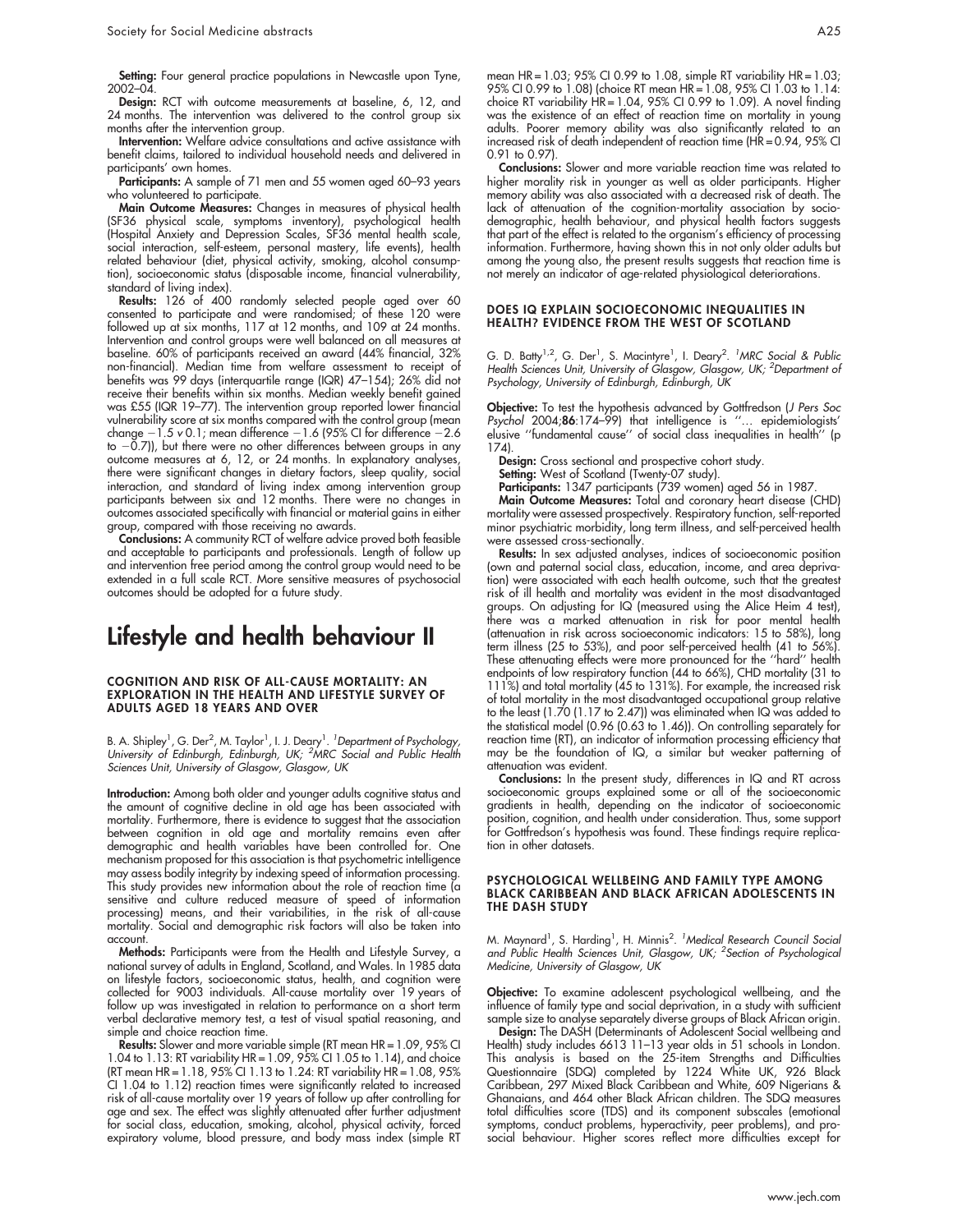pro-social behaviour. Mean scores in each ethnic group were adjusted for age, family type, and deprivation, stratified by sex.

Results: Distributions of the social factors varied between ethnic groups. For example 40% of the Black Caribbean and Mixed children are from single parent families compared to 25% of White UK and Nigerian/ Ghanaian and 30% of other Africans. Age adjusted mean TDS for White UK boys was 11.45 (95% CI 11.06 to 11.84), with similar scores for Black Caribbean and Mixed boys. Nigerian/Ghanaian boys reported lower mean TDS compared to White boys (age adjusted regression coefficient  $-2.09$  (95% CI  $-2.83$  to  $-1.35$ ) p $<$ 0.001). A similar but weaker finding was observed for other African boys (–1.17 (95% CI –1.92 to  $-0.42$ ) p = 0.002). Age adjusted mean TDS for White UK girls was 11.65 (95% CI 11.22 to 12.08), with a similar score for Black Caribbean girls, and nonsignificantly lower scores for the other ethnic groups. Family type was significantly associated with TDS particularly for White girls. On adjustment for family type, scores were further decreased for ethnic minority boys and girls compared with Whites, with the lower TDS for other African girls compared to White girls becoming significant (-0.96 (95% CI  $-1.77$  to  $-0.14$ ) p = 0.02). Inclusion of tertiles of deprivation in fully adjusted models did not materially alter these findings. Lower TDS for Nigerian/Ghanaian boys and Other African boys and girls was explained by lower emotional symptoms and hyperactivity scores. Pro-social behaviour scores were significantly higher for Nigerian/Ghanaian boys compared to other boys, and lower for Black Caribbean and Mixed girls in relation to other girls.

Conclusions: These findings indicate Black African boys have better self-reported psychological wellbeing than Black Caribbeans and Whites. Family type is an important independent correlate of psychological wellbeing for all groups but operates differently for Africans.

#### PERSONALITY AND ALL-CAUSE MORTALITY: RESULTS FROM THE EDINBURGH ARTERY STUDY COHORT

M. Taylor<sup>1</sup>, M. Whiteman<sup>1</sup>, G. Fowkes<sup>2</sup>, A. Lee<sup>3</sup>, I. Deary<sup>1</sup>. <sup>1</sup> Department of<br>Psychology, University of Edinburgh, UK; <sup>2</sup>Wolfson Unit for Prevention of Peripheral Vascular Diseases, Public Health Sciences, University of<br>Edinburgh, UK; <sup>3</sup>Department of General Practice and Primary Care, Foresterhill Health Centre, Aberdeen, UK

Background: The extent to which personality traits may affect all-cause mortality risk has not been well established. This study examines the influence of personality traits and social factors on all-cause mortality over 7.5 years.

**Design and Population:** The Edinburgh Artery Study (EAS) has followed up 1592 men and women (aged 55–74 years) for cardiovascular disease mortality and all-cause mortality since 1987–98. The NEO-FFI personality questionnaire which measures neuroticism, extraversion, agreeableness, openness, and conscientiousness was administered in 1995–96 to 1035 surviving participants. During 7.5 years of prospective follow up (from 1996–2003), 137 men (27.5%) and 101 women (18.8%) died. In men, the age adjusted relative rate of all-cause mortality was 0.73 (95% CI 0.56 to 0.95) for a 1 standard deviation increase in conscientiousness scores.

Results: The association between conscientiousness and mortality remained (RR 0.70; 95% CI 0.52 to 0.95) after additional adjustment for social class, smoking, body mass index, systolic blood pressure. Openness was significantly associated with all-cause mortality over 7.5 years in men but not in women. The association between openness and all-cause mortality was attenuated and non-significant after controlling for traditional risk factors. A well fitting structural equation model in men showed that age, conscientiousness, and blood pressure were direct predictors of all-cause mortality in men. The link between conscientiousness and mortality was not mediated by health behaviours such as smoking.

**Conclusion:** Conscientiousness may be protective against all-cause mortality in a general population sample of older men, accounting for approximately 2–3% of the variance.

# Child health

#### PATTERNS OF INFANT MILK FEEDING AND INFANT ANTHROPOMETRY AT 6 MONTHS OF AGE

L. D. Marriott<sup>1</sup>, S. R. Crozier<sup>1</sup>, S. E. Borland<sup>1</sup>, C. M. Law<sup>2</sup>, K. M. Godfrey<sup>1</sup>,<br>H. M. Inskip<sup>1</sup>, W. T. Lawrence<sup>1</sup>, S. M. Robinson<sup>1</sup>, SWS Study Group<sup>1</sup>. <sup>7</sup>MRC Epidemiology Resource Centre, University of Southampton, UK; <sup>2</sup> Institute of Child Health, London, UK

Objective: To examine the relation between patterns of milk feeding in infancy and weight, length and head circumference at 6 months of age.

**Design:** Southampton Women's Survey (SWS) is a population based study of non-pregnant women aged between 20–34 years, resident in Southampton. The offspring of women who become pregnant are followed up in infancy and childhood. Infants are visited at home at 6 months  $\pm$  2 weeks. An infant milk feeding history is completed and the infants are measured.

Population: 1645 singleton births to SWS mothers between 1999-2003.

Outcome Measures: Weight, supine length, and head (occipitofrontal) circumference were measured using Seca infant scales, Holtain infantometer, and anthropometric tapes, respectively. Measurements were standardised to 6.0 months of age using the UK 1990 Growth Reference and converted to standard deviation scores (SDS).

**Results:** We identified three milk feeding groups; 500 (30%) infants were still receiving breast milk at 6 months, 857 (52%) infants had been breastfed for less than 6 months (median duration 6.3 weeks, interquartile range 2.0–15.0 weeks), and 288 (18%) infants had never received breast milk. Infants who were still breastfed at 6 months were lighter, mean weight (SDS (95% CI) –0.14 (–0.24 to –0.04) compared with 0.15 (0.08 to 0.22) in infants breastfed for less than 6 months (p $<$ 0.0001), and 0.17 (0.04 to 0.30) in infants who were never breast fed (p=0.0002). Mean supine length showed a similar pattern of association as weight with milk feeding group. Infants who were still breastfed at 6 months had a mean length (SDS (95% CI)) of 0.04 (–0.06 to 0.13) compared with 0.18 (0.11 to 0.25) in infants breastfed for less than 6 months ( $p = 0.02$ ) and 0.20 (0.07 to 0.32) in infants who were never breastfed (p = 0.04). Infants who were breastfed for less than 6 months had a significantly larger mean head circumference (SDS (95% CI))  $-0.04$  ( $-0.11$  to 0.03) compared with  $-0.22$  ( $-0.32$  to  $-0.13$ ) in infants who were still being breastfed at 6 months (p = 0.002). The never breastfed infants had an intermediate mean head circumference  $-0.15$ ( $-0.27$  to  $-0.02$ ). There were no sex differences in the relation between milk feeding pattern and anthropometry.

Conclusion: In contemporary UK infants, the pattern of milk feeding in the first six months of life is related to growth.

Funding: Medical Research Council, University of Southampton, Dunhill Medical Trust, Food Standards Agency.

#### PUBLIC HEALTH INTERVENTIONS TO PREVENT EARLY CHILDHOOD CARIES: A SYSTEMATIC REVIEW

A. Poobalan<sup>1</sup>, M. Brazelli<sup>2</sup>, L. Aucott<sup>3</sup>, W. C. S. Smith<sup>3</sup>, P. J. Helms<sup>1</sup>.<br><sup>1</sup>Department of Child Health, University of Aberdeen; <sup>2</sup>Health Services<br>Research Unit, University of Aberdeen; <sup>3</sup>Department of Public Heal University of Aberdeen

Objectives: To assess the effects of public health interventions for the prevention of dental caries in children under five years of age.

Design: Systematic review. Data Sources: Cochrane Central Register of Controlled Trials,

Medline, Embase and Cinahl. Main Outcomes Measures: Incidence of caries, status of caries, tooth

loss, percentage of caries free teeth, rate of restorations, and pain/ discomfort episodes in children.

Inclusion Criteria: Randomised controlled trials of single or multicomponent interventions compared with standard care or no intervention. The target population for interventions included children up to five years of age as well as parents, teachers, health visitors, and other healthcare professionals.

**Results:** Forty two randomised controlled trials met the inclusion criteria. Most of the interventions consisted of health education, systemic fluorides, and topical fluorides. Few studies investigated sealants, and applications of chlorhexidine and iodine. Health education had a positive outcome provided the intervention included personal contact and home visits whereas information leaflets sent by post showed no benefits. Hands on games and puppet shows had more impact than verbal instructions for young children. Reduced sugar intake in nursery diets helped prevent caries in children irrespective of their sugar intake at home. Systemic fluorides were effective compared with placebo or no treatment. Among the topical fluorides only fluoride toothpastes showed consistent benefits although one study showed effectiveness with topical application of a fluoride solution. Direct application of antimicrobial agents such as chlorhexidine and iodine showed positive results. Fissure sealants proved to be effective, although their success was related to their retention rate. In terms of delivery, dental health education delivered by trained general nurses appeared to be as effective as dental health education delivered by dental hygienists and dental health professionals.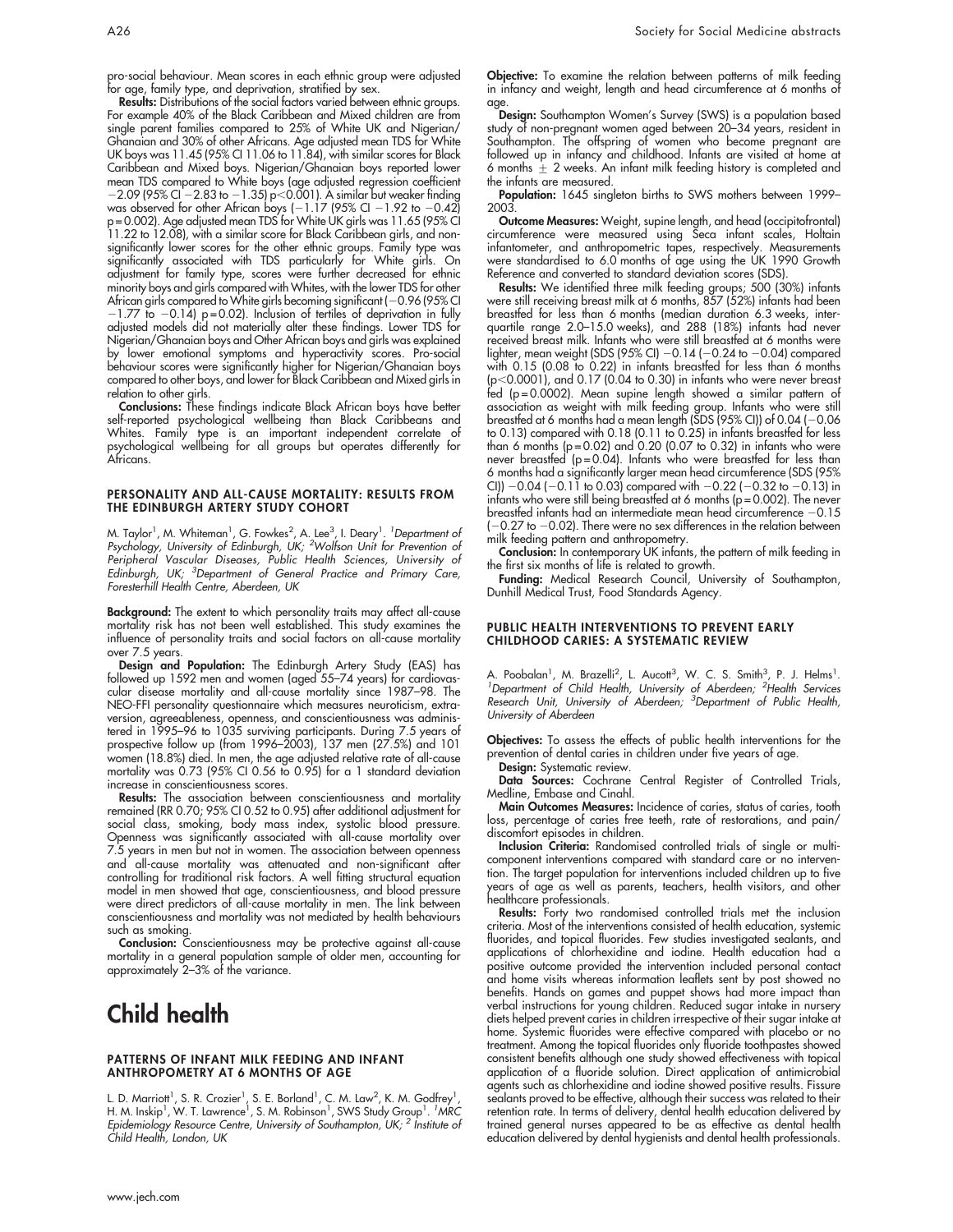Conclusions: Existing evidence suggests that systemic fluorides, sealants, and topical application of antimicrobial agents along with health education by personal contact are effective in prevention of dental caries in children under five.

#### DO BABIES GAIN WEIGHT FASTER THAN THEY DID 10 YEARS AGO?

A. Tate, C. Dezateux, T. Cole, the Millennium Cohort Study Child Health Group. Centre for Paediatric Epidemiology and Biostatistics, Institute of Child Health, London, UK

Introduction: The reported trend in obesity among young children is a cause of great concern. There is evidence that children as young as two years of age are fatter now than they were 10 years ago, but it is not yet known at what age this change occurs. The Millennium Cohort Study (MCS) provided the opportunity to investigate weight gain from birth to nine months in a large group of babies of different ethnicities.

**Participants:** We investigated the weight gain of 9483 term MCS infants in England and Wales born in 2000–01 who had been weighed at birth and at 8-10 months. We compared the (maternally reported) weights with those reported at similar ages for 11 718 (predominately white) children from the Avon Longitudinal Study of Parents and Children (ALSPAC) born in 1991–92 (Blair et al, 2004). The 1990 Growth Reference was used to calculate z scores for conditional weight gain.

**Results:** Birth weight, weight at 9 months and weight gain z score (mean (SD)) for the MCS white babies (n = 8183) were 3.45 (0.49), 9.01 (1.14), and 0.18 (1.17). The weights and weight gain were remarkably similar to those for ALSPAC. There were no significant regional differences for either weight or weight gain. Marked differences were seen between the MCS ethnic groups, with Pakistani, Bangladeshi, and Indian infants (n = 938) significantly lighter than their white counterparts at birth (3.14 (0.51)) and 9 months (8.43 (1.19)), and growing more slowly  $(-0.26 \, (1.36))$ . Black infants  $(n = 362)$  were also significantly lighter than white infants at birth (3.33 [0.56]) but by nine months were heavier (9.22 (1.36)) and faster growing (0.47 (1.34)).

**Conclusions:** White infants do not appear to be gaining weight any faster between birth and nine months than they did 10 years ago. This supports recent evidence from a Plymouth study that the trend to increased weight gain starts after this age. Our findings also suggest that weight gain in infancy differs by ethnic group. Further analyses of this cohort will examine the relation of ethnic differences in weight gain in infancy to infant feeding practices, and to weight gain in the preschool years.

#### ARE CHILDREN WITH ASTHMA MORE LIKELY TO LIVE NEAR MAIN ROADS? A CASE CONTROL STUDY

Y. M. Chang<sup>1</sup>, A. Clarke<sup>1</sup>, R. Bornschein<sup>2</sup>, L. Levin<sup>2</sup>, M. Lier<sup>13</sup>, R. Buncher<sup>2</sup>.<br><sup>1</sup> Bublie Hoalth & Policy Possarsh Unit, Contro for Gonoral Practico & Primany ' Public Health & Policy Research Unit, Centre for General Practice & Primary<br>Care, Queen Mary University of London, UK; <sup>2</sup>Department of Environmental Health, University of Cincinnati medical Centre, OH, USA; <sup>3</sup>Division of Allergy and Immunology, Cincinnati Children's Hospital Medical Centre, OH, **USA** 

Background: Asthma is one of the commonest causes for admission to hospital in children. Over the past two decades, while urban sprawl and air pollution have become concerns globally, hospital admissions for asthma have risen by more than 50% for children under the age of 15 years. Although air pollutants and allergens have been suggested as contributing to this rise, the magnitude of the effect is uncertain. In this study, the association between the main source of ambient air pollutants in Cincinnati, that is, major traffic corridors (MTC), and childhood hospital attendance for asthma were examined using logistic modelling, with spatial analysis in the use of GIS.

Objective: To investigate whether those receiving medical service from a children's hospital for asthma are more likely to live near a MTC than those paediatric patients of that hospital for gastrointestinal (GI) disorders or convulsions.

Design: Case control design using hospital data.

**Setting:** Cincinnati Children's Hospital Medical Centre (CCHMC), Ohio, USA.

Participants: Cases were defined as children living in four counties in the Cincinnati Area and who were admitted to or visited CCHMC between April 1996 and October 1997 and who had a principal diagnosis of asthma. Controls lived in the same four counties and were the patients of the same hospital in the same time period but had a principal diagnosis of convulsions or GI disease. There were 6323 children in the case (asthmatic) group and 8479 children in the control group. Children in each group were divided into four subgroups

depending on the distance of their home from MTC ( $<$ 0.25, 0.25 to  $<$ 0.5, 0.5 to  $<$ 0.75, and 0.75 to  $<$ 1 miles)

Results: No difference was found in the geospatial pattern of the residential distribution in four asthmatic subgroups as compared to four control subgroups. The odds for children with asthma living within 0.25 mile from the major traffic corridors was 1.05 (95% CI 0.93 to 1.18) compared with those admitted for the other conditions.

Conclusions: In this study, residential proximity to major traffic corridors did not appear to be associated with an increased likelihood of attendance at a children's hospital for asthma, but race does.

# Genetic and environmental epidemiology

#### DIETARY ZINC INTAKE AND PRIMARY ADULT BRAIN TUMOUR RISK

S. Nayee<sup>1</sup>, K. Muir<sup>1</sup>, J. Lui<sup>1</sup>, P. Dimitropoulou<sup>1</sup>, L. Demetriou<sup>1</sup>, M. Van Tongeren<sup>2</sup>, S. J. Hepworth<sup>3</sup>, P. A. Mckinney<sup>3</sup>. <sup>1</sup>Department of Epidemiology<br>and Public Health, University of Nottingham, UK; <sup>2</sup>Centre for Occupational and Environmental Health, University of Manchester, UK; <sup>3</sup>Centre for Epidemiology and Biostatistics, University of Leeds, UK

**Aim:** The aetiology and mechanisms behind brain tumour development remain unclear. The purpose of the UK Adult Brain Tumour Study, a population based case control study, was to collect data on a range of potential risk factors including diet. Zinc acts as a co-factor of antioxidant enzymes to protect against oxygen free radicals produced during oxidative stress. We aimed to test the hypothesis that consuming a greater amount of dietary zinc would lead to a reduced brain tumour risk.

**Methods:** A total of 1012 cases (glioma n=600; meningioma n = 254, acoustic neuroma n = 135, other n = 25) and controls 1103 (matched on age, sex, and general practice) were recruited from Trent, West Midlands, West Yorkshire, and Central Scotland over a three year period (2001–2004). After a face to face interview each participant was left a food frequency questionnaire (FFQ) on dietary intake to complete and return by post to the study centre. The FFQ was based on the EPIC study and gathered data on dietary items including questions on vitamin and mineral supplement use. A total of 761 interviewed cases (75%) and 871 controls (79%) returned the FFQ. The dietary nutrient intake for each subject was extracted from the FFQ data using software developed and validated by the EPIC study. Analysis was carried out using logistic regression with adjustment for possible confounders.

Results: After adjustment for the season FFQ returned, which may affect dietary intake, and multivitamin use, zinc intake appeared to show a statistically significant protective association for all tumours together (OR for highest quartile of intake  $= 0.79$ , p trend  $= 0.32$ ).

Conclusions: Increased zinc intake appears to be associated with reduced brain tumour risk. These preliminary findings are consistent with the hypothesis under test which has biological plausibility. Further investigation by tumour subtype will identify whether this finding is a general or subtype specific association. Zinc is an essential element for a fully functioning immune system and speculation might invoke the involvement of immune pathways as one potential mechanism by which zinc protects against brain tumour development.

#### FETAL GENOTYPE CONTRIBUTES TO DIFFERENCES IN BIRTH WEIGHT BETWEEN INDIANS AND EUROPEANS IN THE UK: EVIDENCE FROM TWO STUDIES OF BIRTH OUTCOME IN ETHNICALLY MIXED UNIONS.

G. A. Ronalds<sup>1</sup>, P. J. Steer<sup>2</sup>, D. A. Leon<sup>1</sup>. *<sup>1</sup>Department of Epidemiology and* Population Health, London School of Hygiene & Tropical Medicine, London, UK; <sup>2</sup>Academic Department of Obstetrics and Gynaecology, Imperial College Faculty of Medicine at Chelsea and Westminster Hospital, London, UK

Objectives: In the UK Indian women have babies that are lighter on average than babies born to women of white European ancestry. The reasons for this are not clear. In particular, the contribution of genetic influences is unknown. We compared births to ''mixed unions'' (babies with one Indian and one European parent) to babies with either two European or two Indian parents. This let us explore the effect of father's ethnicity—and hence the influence of fetal genetics—on the ethnic difference in birth weight.

Design: Cross sectional surveys in two datasets.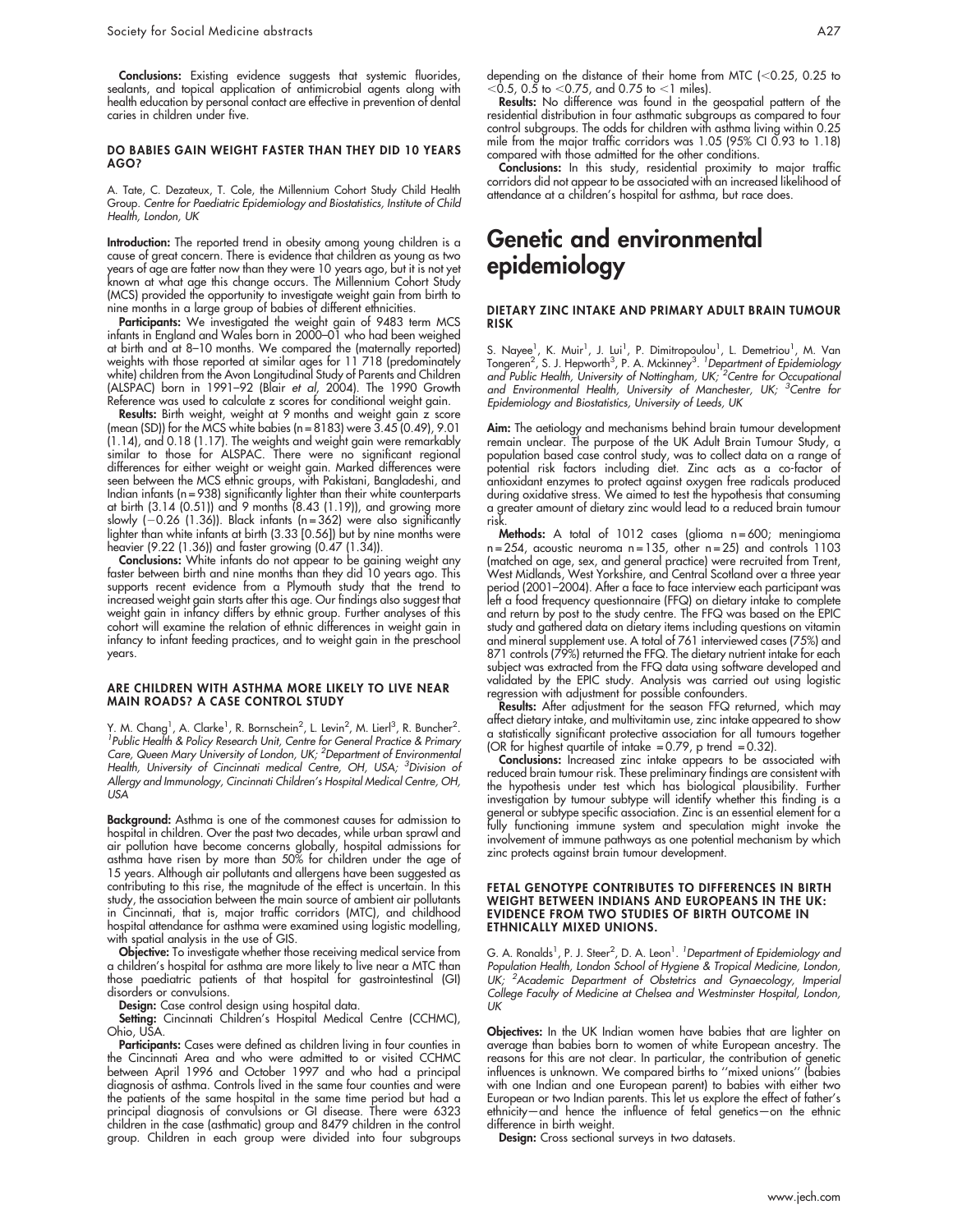Setting and Participants: Individuals with Indian and/or white European parents. 125 782 individuals (born 1975–2000) were from the Office for National Statistics Longitudinal Study (LS), a representative sample of the population of England and Wales. 6264 were delivered at a London hospital (1998–2004).

Main Outcome Measure: Birth weight.

Results: On average, babies with a European father were heavier at birth than babies with an Indian father, even when adjusted for socioeconomic position and a range of maternal factors. The paternal effect was very similar in the two datasets. It was found whether the mother was Indian (adjusted birth weight differences in LS data: 249 g (95% CI 143 to 354); in hospital data: 236 g (95% CI 62 to 411)) or European (LS data: 117 g (95% CI 26 to 207); hospital data: 83 g (95% CI 40 to 206)).

Conclusions: These data suggest that the difference in birth weight between Indians and Europeans born in the UK is partly attributable to fetal genetics. Our findings imply that birth weight will remain lower in Indians than in Europeans, regardless of convergence in environment and lifestyle.

#### GENE–ENVIRONMENT INTERACTION BETWEEN IRON INTAKE AND HFE GENOTYPE IN HAEMOCHROMATOSIS: RESULTS FROM THE UK WOMEN'S COHORT STUDY

J. E. Cade<sup>1</sup>, D. C. Greenwood<sup>2</sup>, J. A. Moreton<sup>1</sup>, V. J. Burley<sup>1</sup>, B. A. Bratley<sup>1</sup>,<br>J. A. Randerson-Moor<sup>3</sup>, K. Kukalizch<sup>3</sup>, D. Thompson<sup>4</sup>, M. Worwood<sup>5</sup>, D. T. Bishop<sup>3.</sup> <sup>1</sup>Nutrition Epidemiology Group, <sup>2</sup>Biostatistics Unit, <sup>3</sup>Genetic Epidemiology Group, Centre for Epidemiology & Biostatistics, University of Leeds, UK, <sup>4</sup>Department of Clinical Biochemistry and Immunology, Leeds General Infirmary, UK; <sup>5</sup>University of Wales College of Medicine, Cardiff, UK

Background: High levels of iron storage may predispose individuals to a number of chronic diseases including heart disease, diabetes, liver disease, and some cancers. Recent genetic research has identified the C282Y mutation in the HFE gene to be most commonly associated with iron overload (haemochromatosis). Approximately 3–400 000 people in the UK may be homozygous for C282Y and at risk of iron overload, though clinical penetrance of homozygosity now appears to be lower than earlier estimates. About 15% of the population are heterozygous and usually asymptomatic.

**Methods:** Cheek cell samples were requested from 15 000 participants in the UK Women's Cohort Study. Blood was requested from the potential C282Y homozygotes and heterozygotes identified by cheek cells to confirm genotyping. A further sample of 3000 women was asked for blood samples alone. Serum ferritin concentrations, used as a measure of iron storage, were obtained on 2531 of these women. Dietary intake of haem iron from meat and other related intakes were estimated from a 218-item food frequency questionnaire.

**Results:** HFE genotypes were consistent with Hardy-Weinberg equilibrium and phase analysis confirmed the two variants to be segregating on distinct haplotypes. Iron storage was strongly related to genotype and haem iron intake. The mean serum ferritin concentration for C282Y homozygotes (n = 31) was 131 mg/l (95% CI 83 to 204), 55  $\mu$ g/l (95% CI 52 to 58) for heterozygotes (n=726) and 44  $\mu$ g/l (95% CI 43 to 46) for wild types (n = 1774). Before adjusting for potential confounders, serum ferritin was 2.9 times higher (99% CI 2.2 to 3.9) in C282Y homozygotes than wild types, and heterozygotes had slightly higher concentrations than wild types (ratio: 1.2, 95% CI 1.2 to 1.3). After adjustment for potential confounders, these results remained similar, and a substantial gene/environment interaction was observed between C282Y genotype and haem iron intake. The effect of the haem iron intake was  $2.0$  times greater (95% CI 1.2 to 3.2, p=0.006) for C282Y homozygotes than wild type. For heterozygotes there was no such interaction (ratio: 1.0, 95% CI 0.9 to 1.1, p = 0.6) as compared with the wild type.

Discussion: Implications for public health are that known homozygotes should limit intake of red meat, though this should not replace the standard treatment of regular phlebotomy. For the larger group of heterozygotes, no interaction was observed, and this group need not alter their diet on the basis of this study. Our conclusions will inform the ongoing debate on screening for haemochromatosis.

Funded by the Foods Standards Agency (csa5404) and the World Cancer Research Fund.

#### A 24 YEAR COHORT STUDY OF MORTALITY IN SLATE WORKERS IN NORTH WALES

M. J. Campbell<sup>1</sup>, N. G. Hodges<sup>2</sup>, H. F. Thomas<sup>3</sup>, A. Paul<sup>4</sup>, J. G. Williams<sup>5</sup>.<br><sup>1</sup> Medical Statistics Group, University of Sheffield, Institute of Primary Care Medical Statistics Group, University of Sheffield, Institute of Primary Care, Northern General Hospital, Sheffield S5 7AU, UK; <sup>2</sup>Consultant Physician,

North West Wales Trust, Bangor North Wales, UK; <sup>3</sup>GP General Practitioner, 6 College Road, Eastbourne, UK; <sup>4</sup>Specialist Registrar (Public Health Medicine) Welsh Assembly Government, Cathays Cardiff, UK; 5 Consultant Physician, Halton General Hospital, Runcorn, UK

Design: A cohort study, with a contemporaneous control group (quasiexperimental study).

**Methods:** A cross sectional study of slate workers was carried out in 1975 by the MRC Pneumoconiosis Unit. All 726 slate workers and 529 age matched controls were followed up until the end of 1998. The date and cause of death in those who had died were identified from the Office of National Statistics.

**Results:** The average age of the exposed subjects was 49.0 years as compared to 48.3 for the controls in 1975. The slate workers had 55.9% current smokers as opposed to 53.9% for the controls. We found a clear excess death rate amongst slate workers compared with controls, having adjusted for age and smoking habit. This was largely restricted to those aged under 75 at the time of the survey (hazard ratio for all cause deaths 1.24, 95% CI 1.04 to 1.47,  $p = 0.015$ ). The excess was mainly due to respiratory disease and pneumoconiosis. The hazard ratio for respiratory deaths relative to controls was 1.85 (95% CI 1.21 to 2.82).

**Discussion:** This study has a strong design because it has contemporaneous controls who matched the slate workers at the start of the follow up for age and smoking habit, and who came from the same area and background. We concluded that it is likely that the excess deaths in the exposed group was due to exposure to slate dust.

# Plenary sessions

#### APPLICATION OF CONTINUOUS MONITORING METHODS TO HIP PROSTHESES

S. Hardoon<sup>1</sup>, J. Lewsey<sup>1,2</sup>, J. Van Der Meulen<sup>1,2</sup>. <sup>1</sup>Clinical Effectiveness Unit, The Royal College of Surgeons of England, London, UK; <sup>2</sup>Health Services Research Unit, London School of Hygiene & Tropical Medicine, London, UK

Background: There are many different brands of cups and stems used in hip replacement procedures. For example, in 2003 there were over 350 different combinations of these components in use in England and Wales. It is unclear which combination performs best, and indeed whether all meet NICE benchmark standards.

Objective: To explore the application of continuous monitoring methods in evaluating hip prosthesis performance immediately after their introduction into clinical practice. We have investigated how these methods could have been used to monitor the performance of the 3M Capital Hip System, and given early warning of the poor performance of this implant.

Methods: The SPRT (Sequential Probability Ratio Test), the RSPRT (Resetting SPRT), and the CUSUM (CUmulative SUM) continuous monitoring methods were considered, each employed assuming three different statistical distributions for the outcome (revision of the implant):

- N Bernoulli—to look at the risk of revision at a fixed time after implantation
- Poisson-to look at the rate of revision, taking into account persontime
- Weibull-adaptation of the Poisson approach to allow for varying rate with time from implant

The methods were applied retrospectively on a dataset of the 3M Capital Hip System. This prosthesis was introduced in 1990 and identified as performing unsatisfactorily eight years later (Department of Health Hazard Notice), by which point over 4600 prostheses had been implanted.

Results: Alerts to the poor performance of this hip would have been given by all the monitoring methods at least four years before the Hazard Notice. The Weibull methods alerted earliest (April 1993), followed by the Poisson (October 1993), and the Bernoulli (November 1994). If implantation had stopped at the time of the Weibull alert, over 3300 implants using this faulty hip system could have been prevented. Of these 3300 implants, over 400 (13%) were later revised—revisions that could have been avoided.

Conclusions: The continuous monitoring methods could have given strong evidence of the poor performance of the 3M hip system at an early stage, which indicates that they can be valuable tools in monitoring hip (and knee) implants. The recently initiated National Joint Registry provides an opportunity for centralised continuous monitoring of all joint replacements. This would allow the introduction of new prosthesis